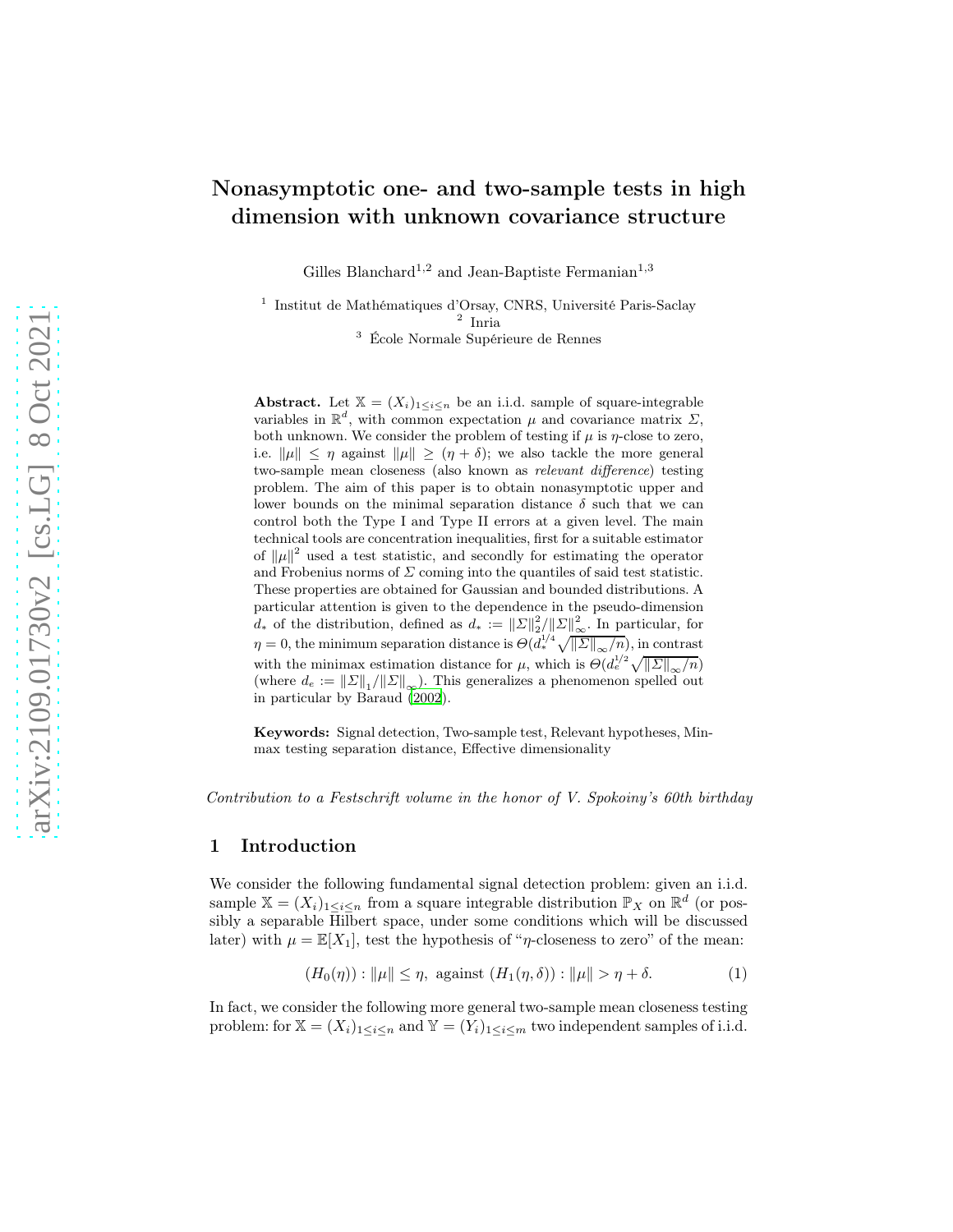variables with distributions  $\mathbb{P}_X, \mathbb{P}_Y$  on  $\mathbb{R}^d$  with respective means  $\mu$  and  $\nu$ , test the hypothesis of  $\eta$ -closeness (or similarity) of the two means,

<span id="page-1-0"></span>
$$
(H_0(\eta)) : \|\mu - \nu\| \le \eta, \text{ against } (H_1(\eta, \delta)) : \|\mu - \nu\| > \eta + \delta. \tag{2}
$$

Observe that we can always formally subsume setting  $(1)$  into setting  $(2)$ , by letting m go to infinity and/or assuming (if needed) that the covariance of  $Y_1$ is zero. Therefore, in the contribution section we will concentrate mainly on setting [\(2\)](#page-1-0).

The problem [\(1\)](#page-0-0) (and numerous extensions thereof) has been a long-time subject of attention in mathematical statistics. For the zero mean test problem, i.e.  $\eta = 0$ , the celebrated works of Ingster [\(1982,](#page-38-0) [1993\)](#page-38-1) in the Gaussian white noise model are seminal. In the case  $\eta > 0$ , the problems [\(1\)](#page-0-0)-[\(2\)](#page-1-0) are known as testing for precise hypotheses, relevant hypotheses or relevant differences (Berger and Delampady, [1987](#page-37-1)); this setting has found applications in particular in biostatistics for bioequivalence testing (see e.g. Wellek, [2002\)](#page-39-0). (See next sections for a more detailed discussion of related literature.) In this work, we will consider the situation where the involved distributions are either Gaussian or of bounded norm (and hence sub-Gaussian), but with unknown covariance matrix acting as a nuisance parameter.

We are interested in finding bounds on the separation distance  $\delta$ , i.e. a bound on the minimum value of  $\delta$  such that there exists a test with both Type I and Type II error rates bounded by a "small" prescribed quantity. Our interest here is more on the constructive side, so that we will concentrate on feasible procedures that are in particular adaptive to the covariances of the involved distributions. A matching lower bound (for any fixed covariance structure) will be provided in the Gaussian setting. We emphasize that our focus is on finite sample (i.e. nonasymptotic) results, as will be discussed below.

## <span id="page-1-2"></span>1.1 Relation to white noise model in nonparametric statistics

In the isotropic Gaussian case (white noise) with known variance, and for  $\eta = 0$ , the signal detection problem [\(1\)](#page-0-0) has been studied in much generality, in particular in the infinite-dimensional setting where  $\mathbb{R}^d$  is replaced by a separable Hilbert space. In this situation, due to the fact that the white noise model on an infinite-dimensional Hilbert space cannot be represented by a random variable taking values in that space, the canonical model which is considered instead is the Gaussian sequence model for the coordinates of each of the observations in an orthonormal basis (in fact the Gaussian sequence model with known variance is usually considered with a single observation of the sequence):

<span id="page-1-1"></span>
$$
X^{(i)} = \mu^{(i)} + \sigma \varepsilon^{(i)}, \qquad i \in \mathbb{N}_{>0},
$$
 (3)

where  $(\varepsilon^{(i)})_{i\geq 1}$  is an i.i.d. standard normal sequence. This fundamental model in nonparametric statistics allows to represent in a clean way many functional spaces of interest for the signal  $\mu$  through geometrical properties of its expansion coefficients  $(\mu^{(i)})_{i\geq 1}$  in a suitable basis. Since in that infinite-dimensional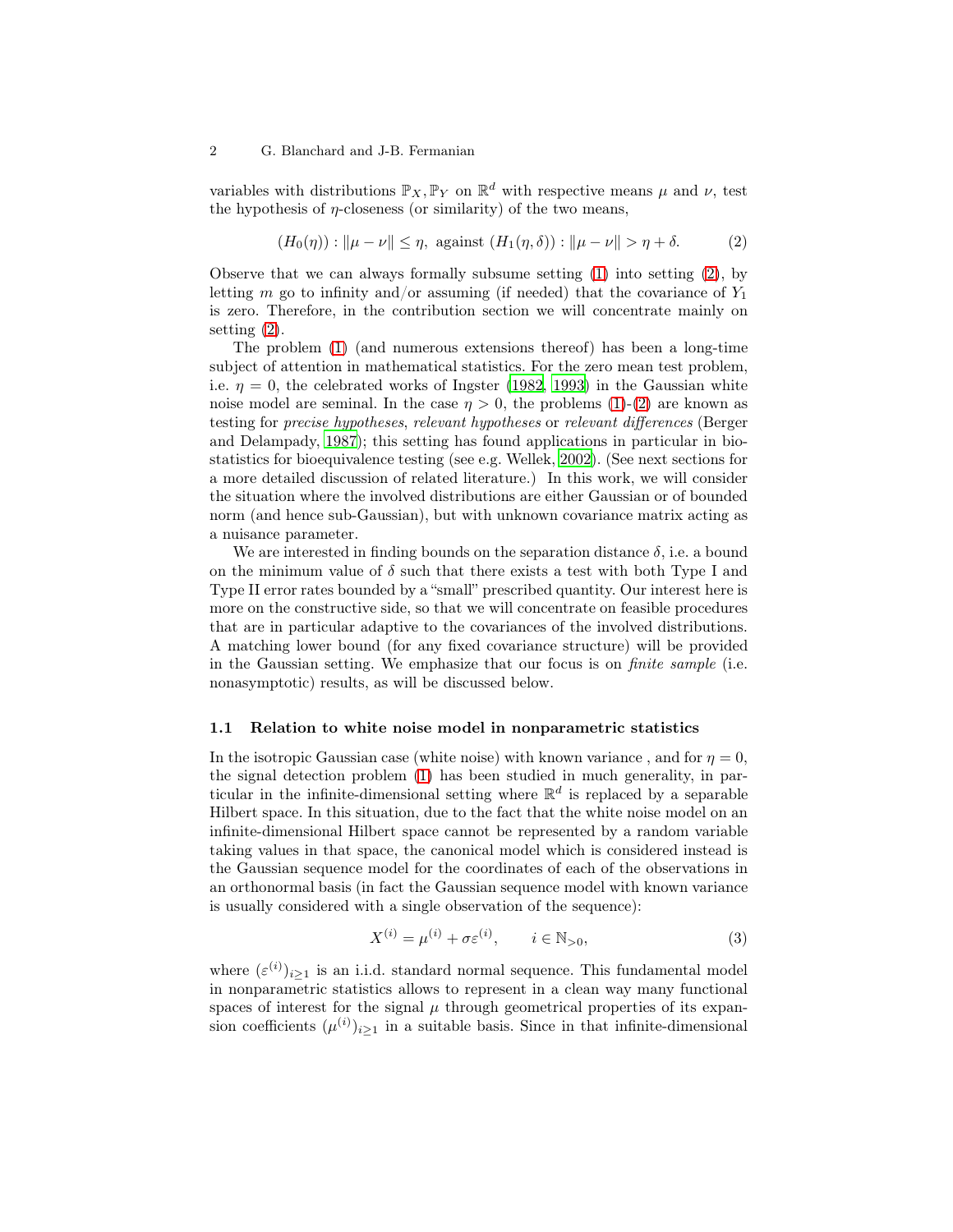setting the alternative  $||\mu||^2 > \delta^2$  is "too big" and gives rise to trivial separation rates, the usual focus is on considering restricted alt ernatives of the form  $\{\mu \in \mathcal{F}; \|\mu\| \geq \delta^2\}$ , for a given nonparametric set  $\mathcal{F}$ . Classical alternatives of interest include in particular  $\ell_2$  ellipsoids (corresponding to Hilbert norms of different strengths),  $\ell_p$  bodies, and Besov bodies. Interpreted in functional spaces, these alternatives correspond respectively to balls in Sobolev spaces (typically when considering Fourier basis coefficient expansions) or in Besov spaces (for suitable wavelet basis coefficient expansions).

The literature on these topics is profound and extensive, see e.g. Ingster and Suslina [\(2012\)](#page-38-2) for a comprehensive overview. The case of certain classes of  $\ell_2$ -ellipsoids appears to have been studied first by Ingster [\(1982\)](#page-38-0) and Ermakov [\(1991\)](#page-38-3), then a remarkable series of works of Ingster [\(1993\)](#page-38-1) and Ingster and Suslina [\(1998\)](#page-38-4) established minimax testing rates for general  $\ell_2$  ellipsoids as well as other alternatives. V. Spokoiny's contribution is prominent in this body of literature, in particular for dealing with the case of Besov bodies (Lepski and Spokoiny, [1999](#page-38-5)) as well as considering the problem of statistical adaptivity over a family of alternatives (Spokoiny, [1996](#page-39-1)).

This very limited overview of the topic of testing in the white noise model is meant to contrast with the setting considered here. On the one hand, we will not consider a particular form of alternative; on the other hand, we assume that the observations can truly be represented as elements in a possibly infinite-dimensional separable Hilbert space. Under the Gaussian assumption, this means that the covariance operator  $\Sigma$  of the noise process is assumed to have a finite trace, which also prevents the triviality problem mentioned above for the white Gaussian noise setting. If we represent the observation coordinates in a diagonalizing basis of  $\Sigma$ , our setting in the Gaussian setting amounts to the Gaussian sequence model [\(3\)](#page-1-1) wherein the constant parameter  $\sigma$  is replaced by a square integrable sequence  $(\sigma^{(i)})_{i\geq 1}$ . Note that formally normalizing the *i*-th observation coordinate by  $\sigma^{(i)}$  would give rise again to model [\(3\)](#page-1-1), however the separation distance would then be measured in the weak norm  $\|\Sigma^{1/2}\mu\|$ .

## 1.2 Relation to "modern" and high-dimensional statistics

Since we only consider test separation distance without a specific alternative, the setup we consider can be considered as less elaborate, at least in the sense of asymptotic theory, than the settings with various non-parametric alternatives discussed above. On the other hand, our focus is specifically on the following points:

- 1. Finite-sample analysis;
- 2. Non-Gaussian data (we will only consider bounded data here);
- 3. Robustness to misspecification (here under the form of the relaxed composite null  $\|\mu\|^2 \leq \eta^2$ , also called *relevant hypothesis testing*).

These features have been rightly identified by V. Spokoiny as the defining features of "modern" approach to statistics (Spokoiny, [2012;](#page-39-2) Spokoiny and Dickhaus, [2015\)](#page-39-3). The problem of testing a null hypothesis defined as a neighborhood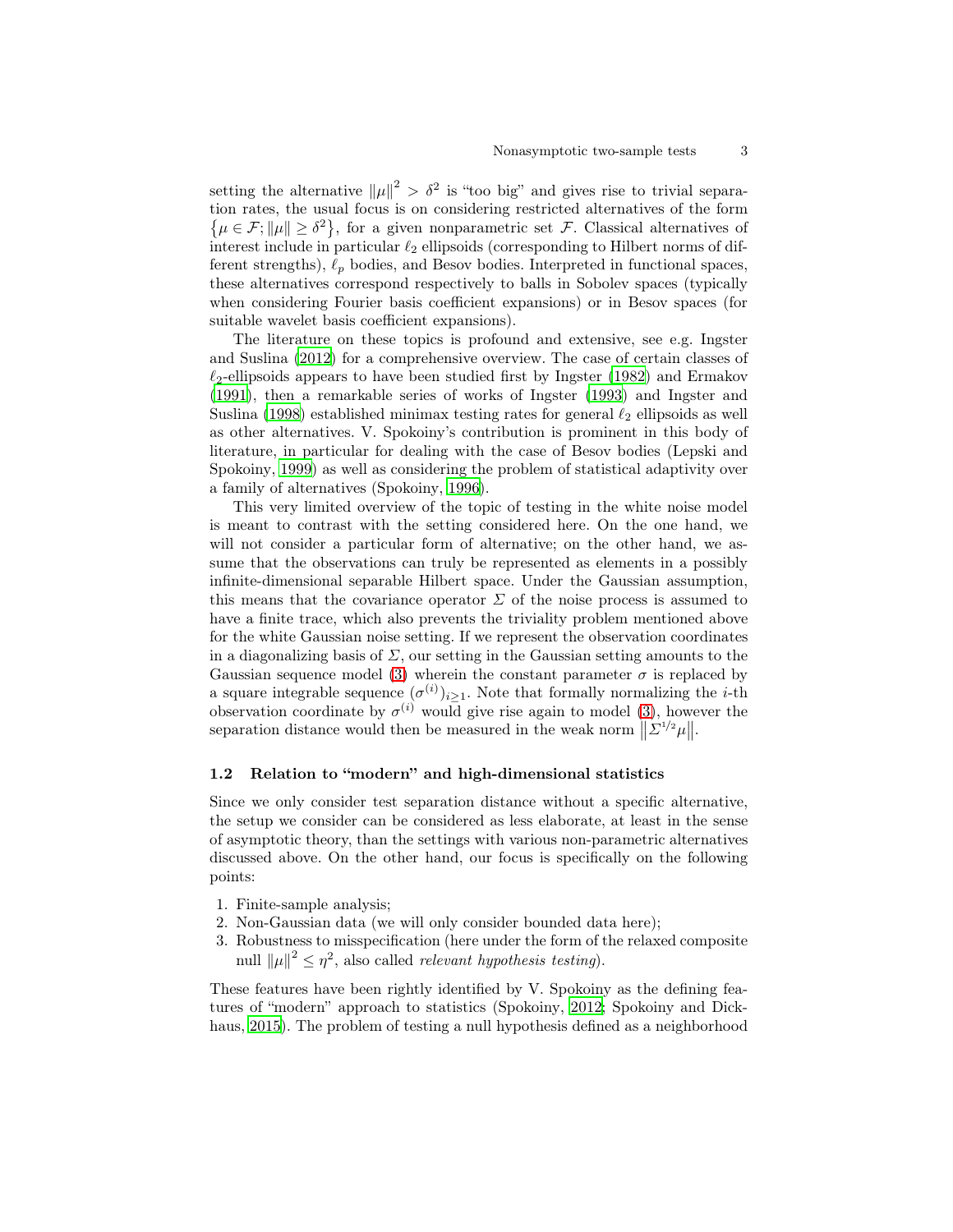rather than an exact match has been tackled under different settings in the statistics literature, especially for the two-sample testing case. For example, motivated by bioequivalence testing between populations, Munk and Czado [\(1998\)](#page-39-4) consider the problem of testing closeness of two real distributions as measured in Mallows distance, Dette and Munk [\(1998](#page-38-6)) that of closeness in  $L^2$  distance of two nonparametric (Hölder regular) regression functions; Dette, Kokot, and Aue [\(2020\)](#page-38-7), the closeness in supremum norm distance of two mean functions in a Banach functional data setting; Dette, Kokot, and Volgushev [\(2020\)](#page-38-8), the closeness in  $L^2$  distance of the functional mean of time series. In all cases, the underlying principle is to estimate the target distance — as will be also case in the present paper — and the data is not always assumed to be Gaussian, but the corresponding analysis based on Gaussian asymptotic theory. To estimate the quantiles of the test statistic, Dette and Munk [\(1998\)](#page-38-6) choose to estimate the variance, Dette, Kokot, and Volgushev [\(2020\)](#page-38-8) use a self-normalized procedure and give asymptotic bounds; Dette, Kokot, and Aue [\(2020\)](#page-38-7) propose a bootstrap approach and obtain an asymptotic convergence of the test statistic. In the present paper our approach is a direct estimation of the variance with nonasymptotic guarantees.

Taking the above aspects into account in the theory, in particular nonasymptotic analysis, is motivated by a large number of high-dimensional applications, where it appears that relying on traditional asymptotic of Gaussian parametric or non-parametric theory can possibly be problematic if done without care. Finite sample theory allows to delineate more precisely in which situations traditional approximations still can be relied upon, and to study non-standard asymptotics, in particular when key parameters, such as dimensionality, can themselves depend on the sample size  $n$ . It is also of use when considering multiple testing scenarios, where multiplicity has to be taken into account precisely.

Another fruitful modern insight is that high-dimensional statistical models tend to blur the line between parametric and non-parametric point of views. Precise non-asymptotic results in a finite-dimensional setting, but where the role of key model parameters (in particular, dimensionality or effective dimensionality) is precisely analyzed, can provide key theoretical components for analyzing nonparametric settings. In the signal testing framework considered in the present paper, this way of thinking has in particular been pioneered by Baraud [\(2002](#page-37-0)), who obtained sharp non-asymptotic results for the problem [\(1\)](#page-0-0) in the case  $\eta = 0$ , and for the finite-dimensional counterpart of the white noise model [\(3\)](#page-1-1), i.e. the isotropic setting  $\Sigma = \sigma^2 I_d$  in dimension d. Baraud further demonstrated that this result provided a valuable and versatile tool to analyze models of typical interest in high-dimensional statistics (such as sparse alternatives) as well as non-parametric alternatives (such as those mentioned in the previous section). A key insight from Baraud's work is that the minimum separation distance in that setting is  $\mathcal{O}(d^{1/4}\sigma/\sqrt{n})$ , in contrast with minimax estimation distance for μ, which is  $\Theta(d^{1/2}σ/\sqrt{n})$ : the testing separation distance is smaller than the minimax estimation error by a factor  $d^{1/4}$ .

Analyzing precisely the role of dimensionality (ambient or effective) in minimax testing separation rates and the difference with minimax estimation rates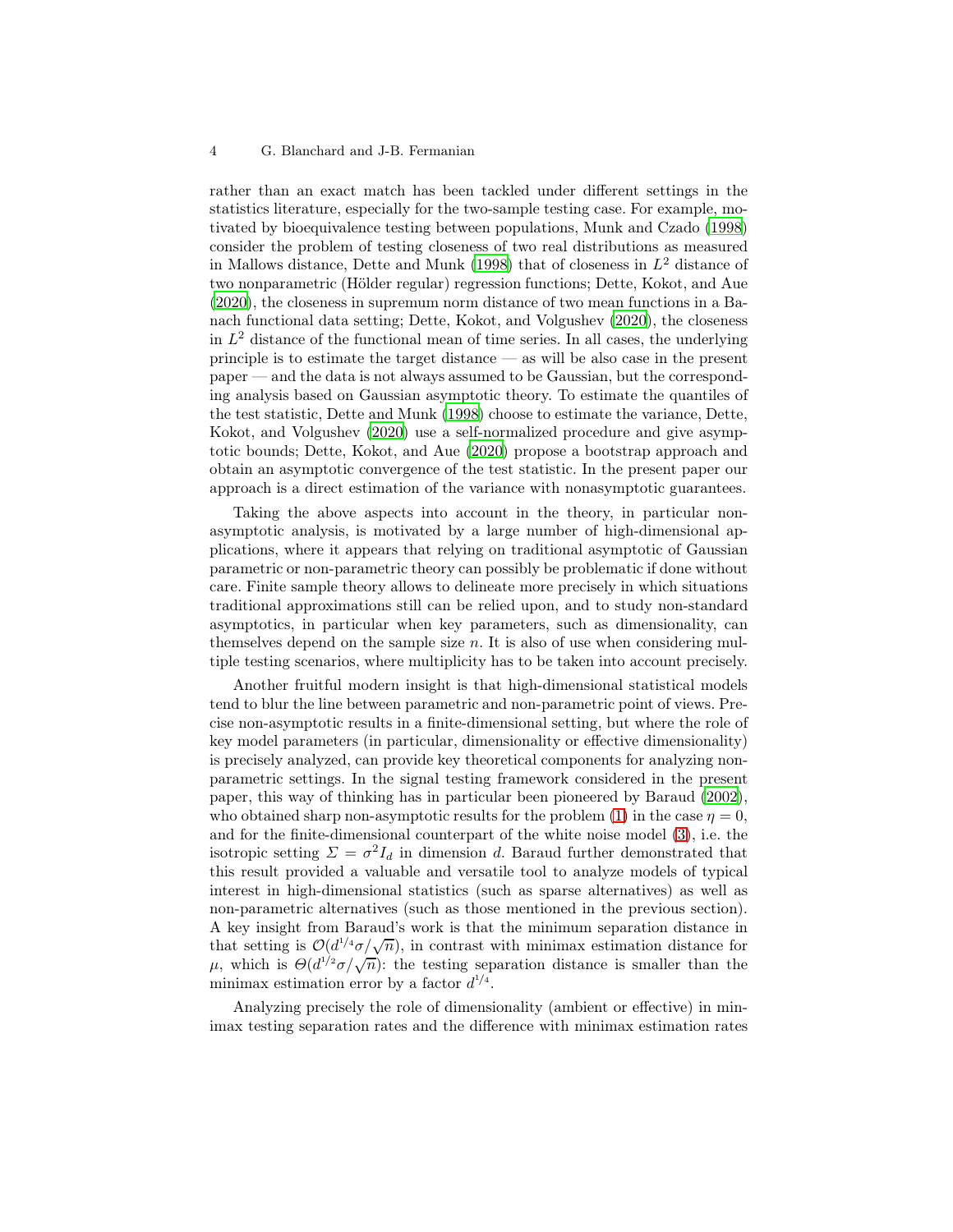has been a subject of interest in recent literature in various settings, highlighting similar related phenomena. For instance, Lam-Weil et al. [\(2021\)](#page-38-9) consider the problem of testing equality of two high-dimensional multinomial distributions and study the minimum  $\ell_1$  separation distance in a vicinity of a reference distribution  $\pi$  (which implicitly determines a notion of local effective dimensionality). Since this model has bounded data, our analysis could be applied in that setting, however it concerns separation in  $\ell_2$  distance (the separation in  $\ell_1$  distance exhibits considerably more involved behavior). Ostrovskii et al. [\(2020](#page-39-5)) consider a different type of two-sample testing problem, in a regression context, where the goal is to determine which one of the two distributions has a given (known to the user) regression vector. They give a sharp bound on the minimum separation distance between the two regression vectors including the role of the dimension, also exhibiting a difference with estimation rates.

Coming back to our model, the results of Baraud [\(2002](#page-37-0)) provide a sharp answer, but only in the case  $\eta = 0$  and for isotropic Gaussian (white noise) data with known variance. Still in the Gaussian isotropic case, the minimum separation rates for any value of  $\eta \geq 0$  were precisely characterized by Blanchard et al. [\(2018\)](#page-37-2). We also consider the Gaussian setting in the present work, but analyze the generalized situation where the covariance matrix  $\Sigma$  can be arbitrary (and unknown). In this situation, the role of the dimensionality  $d$  is played by proxy quantities depending on  $\Sigma$ , sometimes called effective dimensionality or effective rank. For the signal testing problem however, it turns out that the proxy dimensionalities for testing and estimation differ. Namely, for  $\eta = 0$ , we find that the minimax separation distance is  $\mathcal{O}(d^{1/4}_*)$  $\sqrt{\|\Sigma\|_{\infty}/n}$ , where  $d_* := \|\Sigma\|_2^2 / \|\Sigma\|_{\infty}^2$ , while the minimax estimation distance for  $\mu$  is  $\Theta(d_e^{1/2}\sqrt{\|\Sigma\|_{\infty}/n})$ , where  $d_e :=$  $||\Sigma||_1/||\Sigma||_{\infty}$ . (Notice that  $d_* \leq d_e \leq d$  in general, while these quantities are all equal in the isotropic setting.) Furthermore, we also study the estimation of key quantities  $||\Sigma||_{\infty}^{1/2}$  and  $||\Sigma||_2$  determining the proxy dimensionality and the testing threshold[4](#page-4-0) .

A crucial mathematical tool in high-dimensional statistics is to obtain sharp concentration inequalities for quadratic forms of random vectors. These are closely related to technical tools used in the present work. An important point in such inequalities is to quantify as precisely as possible up to which point quadratic forms of non-Gaussian vectors can mimic the Gaussian behavior (i.e. that of central and non-central weighted chi-squared statistics). This topic has received a good deal of attention in the recent years and V. Spokoiny also made substantial contributions to that area (Spokoiny and Dickhaus, [2015;](#page-39-3) Spokoiny and Zhilova, [2013](#page-39-6)). In the present work, we derive from scratch the needed concentration inequalities; we discuss in more detail the relation to V. Spokoiny's own work and to related literature in Section [2.4.](#page-14-0)

<span id="page-4-0"></span><sup>&</sup>lt;sup>4</sup> With the notation  $||\Sigma||_p$  we mean p-Schatten norm. We will freely use in the paper the equivalent notation  $||\Sigma||_{\infty} = ||\Sigma||_{op}$ ,  $||\Sigma||_1 = \text{Tr}(\Sigma)$ ,  $||\Sigma||_2^2 = \text{Tr}(\Sigma^2)$ .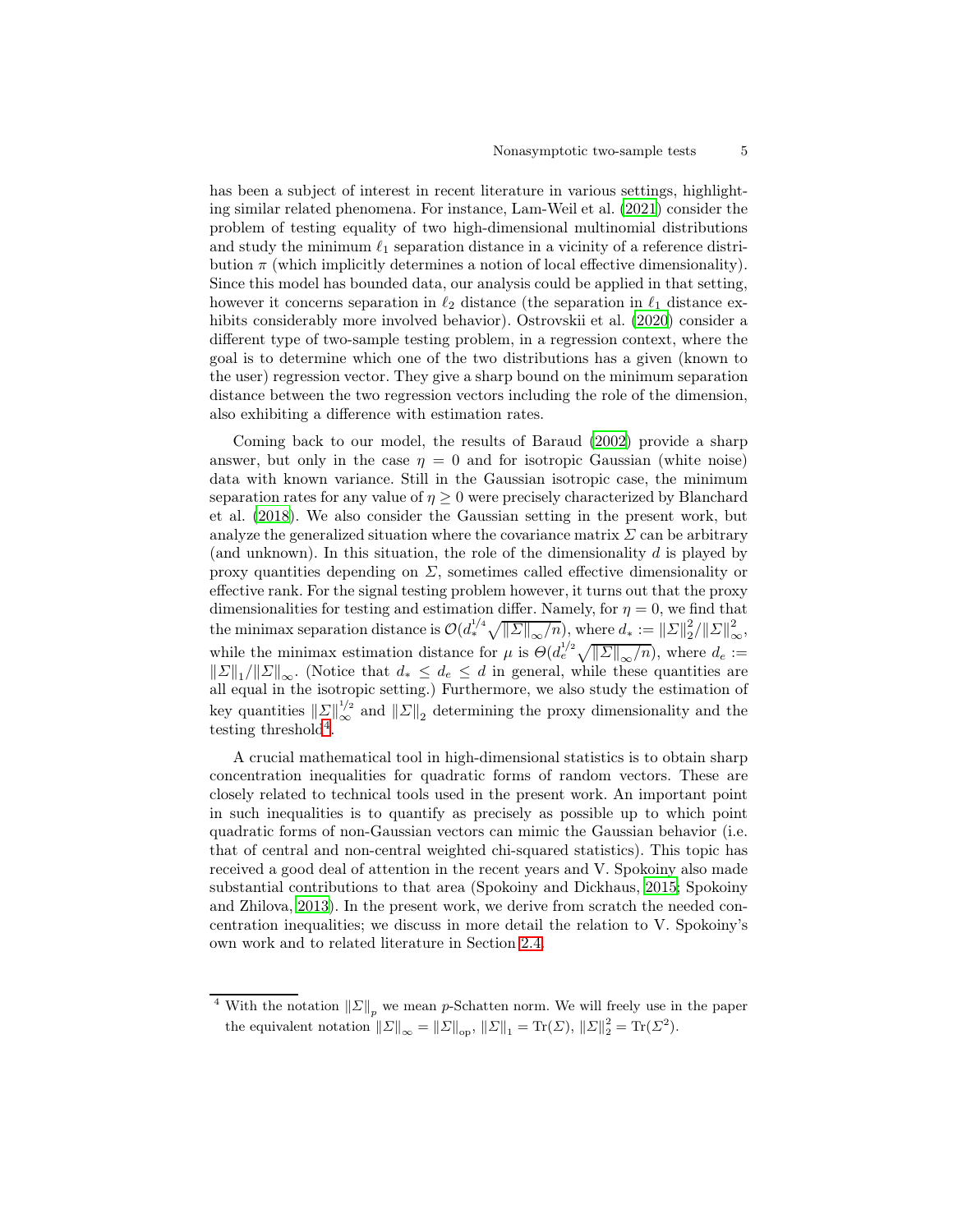## <span id="page-5-1"></span>1.3 Relation to machine learning and kernel mean embeddings of distributions

An application setting which motivated us to consider in detail the case of bounded data is that of testing of the data distribution via kernel mean embedding (KME) methods, a principle which has garnered a lot of attention in the machine literature since the seminal paper of Smola et al. [\(2007\)](#page-39-7). It has been advocated in particular for two-sample (Gretton et al., [2012\)](#page-38-10) and goodness-offit (Chwialkowski et al., [2016\)](#page-37-3) testing; see Muandet et al. [\(2017\)](#page-39-8) for a recent overview.

We describe the KME principle briefly. Assume  $Z$  is a random variable with distribution  $\mathbb{P}_Z$  taking values in the measurable space  $\mathcal{Z}$ , and that one has at hand a fixed mapping  $\Phi : \mathcal{Z} \to \mathcal{H}$ , where  $\mathcal{H}$  is a separable Hilbert space. To this mapping is associated a reproducing kernel Hilbert space (rkHs)  $\mathcal{H}'$  with kernel  $k(z, z') := \langle \Phi(z), \Phi(z') \rangle.$ 

Assuming the variable  $X = \Phi(Z)$  is Bochner integrable<sup>[5](#page-5-0)</sup> (which is the case in particular when the mapping  $\Phi$  is bounded), the kernel mean embedding of  $\mathbb{P}_Z$ is defined as  $\Phi(\mathbb{P}_Z) := \mathbb{E}[\Phi(Z)] \in \mathcal{H}$  (using a rather natural overload of notation for  $\Phi$ ). The maximum mean discrepancy (MMD) between distributions  $\mathbb{P}, \mathbb{Q}$  in the domain of definition of  $\Phi$  is defined as the semimetric

$$
\text{MMD}_k(\mathbb{P}, \mathbb{Q}) := \|\Phi(\mathbb{P}) - \Phi(\mathbb{Q})\|.
$$

Since  $MMD_k(\mathbb{P}, \mathbb{Q}) > 0$  implies  $\mathbb{P} \neq \mathbb{Q}$ , this principle can be used for simple goodness-of-fit testing (testing for  $\mathbb{P}_Z = \mathbb{P}_0$  for some known distribution  $\mathbb{P}_0$ , given an i.i.d. sample from  $\mathbb{P}_Z$ ) and two-sample testing (testing for  $\mathbb{P}_Z = \mathbb{P}_{Z'}$ , given two independent i.i.d. samples from  $\mathbb{P}_Z$  and  $\mathbb{P}_{Z'}$ ; in each case, the test statistic is a suitable estimator of  $\text{MMD}_k(\mathbb{P}_Z, \mathbb{P}_0)$ , resp.  $\text{MMD}_k(\mathbb{P}_Z, \mathbb{P}_{Z'})$  from the observed data. More generally one may want to test the relaxed null hypothesis  $MMD_k(\mathbb{P}, \mathbb{Q}) \leq \eta$  and analyze the power of the test in terms of the MMD separation itself. This is indeed a particular case of  $(1)-(2)$  $(1)-(2)$ , when considering the Hilbert-valued variable  $X = \Phi(Z)$  and, for two-sample testing,  $Y = \Phi(Z')$ .

A common situation is when  $\Phi$  is bounded in norm by some constant  $L$ , or equivalently in terms of the kernel,  $\sup_{z \in \mathcal{Z}} k(z, z) \leq L^2$ . This ensures in particular that  $\Phi$  is defined on all distributions. Analyzing our original setting with norm-bounded but potentially infinite-dimensional data is therefore suited to this case.

Gretton et al. [\(2012\)](#page-38-10) derive the asymptotic distribution of the (suitably renormalized) MMD test statistic, which is identical to the one we use below (once interpreted in the KME setting). Unsurprisingly, a Gaussian limiting behavior is identified. Our study analyzes this behavior from a non-asymptotic point of view; this can be particularly of interest for situation where the mapping  $\Phi$  (or equivalently the associated kernel) is to depend on the sample size, or when

<span id="page-5-0"></span><sup>&</sup>lt;sup>5</sup> that is, the real random variable  $\|\Phi(Z)\|$  is integrable, which guarantees that the integral of  $\Phi(Z)$  is well-defined in a strong sense as an element of the Hilbert space; see e.g. Cohn [\(1980](#page-38-11)).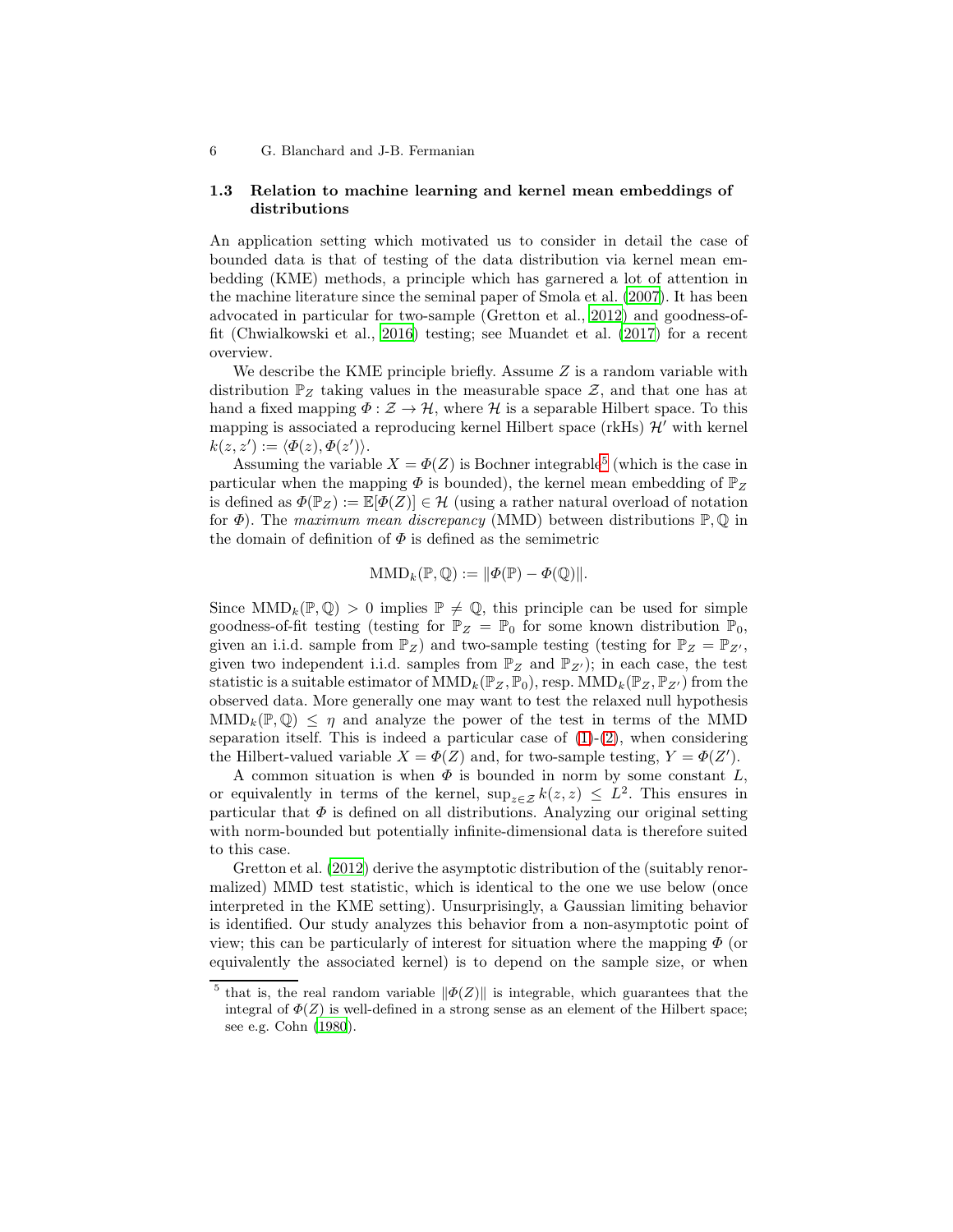performing a large number of such tests in parallel: in this case uniformly valid nonasymptotic bounds are a a valuable tool for further analysis. See Marienwald et al. [\(2020](#page-39-9)) for such a multiple test scenario in the context of so-called multiple task averaging. Multiple tests can also be aggregated to test a global hypothesis, see Fromont et al. [\(2012\)](#page-38-12) in the context of two-sample testing based on the KME approach.

In our study, the power of the test is investigated for alternatives of the form [\(1\)](#page-0-0)-[\(2\)](#page-1-0), which, interpreted in the KME setting, correspond to  $MMD_k(\mathbb{P}, \mathbb{Q})$  $\eta + \delta$ . The power of KME-based tests (in the goodness-of-fit case) was also investigated by Balasubramanian et al. [\(2021\)](#page-37-4), but for alternatives measured in a  $\chi^2$  distance separation, more precisely, of the form  $\{\mathbb{Q} \in \mathcal{F}; \chi^2(\mathbb{P}_0, \mathbb{Q}) \ge \delta\},\$ where  $\mathcal F$  is a nonparametric set of distributions whose density with respect to  $\mathbb{P}_0$  is approximated at a given rate by functions in the rkHs  $\mathcal{H}'$  associated to k, in the sense of interpolation with  $L^2(\mathbb{P}_0)$ . This is close in spirit to nonparametric points of view discussed in Section [1.1,](#page-1-2) in the sense that  $\chi^2$ -separation alone is too weak to get nontrivial separation rates and one has to additionally consider intersection with nonparametric sets of interest. Again, because we choose to analyze alternatives measured in  $MMD_k$ -separation itself, the results we obtain in this setting have a different nature.

## 1.4 Overview of contributions

The main contribution of this paper is to give upper bounds on the optimal (minmax) testing separation distance for problems [\(1\)](#page-0-0) and [\(2\)](#page-1-0) over classes of probability distributions with fixed covariance matrix  $\Sigma$  for sample  $\mathbb{X}$ , as well as S for sample  $\mathbb Y$  in the two-sample case. The covariance structures are considered as nuisance parameters and we investigate precisely how they influence the testing separation distance. Let  $P$  be a family of distributions for the two samples (we consider the Gaussian setting and the bounded setting), and  $\mathcal{P}_{\Sigma,S}$ the subsets of distributions of P with  $Cov[X_1] = \Sigma$ , and  $Cov[Y_1] = S$  (in the two-sample case). Consider the sets of distributions

<span id="page-6-1"></span>
$$
\mathcal{H}_0(\eta, \Sigma, S) := \{ \mathbb{P} \in \mathcal{P}_{\Sigma, S} | \mathbb{P} \text{ satisfies } H_0(\eta) \},
$$
  

$$
\mathcal{A}_{\delta}(\eta, \Sigma, S) := \{ \mathbb{P} \in \mathcal{P}_{\Sigma, S} | \mathbb{P} \text{ satisfies } H_1(\eta, \delta) \},
$$

then the optimal separation distance is, for  $\alpha \in (0,1)$ :

$$
\delta^*(\alpha, \Sigma, S, \eta) = \inf \left\{ \delta \ge 0 \Big| \exists \text{ test } T \; : \sup_{\mathbb{P} \in \mathcal{H}_0} \mathbb{P}(T = 1) + \sup_{\mathbb{P} \in \mathcal{A}_\delta} \mathbb{P}(T = 0) \le \alpha \right\}.
$$
\n(4)

In the Gaussian setting, we establish that  $\delta^*$  is upper bounded up to a constant factor via

<span id="page-6-0"></span>
$$
\delta^*(\alpha, \Sigma, S, \eta) \lesssim \sigma \kappa_\alpha \max\left(1, \min\left(d_*^{\frac{1}{4}}, d_*^{\frac{1}{2}} \frac{\sigma \kappa_\alpha}{\eta}\right)\right),\tag{5}
$$

(Theorem [7\)](#page-10-0) where  $\kappa_{\alpha} := \sqrt{-\log(\alpha)}$ , and, in the one-sample case,  $\sigma^2 :=$  $||\Sigma||_{op}/n$  is a scalar variance factor and  $d_* := \text{Tr }\Sigma^2 / ||\Sigma||_{op}^2$  a notion of effective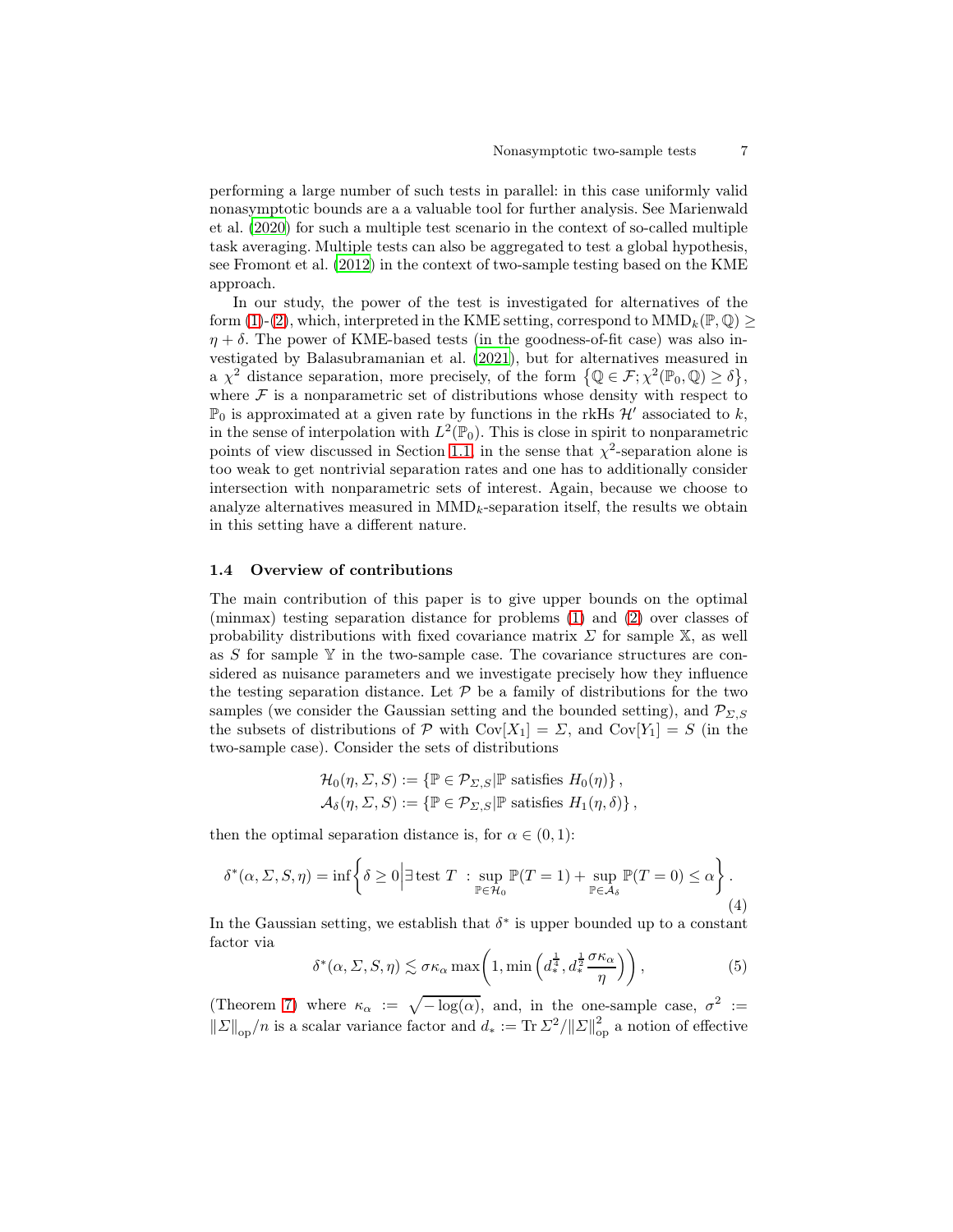dimension. In the two-sample case, we obtain also [\(5\)](#page-6-0), with  $\sigma^2 := ||M_{m,n}||_{op}$ , and  $d_* := \text{Tr } M_{m,n}^2/\sigma^4$ , where  $M_{m,n} := (\Sigma/n + S/m)$  (Theorem [8\)](#page-10-1). In the one-sample case, this result can be formulated equivalently in terms of *sample complexity*  $n^*$ needed to detect at given error level  $\alpha$  and separation distance  $\delta$  for problem [\(1\)](#page-0-0):

$$
n^*(\alpha, \Sigma, S, \eta) \lesssim \|\Sigma\|_{\text{op}} \kappa_\alpha \delta^{-1} \max\left(\delta^{-1}, d_*^{\frac{1}{2}}(\max(\delta, \eta))^{-1}\right). \tag{6}
$$

This result is established first when assuming that  $\Sigma$ , S are known, then we show that it holds as well when they are unknown (under some mild assumptions on the sample size, see Corollary [14](#page-13-0) for an explicit statement in the one-sample case and condition [\(27\)](#page-14-1) there). Matching minimax lower bounds are given for one and two-sample problems in the Gaussian setting. In the bounded setting, we derive upper bounds only, which take the same flavor as [\(5\)](#page-6-0) under some mild assumptions on the sample sizes.

## 1.5 Organization of the paper

We present in Section [2](#page-7-0) our main results. In order to cover both the Gaussian and bounded settings under the same umbrella, we start in Section [2.1](#page-7-1) by a generic result: assuming some suitable concentration for an estimate  $U$  of the squared signal norm  $\|\mu\|^2$  holds (Assumption [1\)](#page-8-0), as well as for estimators of its quantiles (Assumption [2\)](#page-8-1), for the problems [\(1\)](#page-0-0) and [\(2\)](#page-1-0) we propose in Theorem [3](#page-8-2) sufficient conditions on  $\delta$  such that we can control the Type I and Type II errors of a test  $T$  based on  $U$ . In the following sections, the Gaussian setting and the bounded setting are considered separately. In Section [2.2,](#page-9-0) we give concentration results for  $U$  to fulfill Assumption [1.](#page-8-0) In Section [2.3](#page-11-0) we give results to fulfill Assumption [2,](#page-8-1) which are related to the estimation of  $||\Sigma||_{\infty}^{1/2}$  and  $||\Sigma||_2$ . The proofs of the corresponding results are found in Sections [3.1](#page-16-0) to [3.6,](#page-30-0) respectively.

## <span id="page-7-0"></span>2 Main results

We will build a test for the model  $(2)$  based on an estimator U of the distance  $||\mu - \nu||^2$ , typically a modified U-statistic as defined below. We will first consider a general point of view to deduce bounds on the separation rate when  $U$  satisfies certain concentration properties; this will then apply both to the Gaussian and bounded settings.

## <span id="page-7-1"></span>2.1 A general result to upper bound separation rates

As mentioned earlier, from now on we concentrate primarily on the two-sample setting, being understood that upper bounds for the one-sample setting can be deduced readily. In order to define a general framework encompassing as particular cases the more specific settings considered below, in this section we will assume a generic statistical model  $P$  for the distribution of the samples  $X$  and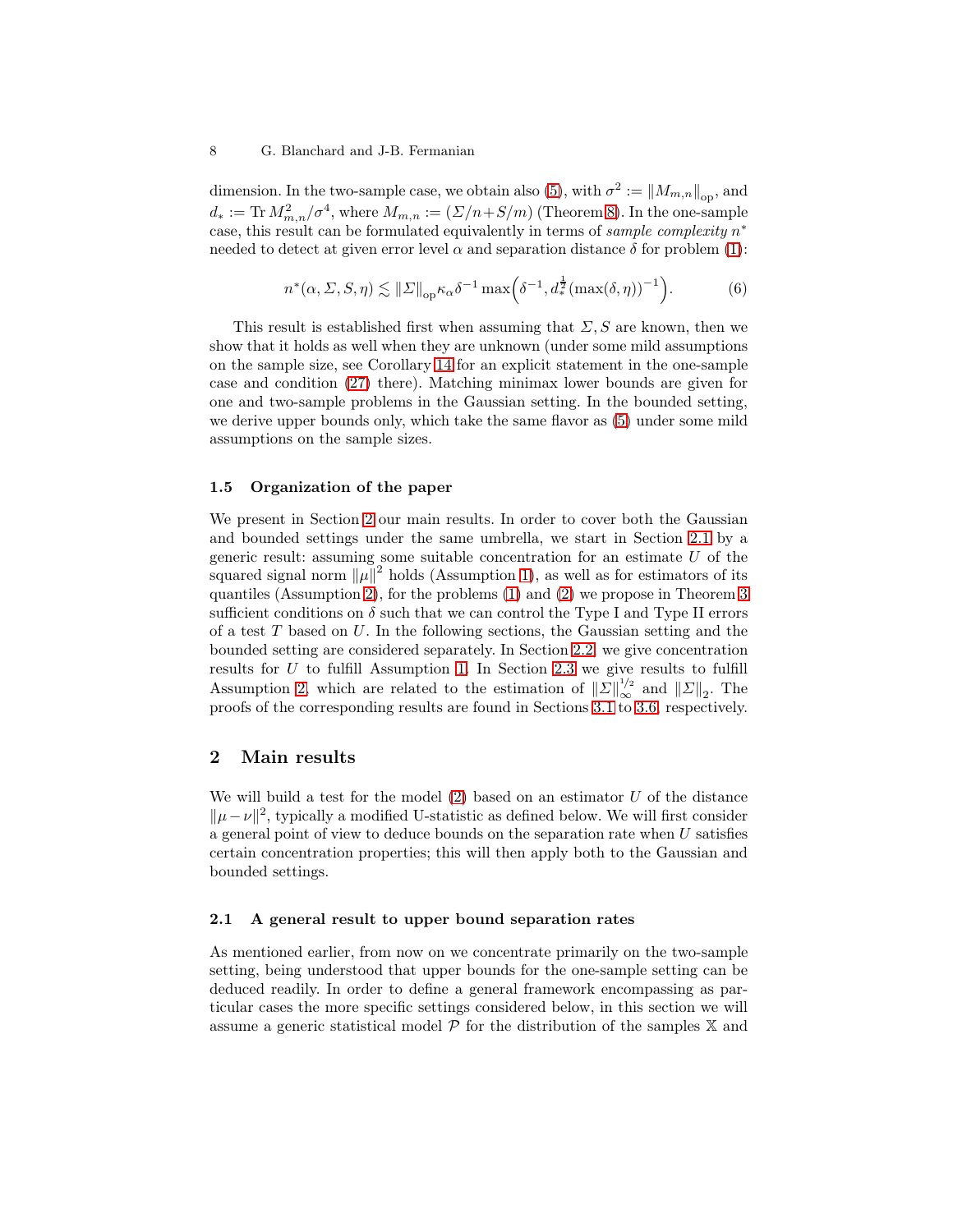Y, which we recall we always assume to be independent and i.i.d. with respective squared integrable marginal distributions  $\mathbb{P}_X$ ,  $\mathbb{P}_Y$ . We will thus use without comment the fact that a distribution  $\mathbb{P} \in \mathcal{P}$  equivalently specifies the marginal distributions  $\mathbb{P}_X$  and  $\mathbb{P}_Y$  of the samples. We will consider the covariance matrices  $\Sigma$ , S of  $\mathbb{P}_X$ ,  $\mathbb{P}_Y$  as nuisance parameters influencing the optimal separation distance, and define the sub-models

<span id="page-8-0"></span>
$$
\mathcal{P}_{\Sigma,S} = \{ \mathbb{P} \in \mathcal{P} : \mathrm{Cov}[\mathbb{P}_X] = \Sigma, \mathrm{Cov}[\mathbb{P}_Y] = S \};
$$

 $\mathcal{P}_{\Sigma}$  is defined in an analogous way for the one-sample setting.

The first property we require is a form of 2-sided concentration of  $U$  around the target quantity:

**Assumption 1.** For any  $(\Sigma, S)$  and distribution  $\mathbb{P} \in \mathcal{P}_{\Sigma, S}$ ; for any given  $\alpha \in$  $(0, 1)$  there exist  $q_1 = q_1(\Sigma, S, \alpha), q_2 = q_2(\Sigma, S, \alpha)$  in  $\mathbb{R}_+$  such that:

<span id="page-8-1"></span>
$$
\mathbb{P}[|U - ||\mu - \nu||^2] \ge ||\mu - \nu||q_1 + q_2] \le \alpha.
$$
 (7)

Additionally, we will consider the situation where the quantities  $q_1, q_2$  (which are necessary to find a suitable testing threshold) are not known but must also be estimated from the data; this is the case if the covariance matrices  $(\Sigma, S)$  are unknown. This leads us to our second assumption:

Assumption 2. Suppose Assumption [1](#page-8-0) holds, with the notation introduced therein. For any  $\alpha \in (0,1)$  there exist two estimators  $Q_1 = Q_1(\alpha)$  and  $Q_2 =$  $\widehat{Q}_2(\alpha)$  in  $\mathbb{R}_+$  such that, for any  $(\Sigma, S)$  and distribution  $\mathbb{P} \in \mathcal{P}_{\Sigma, S}$ :

$$
\mathbb{P}\bigg[\Big|q_1(\Sigma, S, \alpha) - \widehat{Q}_1(\alpha)\Big| \ge \frac{1}{2}q_1(\Sigma, S, \alpha)\bigg] \le \alpha\,,\tag{8}
$$

$$
\mathbb{P}\bigg[\Big|q_2(\Sigma, S, \alpha) - \widehat{Q}_2(\alpha)\Big| \ge \frac{1}{2}q_2(\Sigma, S, \alpha)\bigg] \le \alpha.
$$
 (9)

(In the "oracle" case where the covariances  $\Sigma$ , S are assumed to be known, of course Assumption [2](#page-8-1) is trivially satisfied taking  $\hat{Q}_1 = q_1, \hat{Q}_2 = q_2$ .) The following generic result transforms the above assumptions into an estimate of the separation distance for setting [\(2\)](#page-1-0).

**Theorem 3.** Let  $P$  be a statistical model for setting  $(2)$ , and U be a statistic. Let Assumptions [1](#page-8-0) and [2](#page-8-1) be granted. Given  $\eta \geq 0$  and  $\alpha \in (0,1)$ , let T be the test defined by

<span id="page-8-2"></span>
$$
T = 1\left\{U - \eta^2 > 2\eta \widehat{Q}_1(\alpha) + 2\widehat{Q}_2(\alpha)\right\}.
$$
 (10)

Then for any  $(\Sigma, S)$ , provided

<span id="page-8-3"></span>
$$
\delta > 2q_1 + \min(2\sqrt{q_2}, 2\eta^{-1}q_2), \qquad (11)
$$

it holds, for any distribution  $\mathbb{P} \in \mathcal{P}_{\Sigma, S}$ :

$$
\mathbb{P}[T=1] \leq 3\alpha, \text{ if } \mathbb{P} \text{ satisfies } (H_0(\eta));
$$
  

$$
\mathbb{P}[T=0] \leq 3\alpha, \text{ if } \mathbb{P} \text{ satisfies } (H_1(\eta,\delta)).
$$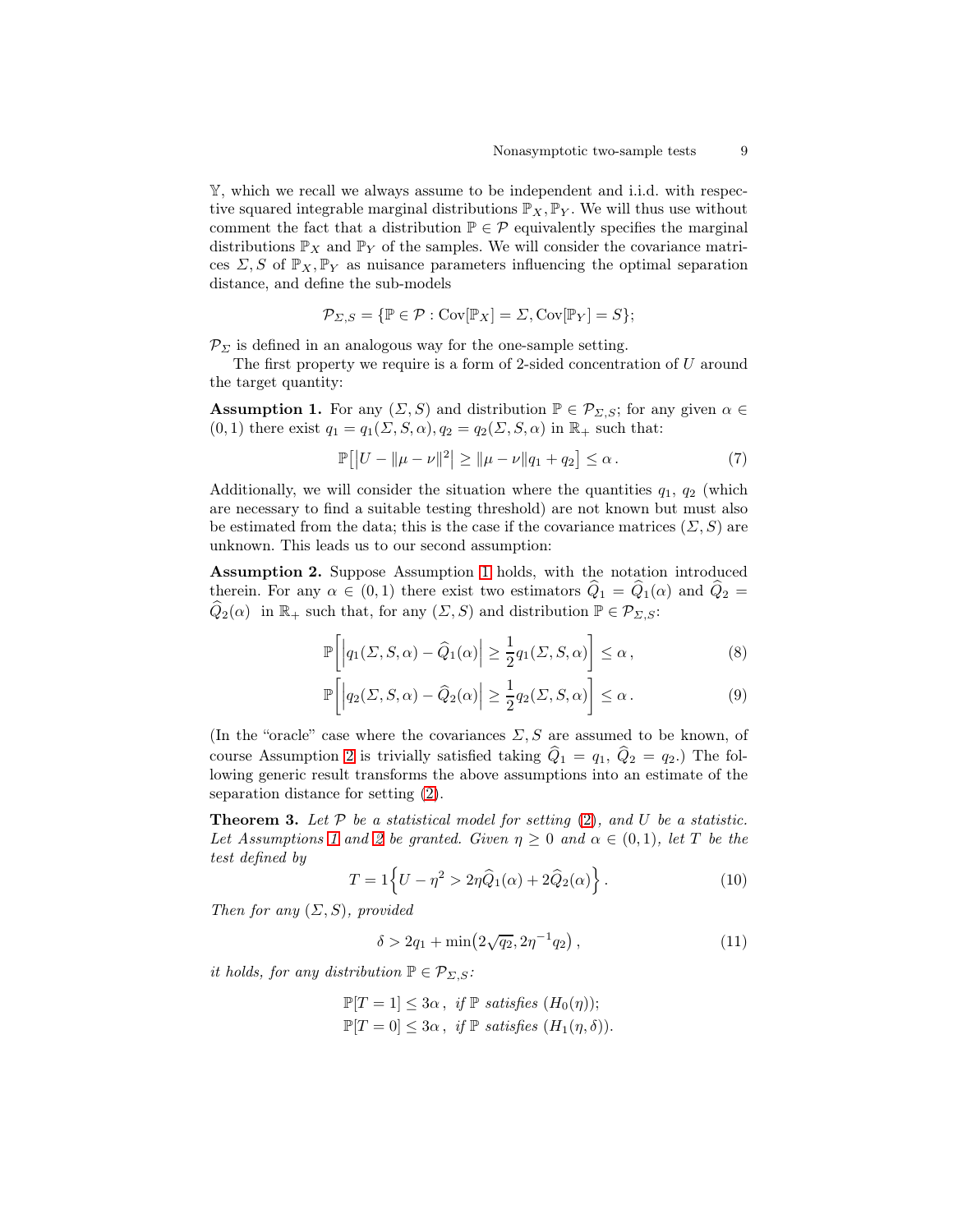## <span id="page-9-0"></span>2.2 Concentration properties of the test statistic

<span id="page-9-2"></span>The rest of the paper is dedicated to establishing the validity of Assumptions [1](#page-8-0) and [2](#page-8-1) for the following statistic  $U(\mathbb{X}, \mathbb{Y})$ :

$$
U(\mathbb{X}, \mathbb{Y}) := \frac{1}{n(n-1)} \sum_{\substack{i,j=1 \ i \neq j}}^{n} \langle X_i, X_j \rangle + \frac{1}{m(m-1)} \sum_{\substack{i,j=1 \ i \neq j}}^{m} \langle Y_i, Y_j \rangle - \frac{2}{nm} \sum_{i=1}^{n} \sum_{j=1}^{m} \langle X_i, Y_j \rangle.
$$
\n(12)

Observe that provided expectations  $\mu, \nu$  exist,  $U(\mathbb{X}, \mathbb{Y})$  is an unbiased estimator of  $\|\mu - \nu\|^2$ . In the KME setting as described in Section [1.3,](#page-5-1) inner products are replaced by kernel evaluations and the above statistic is the standard unbiased estimate of the squared MMD between  $\mathbb{P}_X$  and  $\mathbb{P}_Y$ . As announced previously, we will concentrate on the following two settings:

**Definition 4 (Gaussian setting).** The samples  $X$  and  $Y$  are i.i.d. Gaussian in  $\mathbb{R}^d$  of marginal distributions  $\mathbb{P}_X = \mathcal{N}(\mu, \Sigma)$  and  $\mathbb{P}_Y = \mathcal{N}(\nu, S)$ , respectively.

In the Gaussian setting, we will assume a finite ambient dimension  $d$  for technical reasons: our proofs rely on the Gauss-Lipschitz concentration inequality, which applies in finite dimension. As will appear clearly however, all our results to come are dimension-free in the sense that d never enters the picture, instead only norms of  $\Sigma$ , S come into play. We surmise that our results would apply as well in the same form in the Hilbert-valued setting provided  $\text{Tr}(\Sigma)$  and  $\text{Tr}(S)$ are finite, but did not try to write down a precise approximation argument to this end.

**Definition 5 (Bounded setting).** The samples  $\mathbb{X}$  and  $\mathbb{Y}$  are i.i.d. in a separable Hilbert space  $\mathcal H$  with norm bounded by  $L > 0$ . The covariance operators for the marginal sample distributions are denoted  $\Sigma$  and  $S$ , respectively; observe that they have finite trace by the boundedness assumption.

<span id="page-9-1"></span>Propositions [6](#page-9-1) and [9](#page-11-1) give concentration bounds for the statistic  $U$ , ensuring Assumption [1](#page-8-0) in the two above settings.

**Proposition 6.** Assume the Gaussian setting holds and  $n, m \geq 2$ . Then with probability at least  $1 - \alpha$ ,

<span id="page-9-5"></span><span id="page-9-4"></span><span id="page-9-3"></span>
$$
|U - ||\mu - \nu||^2| \le ||\mu - \nu||q_1 + q_2,\tag{13}
$$

where  $U$  is defined in  $(12)$  and

$$
q_1(\Sigma, S, \alpha) = \sqrt{2\left(\frac{\|\Sigma\|_{\text{op}}}{n} + \frac{\|S\|_{\text{op}}}{m}\right)u(\alpha)},\tag{14}
$$

$$
q_2(\Sigma, S, \alpha) = 32 \left( \frac{\sqrt{\text{Tr}\,\Sigma^2}}{n} + \frac{\sqrt{\text{Tr}\,S^2}}{m} \right) u(\alpha). \tag{15}
$$

where  $u(\alpha) := -\log \alpha + \log 8$ .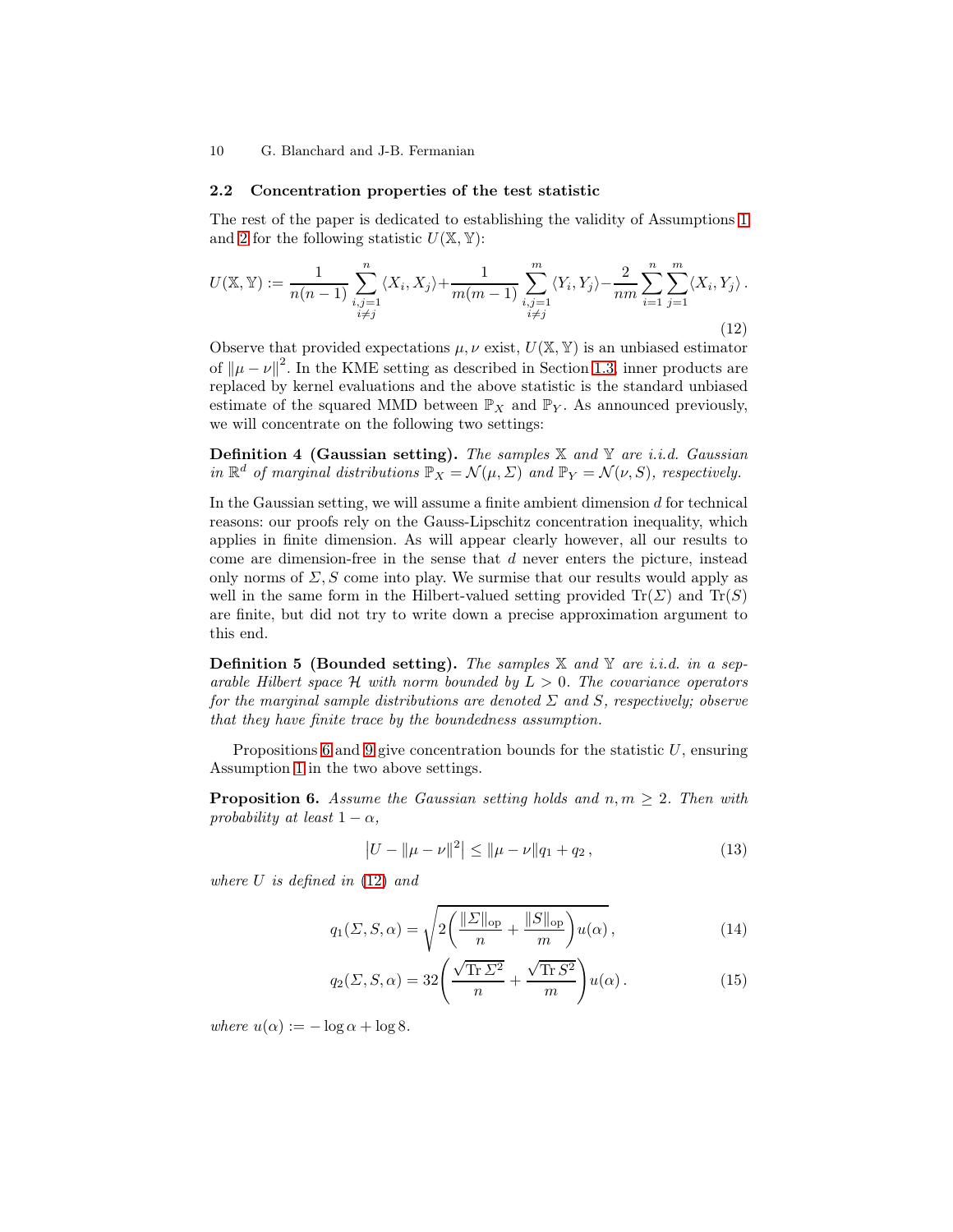Let us simplify somewhat the above expression when plugged into Theorem [3](#page-8-2) in the case of signal detection [\(1\)](#page-0-0). We also give a matching lower bound (up to constant factor) for the optimal separation distance.

Theorem 7. Consider the signal detection problem [\(1\)](#page-0-0) and assume the Gaussian setting with covariance matrix  $\Sigma$ . Then the minimum separation distance  $\delta^*$  given by [\(4\)](#page-6-1) so that the type I and II errors for problem [\(1\)](#page-0-0) are less that  $\alpha \in (0,1)$  for all  $\mathbb{P} \in \mathcal{P}_{\Sigma}$  is upper bounded by

<span id="page-10-3"></span><span id="page-10-2"></span><span id="page-10-0"></span>
$$
\delta^*(\alpha, \Sigma, \eta) \lesssim \sigma_n \sqrt{u} \max\left(1, \min\left(d_*^{\frac{1}{4}}, \sqrt{d_* u} \cdot \frac{\sigma_n}{\eta}\right)\right),\tag{16}
$$

where  $u(\alpha) := -\log \alpha + \log 60$ . If  $d_* \geq 3$ , then it is lower bounded by

$$
\delta^*(\alpha, \Sigma, \eta) \ge \sigma_n \sqrt{\frac{1-\alpha}{12}} \max\left(1, \min\left(d_*^{\frac{1}{4}}, \sqrt{d_*(1-\alpha)} \cdot \frac{\sigma_n}{\eta}\right)\right),\qquad(17)
$$

where  $\sigma_n^2 := ||\Sigma||_{op}/n$ , and  $d_* := \text{Tr }\Sigma^2 / ||\Sigma||_{op}^2$ . (The symbol  $\lesssim$  indicates inequality up to a numerical factor).

Observe that it holds  $d_* \leq d_e$ , where  $d_e = \text{Tr} \Sigma / \sigma^2$  is the "effective dimensionality" coming into play for signal estimation rates (namely  $\mathbb{E}[\|\overline{X} - \mu\|^2]^{1/2} =$  $\sigma \sqrt{d_e/n}$ , where  $\overline{X}$  is the empirical mean). In the finite d-dimensional case with  $\Sigma = I_d$ , it holds  $d = d_e = d_*$ , and the separation [\(16\)](#page-10-2) has been shown to be optimal in the Gaussian setting for  $\eta = 0$  by Baraud [\(2002\)](#page-37-0) and for any  $\eta \geq 0$  by Blanchard et al. [\(2018](#page-37-2)). It exhibits a continuous transition between the signal detection setting  $(\eta = 0, \delta^* \simeq d^{1/4}\sigma/\sqrt{n})$  and the hyperplane testing setting (which is equivalent to the 1-dimensional setting by rotational invariance;  $\eta \to \infty$ ,  $\delta^* \simeq \sigma/\sqrt{n}$ ). In that particular situation, we observe that the signal separation distance is smaller by a factor  $d^{1/4}$  than the signal estimation error, a phenomenon typical of high-dimensional statistics. In the more general setting studied here where  $\Sigma$  can be arbitrary, this difference between rates can be all the more marked, since in addition  $d_*$  can be much smaller than  $d_e$ .

We obtain a similar result for the two-sample problem:

Theorem 8. Consider the two-sample mean problem [\(2\)](#page-1-0) and assume the Gaussian setting with covariance matrices  $\Sigma$ , S. Then the minimum separation distance  $\delta^*$  so that the type I and II errors for problem [\(2\)](#page-1-0) is less than  $\alpha \in (0,1)$ for all  $\mathbb{P} \in \mathcal{P}_{\Sigma,S}$  is upper bounded by

<span id="page-10-4"></span><span id="page-10-1"></span>
$$
\delta^*(\alpha, \Sigma, S, \eta) \lesssim \sigma_{n,m} \sqrt{u} \max\left(1, \min\left(d_*^{\frac{1}{4}}, \sqrt{d_* u} \cdot \frac{\sigma_{n,m}}{\eta}\right)\right),\tag{18}
$$

where  $u := -\log \alpha + \log 60$ . If  $d_* \geq 3$ , then it is lower bounded by

$$
\delta^*(\alpha, \Sigma, S, \eta) \ge \sigma_{n,m} \sqrt{\frac{1-\alpha}{48}} \max\left(1, \min\left(d_*^{\frac{1}{4}}, \sqrt{d_*(1-\alpha)} \cdot \frac{\sigma_{n,m}}{\eta}\right)\right), \quad (19)
$$

where  $\sigma_{n,m}^2 := ||M_{n,m}||_{op}$ , and  $d_* := \text{Tr } M_{n,m}^2 / \sigma_{n,m}^4$ , for  $M_{n,m} := \sum_{n=1}^{\infty} \frac{1}{n+1}$ . (The symbol  $\leq$  indicates inequality up to a numerical factor).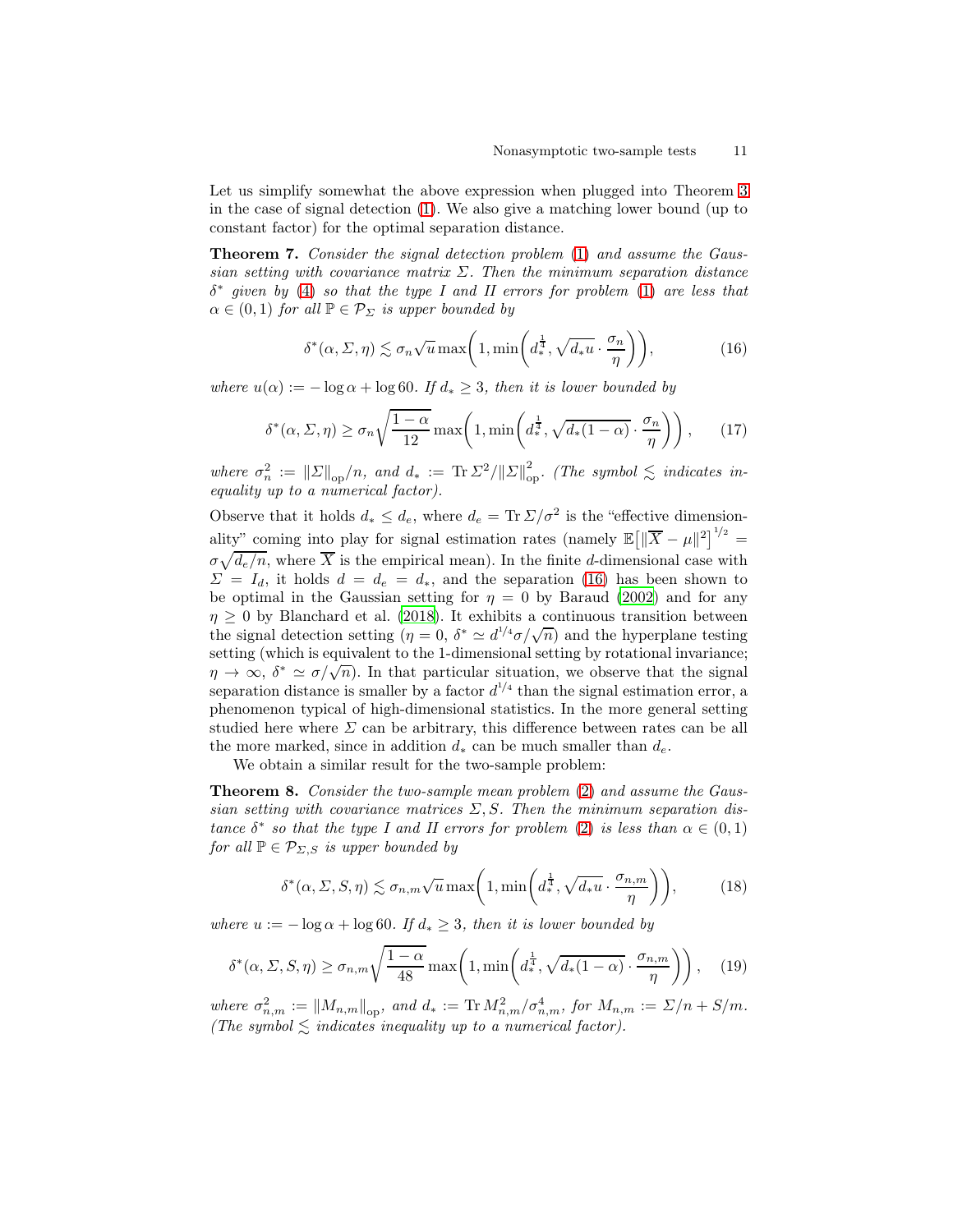Here the effective dimension  $d^*$  depends on the two covariance matrices  $\Sigma$ and S, weighted by the size of the samples.

**Remark.** As mentioned in the introduction, by letting  $m$  go to infinity in the two-sample case, we recover the bounds of the one sample case (up to a constant factor). It is worth examining if the converse holds, i.e. if there is an argument to reduce the two-sample problem to the simpler one-sample case (this would simplify some technical aspects of the proofs, somewhat). For the upper bounds on the minimum separation distance, this is the case in some specific situations: for equal sample sizes  $n = m$ , the two-sample case can be reduced to the one-sample problem setting by pairing the samples and considering the single sample  $(X_i - Y_i)_{1 \leq i \leq n}$ , and one can recover this way in essence the twosample result. If  $\Sigma = S$ , and for general sample sizes, we can also reduce to the single sample with size  $\min(m, n)$ ,  $(X_i - Y_i)_{1 \leq i \leq \min(m, n)}$ , and recover again the two-sample result up to a numerical factor. However a reduction argument in the general case has eluded us. Concerning the lower bound, the argument for the two-sample case indeed hinges on a reduction the one-sample case, by considering the sub-models where one of the two sample means is known, see Section [3.4.](#page-24-0)

<span id="page-11-1"></span>We now turn to the bounded setting.

**Proposition 9.** Assume the bounded setting holds and  $n, m \geq 2$ . Then with probability at least  $1 - \alpha$ ,

$$
|U - ||\mu - \nu||^2| \le ||\mu - \nu||q_1 + q_2,\tag{20}
$$

where  $U$  is defined in  $(12)$  and

$$
q_1(\Sigma, S, \alpha) = 2\sqrt{2\left(\frac{\|\Sigma\|_{\text{op}}}{n} + \frac{\|S\|_{\text{op}}}{m}\right)u} + \frac{4Lu}{3(n \wedge m)},
$$
  

$$
q_2(\Sigma, S, \alpha) = 614\left(\frac{\sqrt{\text{Tr}\,\Sigma^2}}{n} + \frac{\sqrt{\text{Tr}\,S^2}}{m}\right)u + 3708\frac{L^2u^2}{(n \wedge m)^2},
$$

with  $u(\alpha) = -\log \alpha + \log 2$ .

Thus, in the bounded setting we can guarantee that the behavior of the test is qualitatively the same as in the Gaussian setting (see e.g. Theorem  $7$ ) and this from a non-asymptotic point view, provided  $n \wedge m \geq uL^2/\sigma^2$ , where  $\sigma^2 = ||\Sigma||_{op}.$ 

A special case of interest is when the data lies on the sphere of radius  $L$ , i.e.  $||X_i|| = ||Y_j|| = L$  a.s. In this case  $L^2 = \text{Tr } \Sigma$  and the above condition can be rewritten  $n \wedge m \geq ud_e$ . This situation is met in particular in the KME setting, see Section [1.3,](#page-5-1) when using a translation-invariant kernel  $k(z, z') = k<sub>o</sub>(z - z')$ , in which case  $L^2 = k_0(0)$ .

## <span id="page-11-0"></span>2.3 Quantile estimation

Since we are considering the case where  $\Sigma$ , S can be arbitrary in this work, it is natural to assume that these are not known in advance. We study next the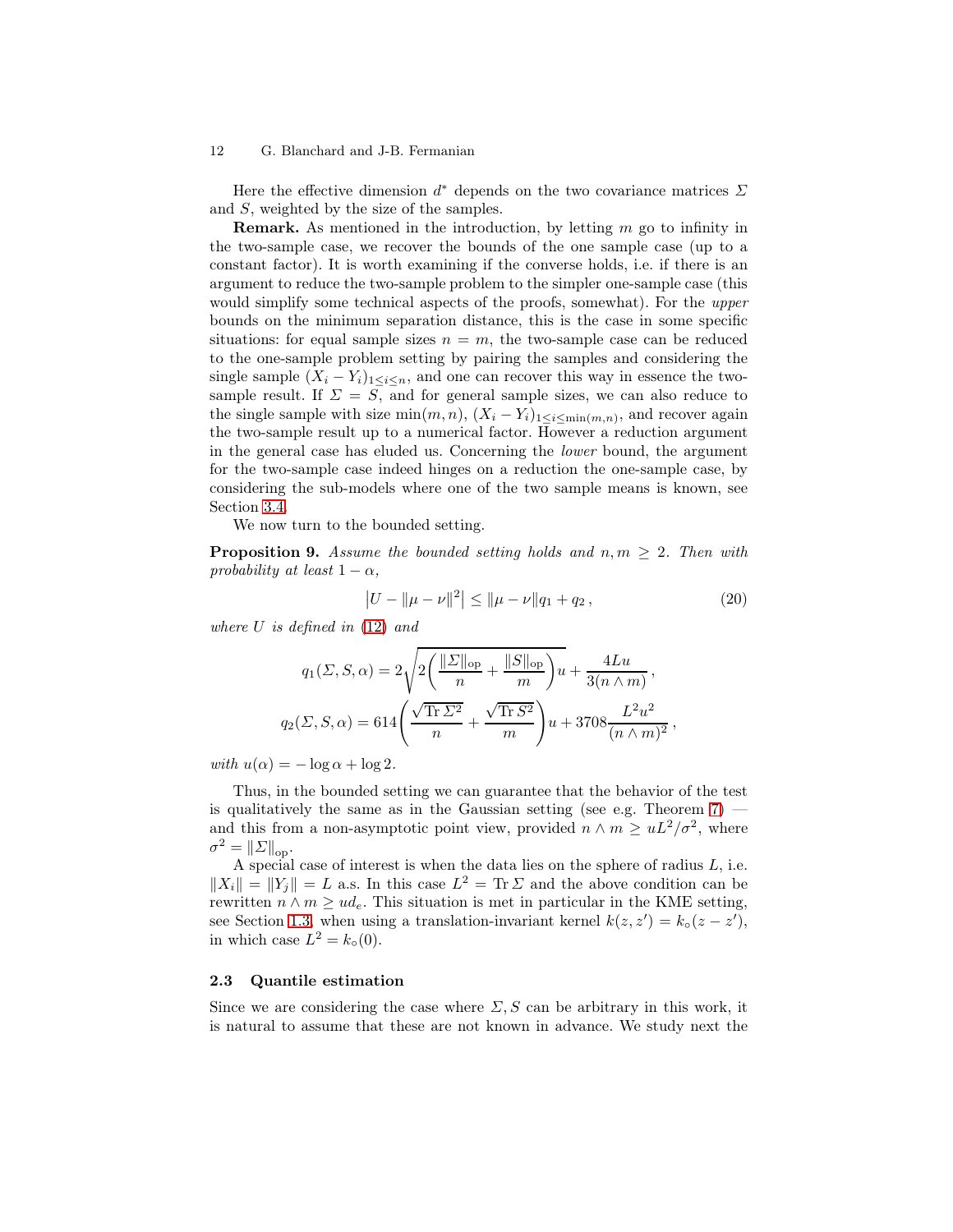estimation of the quantities  $q_1$  and  $q_2$ , in both settings (bounded and Gaussian), in order to check Assumption [2](#page-8-1) for our generic theorem. If we can grant that assumption, Theorem [3](#page-8-2) guarantees that the separation distance remains qualitatively the same as in the "oracle" situation where they are known. To simplify the exposition, in this section we will present results for the one-sample problem only; similar results, although slightly more technical, can be obtained for the two-sample problem. Thus, we need to have estimators of  $\|\Sigma\|_{op}$  and Tr  $\Sigma^2$  more precisely, of their square root.

For  $q_1$ , we will use the empirical covariance operator  $\widehat{\Sigma} := \widehat{\Sigma}(\mathbb{X})$ :

<span id="page-12-0"></span>
$$
\widehat{\Sigma}(\mathbb{X}) = \frac{1}{n} \sum_{i=1}^{n} (X_i - \widehat{\mu})(X_i - \widehat{\mu})^T, \qquad (21)
$$

<span id="page-12-3"></span>where  $\hat{\mu} := \hat{\mu}(\mathbb{X})$  is the empirical mean of the sample X.

**Proposition 10 (Gaussian setting).** Assume  $\mathbb{X} = (X_i)_{1 \leq i \leq n}$  are i.i.d. Gaussian vectors of covariance  $\Sigma$ . For  $u \geq 0$ , with probability at least  $1 - 3e^{-u}$ .

$$
\left| \|\hat{\Sigma}\|_{\text{op}}^{\frac{1}{2}} - \|\Sigma\|_{\text{op}}^{\frac{1}{2}} \right| \le 3\sqrt{2} \|\Sigma\|_{\text{op}}^{\frac{1}{2}} \left( \sqrt{\frac{d_e}{n}} + \sqrt{\frac{u}{n}} \right),\tag{22}
$$

where  $\hat{\Sigma}$  is defined in [\(21\)](#page-12-0) and  $d_e = \text{Tr} \Sigma / ||\Sigma||_{\text{on}}$ .

<span id="page-12-1"></span>**Proposition 11 (Bounded setting).** Assume that  $\mathbb{X} = (X_i)_{1 \leq i \leq n}$  are i.i.d. bounded in norm by L and with covariance  $\Sigma$ . For  $u \geq 0$ , with probability at  $least 1-2e^{-u}$ :

<span id="page-12-2"></span>
$$
\left| \left\| \widehat{\Sigma} \right\|_{\text{op}}^{\frac{1}{2}} - \left\| \Sigma \right\|_{\text{op}}^{\frac{1}{2}} \right| \le 4L \left( 2\sqrt{\frac{d_e}{n}} + \sqrt{\frac{2u}{n}} + \frac{u}{3n} \right) \tag{23}
$$

where  $\hat{\Sigma}$  is defined in [\(21\)](#page-12-0) and  $d_e = \text{Tr} \Sigma / ||\Sigma||_{op}$ .

These concentration bounds are not sharp in an asymptotic sense, where the main term for the scaling of the deviations is expected to follow that of asymptotic normality for eigenvalues of the empirical covariance operators, as in the classical results of Anderson [\(2003\)](#page-37-5), but they are largely sufficient for our purposes (see Corollary [14](#page-13-0) below). Some refined related nonasymptotic bounds can be found in the recent literature. In particular, Koltchinskii and Lounici [\(2017\)](#page-38-13) derive nonasymptotic results for controlling  $\|\hat{\Sigma} - \Sigma\|$  in the Gaussian setting, and in the centered case where  $\mu = 0$  is known. In fact, in essence the result of our technical Proposition [23](#page-26-0) in the proof section (which is like Proposition [11](#page-12-1) but in the centered case) can be deduced from the results of Koltchinskii and Lounici [\(2017](#page-38-13)) by elementary arguments. We decided to include a standalone proof here; while we do rely on the estimates of Koltchinskii and Lounici [\(2017\)](#page-38-13) (or rather on the improved version of van Handel, [2017](#page-39-10)) for the expectation of the difference, we derive an upper bound on the deviation by a rather direct application of the Gauss-Lipschitz concentration. While Koltchinskii and Lounici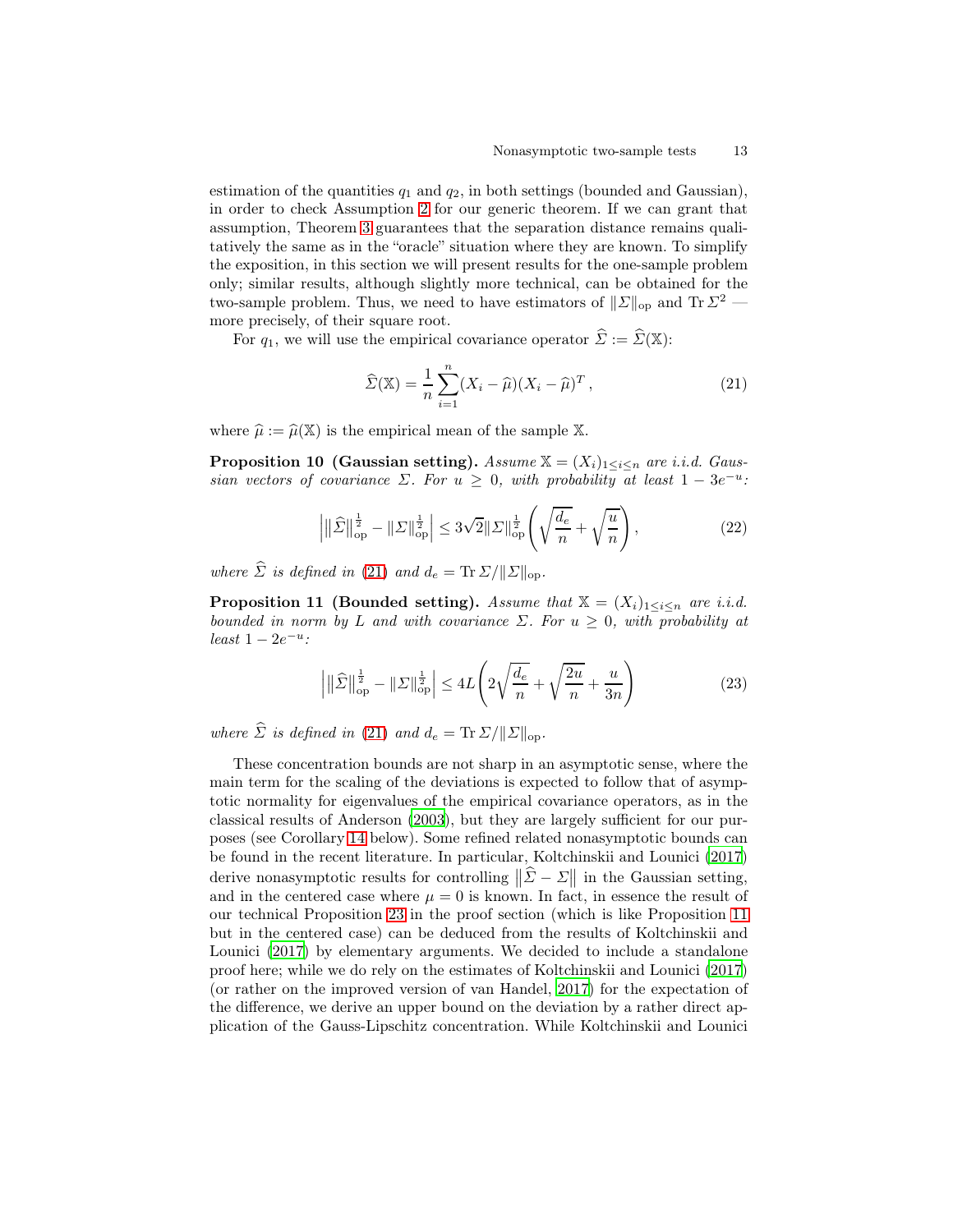[\(2017\)](#page-38-13) also rely on such arguments, their proofs are much more involved, for the reason that they study the norm or the difference while we only are interested in the difference of the (root) norms here. Finally, we also mention very recent results of Jirak and Wahl [\(2018\)](#page-38-14) for sharp nonasymptotic control of spectral quantities related to  $\Sigma$ , which could also potentially be applied here, though it seems at first glance that a logarithmic dependence in the dimension could enter into play.

For the bounded setting (Proposition [11\)](#page-12-1), the bound [\(23\)](#page-12-2) could presumably be improved to have  $\sqrt{\|\Sigma\|_{\text{op}}}$  instead of L for the main terms. The results of Theorem 9 of Koltchinskii and Lounici [\(2017\)](#page-38-13) under a sub-Gaussian assumption do not seem to be able to imply Proposition [11,](#page-12-1) see the more detailed discussion below in Section [2.4.](#page-14-0)

Turning now to  $q_2$ , we will estimate  $\sqrt{\text{Tr } \Sigma^2}$  using the following statistic  $\hat{T} := \hat{T}(\mathbb{X})$ , which is an unbiased estimator of Tr  $\Sigma^2$ :

$$
\widehat{T}(\mathbb{X}) := \frac{1}{4n(n-1)(n-2)(n-3)} \sum_{i \neq j \neq k \neq l} \langle X_i - X_k, X_j - X_l \rangle^2.
$$
 (24)

<span id="page-13-2"></span>**Proposition 12 (Gaussian setting).** Assume  $\mathbb{X} = (X_i)_{1 \leq i \leq n}$  are i.i.d. Gaussian vectors of covariance  $\Sigma$  and  $n \geq 4$ . Then for all  $u \geq 0$ :

<span id="page-13-1"></span>
$$
\mathbb{P}\left[\left|\sqrt{\hat{T}} - \sqrt{\text{Tr}\,\Sigma^2}\right| \ge 30\sqrt{\frac{\text{Tr}\,\Sigma^2}{n}}u^2\right] \le e^4 e^{-u},\tag{25}
$$

<span id="page-13-3"></span>where  $\widehat{T}$  is defined in [\(24\)](#page-13-1).

**Proposition 13 (Bounded setting).** Assume that  $\mathbb{X} = (X_i)_{1 \leq i \leq n}$  are i.i.d. bounded in norm by L and with covariance  $\Sigma$  and  $n \geq 4$ . Then for all  $u \geq 0$ :

$$
\mathbb{P}\bigg[\Big|\sqrt{\hat{T}} - \sqrt{\text{Tr}\,\Sigma^2}\Big| \ge 12L^2\sqrt{\frac{u}{n}}\bigg] \le 2e^{-u} \,. \tag{26}
$$

where  $\widehat{T}$  is defined in [\(24\)](#page-13-1).

Thanks to these concentration results, we can construct estimators of  $q_1(\Sigma, \alpha)$ and  $q_2(\Sigma, \alpha)$  satisfying Assumption [2.](#page-8-1) In the Gaussian setting, we give the following explicit corollary of Propositions [10](#page-12-3) and [12;](#page-13-2) the proof is straightforward and omitted.

<span id="page-13-0"></span>Corollary 14 (Gaussian setting). Consider the signal detection problem [\(1\)](#page-0-0) and assume the Gaussian setting holds. Let  $\alpha \in (0,1)$ ,  $u = u(\alpha) = -\log \alpha + \log 8$ , and  $\hat{Q}_1(\alpha)$  and  $\hat{Q}_2(\alpha)$  be the statistics defined by

$$
\widehat{Q}_1(\alpha) = \sqrt{\frac{2\|\widehat{\mathcal{L}}(\mathbb{X})\|_{\mathrm{op}}}{n}}u\,,\quad \widehat{Q}_2(u) = 32\frac{\sqrt{\widehat{T}(\mathbb{X})}}{n}u\,,
$$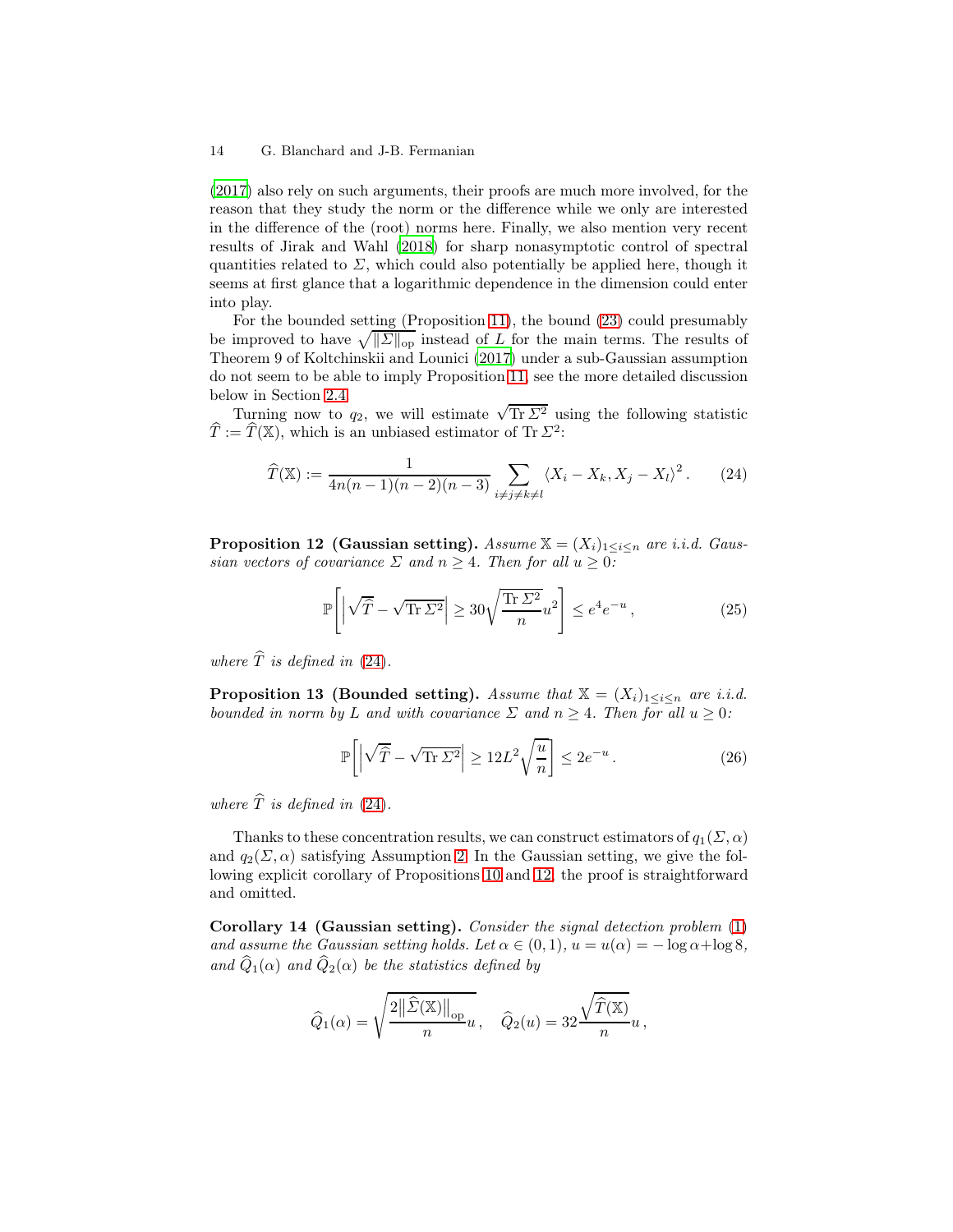where  $\hat{\Sigma}$  is defined in [\(21\)](#page-12-0) and  $\hat{T}$  in [\(24\)](#page-13-1). Then for any  $\Sigma$ , provided

<span id="page-14-1"></span>
$$
n \gtrsim \max\bigl(d_e(\Sigma), u, u^4\bigr) \,, \tag{27}
$$

(we recall  $d_e(\Sigma) = \text{Tr} \Sigma / ||\Sigma||_{op}$ ), then it holds, for any distribution  $\mathbb{P} \in \mathcal{P}_{\Sigma}$ :

$$
\mathbb{P}\left[\left|\widehat{Q}_{1}(\alpha)-q_{1}(\Sigma,\alpha)\right| \leq q_{1}(\Sigma,\alpha)/2\right] \leq \alpha,
$$
  

$$
\mathbb{P}\left[\left|\widehat{Q}_{2}(\alpha)-q_{2}(\Sigma,\alpha)\right| \leq q_{2}(\Sigma,\alpha)/2\right] \leq \alpha,
$$

where  $q_1, q_2$  are as defined in [\(14\)](#page-9-3),[\(15\)](#page-9-4) (with  $m = \infty$ ).

The condition  $(27)$  for n is needed to grant Assumption [2:](#page-8-1) it ensures that the deviations of the estimators  $\|\widehat{\mathcal{L}}\|_{\text{op}}^{1/2}$  and  $\widehat{T}$  coming from Proposition [10](#page-12-3) and [12](#page-13-2) are smaller than their target quantities  $||\Sigma||_{op}^{1/2}/2$  and  $(\text{Tr }\Sigma^2)^{1/2}/2$ , respectively. The requirement that the size of the sample is larger than the effective dimension  $d_e$  appears mild.

For the bounded setting and the signal detection problem  $(1)$ , estimators  $\hat{Q}_1$ and  $\ddot{Q}_2$  satisfying Assumption [2](#page-8-1) can also be constructed in a similar way from Propositions [11](#page-12-1) and [13](#page-13-3) (details omitted). In the bounded setting, the quantiles  $q_1$  and  $q_2$  of U are composed of two terms, the first (and larger) one gives the dependence in the covariance of the distribution, the second depends on the bound L. This additional term will have to be taken into account, and the condition on n analogous to  $(27)$  will involve L. In general this will not be a problem since  $L$  or an upper bound on  $L$  is supposed to be known, as is the case for instance in the kernel setting (see the concluding discusssion in the previous section). Finally, for the two-sample test problem [\(2\)](#page-1-0), comparable results can be obtained using the estimators  $\widehat{\Sigma}(\mathbb{Y})$  and  $\widehat{T}(\mathbb{Y})$ ; we omit the details.

## 2.4 Concluding remarks

<span id="page-14-0"></span>A technical discussion point: Gaussian, sub-Gaussian, and bounded vectors. The utility of our systematic distinction between the Gaussian and bounded case can be disputed in the light of recent concentration literature (see e.g. Hsu et al., [2012](#page-38-15); Koltchinskii and Lounici, [2017](#page-38-13) and further references therein) deriving results holding for sub-Gaussian random vectors, a seemingly more general setting emcompassing both the Gaussian and bounded settings as particular cases (since bounded variables are sub-Gaussian by Hoeffding's inequality).

This point deserves a specific discussion. The sub-Gaussianity assumption for a vector variable  $X$  (assumed centered for simplicity here) often takes the following form: for any unit vector u, denoting  $X_u = \langle X, u \rangle$ , it is assumed that  $||X_u||_{\psi_2} \leq C \sqrt{\text{Var}[X_u]}$  (where  $||.||_{\psi_2}$  is the Orlicz  $\psi_2$ -norm); or equivalently in terms of Laplace transform,

<span id="page-14-2"></span>
$$
\log(\mathbb{E}[\exp \lambda(X_u)]) \le (C')^2 \lambda^2 \text{Var}[X_u]/2 \text{ for all } \lambda \ge 0.
$$
 (28)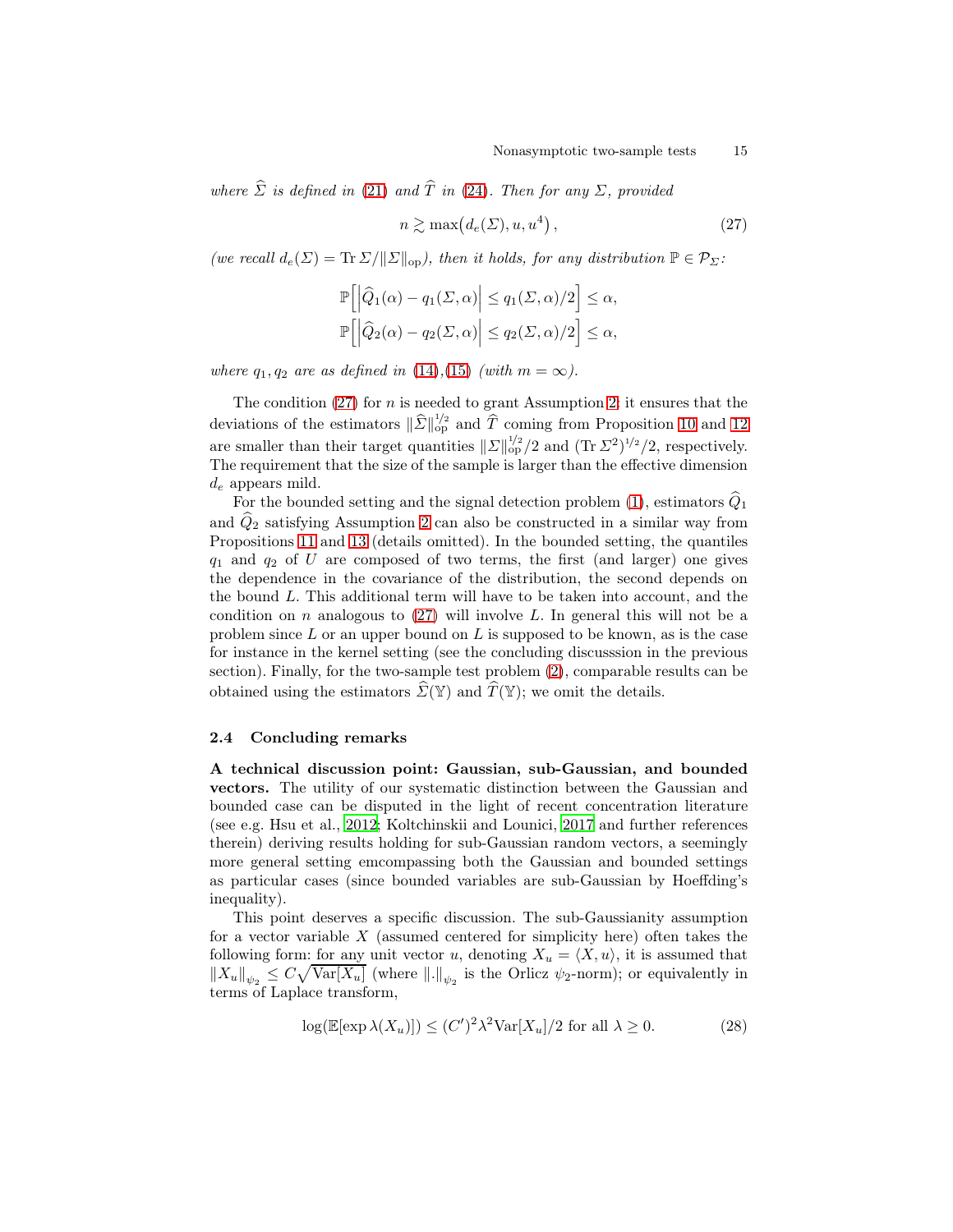A key point is that the factors  $C$  or  $C'$  in those definitions should be independent of u, and they generally appear as global factors in the derived deviation inequalities. If the only information we have is that  $||X||$  is bounded a.s. by L, we see that the factors C or C' should be taken of the order of  $\sup_{\|u\|=1}(L/\sqrt{\text{Var}[X_u]})=$  $L\|\Sigma^{-1}\|_{\text{op}}^{1/2}$ , which is not acceptable in a high-dimensional setting, and in particular for the application to KME described in Section [1.3,](#page-5-1) where one might expect that  $||\Sigma^{-1}||_{op}$  can get arbitrarily large or even infinite.

Some works (such as Spokoiny and Zhilova, [2013](#page-39-6) and the appendix of Spokoiny and Dickhaus, [2015\)](#page-39-3) consider settings going beyond sub-Gaussianity, i.e. when [\(28\)](#page-14-2) is only required to hold for  $\lambda \leq M^{-1}$ . This allows in principle for more general variables, e.g. chi-squared type statistics or variables admitting Bersteinor Bennett-type control of their Laplace transform, while making the constant  $C'$  in  $(28)$  controlled by a fixed numerical constant. Under this assumption the "first-order" terms are of the correct order, i.e. typically only depend on the variance  $\Sigma$ . Unfortunately, the value of  $M$  comes up into additional terms, and since its value has to be independent of  $u$ , in the bounded setting the uniformity with respect to u means that M should be again taken of the order of  $||\Sigma^{-1}||_{op}^{1/2}$ .

To summarize, despite our best efforts we were not able to derive from existing general results, working under the (possibly extended) sub-Gaussian assumption, a concentration in the bounded setting that would not involve  $\|\Sigma^{-1}\|_{op}$ , and this is the reason why we treated it separately with tools specific to bounded variables such as the Bousquet-Talagrand inequality. It would be of course of notable interest to obtain results under a general sub-Gaussian assumption  $\sup_{\|u\|=1} \|X_u\|_{\psi_2} \leq L$ , and control deviations only involving various norms of  $\Sigma$  for the main terms, possibly L for smaller-order terms, but not depending on  $||\Sigma^{-1}||_{\text{op}}.$ 

Perspectives. We finally list a few items for future developments.

- It would be interesting to obtain a version of Proposition [\(11\)](#page-12-1) where the main term does not involve the bound L.
- A recent trend of research developed "robust" exponential concentration bounds for estimators of scalars and vectors with minimal moments assumptions (see e.g. Lugosi and Mendelson, [2019](#page-39-11) for a survey of recent advances). It seems a very interesting question to study if such robust procedures can be pushed to the testing setting and enjoy similar nonasymptotic controls to the Gaussian and bounded settings under much relaxed distributional assumptions. Preliminary calculations seem to indicate that the "median-of-means" (MoM) approach can be applied to U-statistics without particular problems and that Assumption [1](#page-8-0) can be granted for MoM versions of U-statistics under the assumption of existing moments of order 4, and presumably Assumption [2](#page-8-1) under moments of order 8.
- We have analyzed here quantile estimation by direct estimation of unknown quantities coming into the quantile bounds. In practice, quantile estimation by some form of resampling procedure would be often sharper and preferred.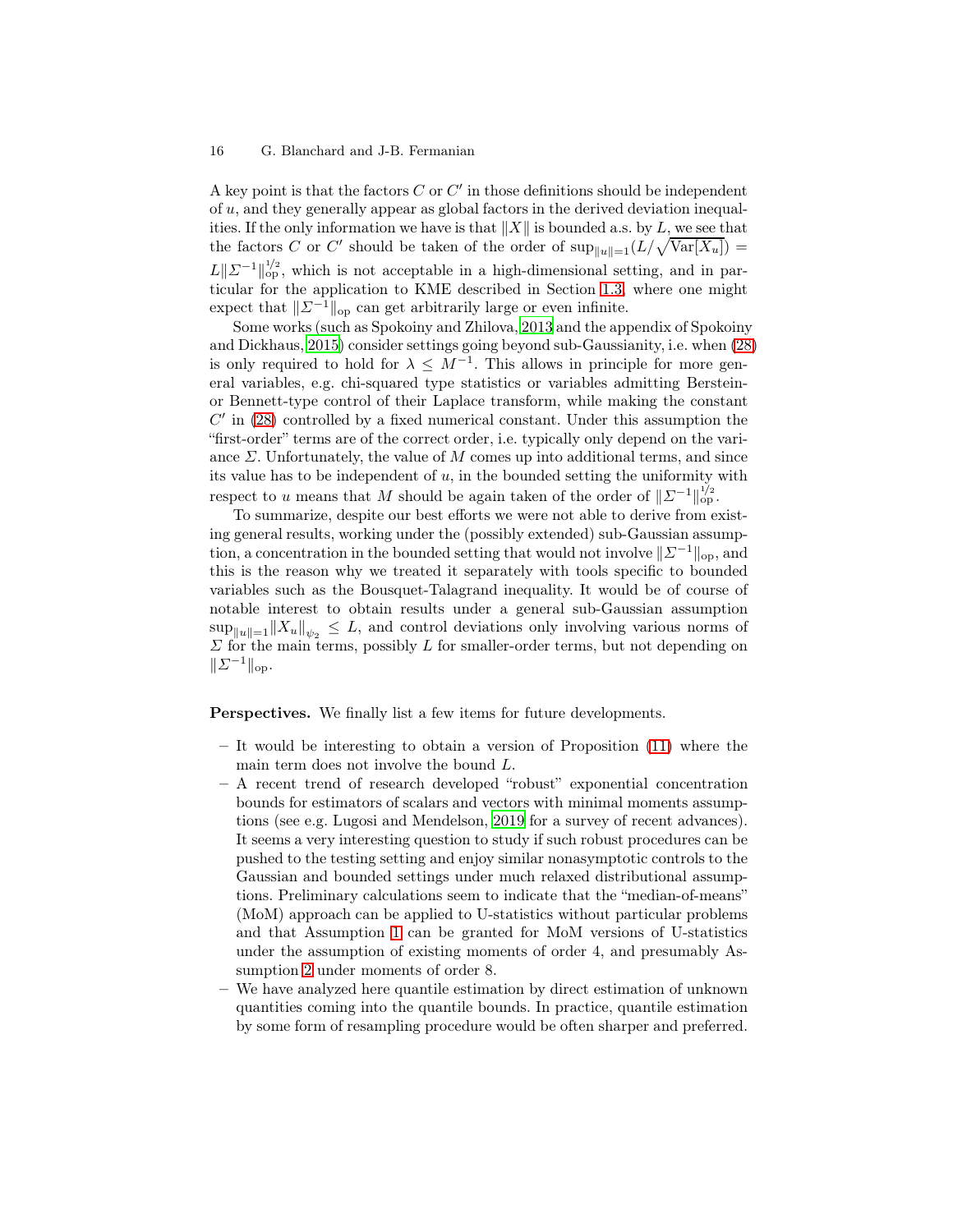V. Spokoiny also made notable recent contributions to this topic (Naumov et al., [2019](#page-39-12); Spokoiny and Zhilova, [2015\)](#page-39-13). In the setting of two-sample testing where the null hypothesis is strict equality, it is possible to obtain tests with exact nonasymptotic level based on permutation tests and variations thereof; see Fromont et al. [\(2012\)](#page-38-12) for such approaches for testing equality of distributions based on the KME methodology, and Kim et al. [\(2020\)](#page-38-16) for recent broad results on minimax optimality for the power of permutation-based tests. Estimating quantiles via bootstrap procedures is also an interesting direction to pursue in setting, in the case where the null hypothesis is based on closeness rather than equality of signals, so that exact permutation tests do not apply; Dette, Kokot, and Aue [\(2020](#page-38-7)) recently proposed nonstandard bootstrap procedures to tackle this issue.

– Lower bounds establishing the optimality of the separation rates appearing have been established in the Gaussian case in Theorem [7.](#page-10-0) It would be nice find such a lower bound in the bounded case.

## 3 Proofs

The proofs of some of the technical results, first stated without justification along the text, can be found in Section [3.7.](#page-33-0) We first state a standard technical lemma which we will use several times in the following proofs.

**Lemma 15.** Let  $a \in \mathbb{R}_+$  and  $b \in \mathbb{R}$ , then

<span id="page-16-3"></span><span id="page-16-2"></span>
$$
-\min\left(\sqrt{b}, \frac{|b|}{a}\right) \le \sqrt{(a^2 + b)_+} - a \le \min\left(\sqrt{|b|}, \frac{|b|}{2a}\right). \tag{29}
$$

## <span id="page-16-0"></span>3.1 Proof of Theorem [3](#page-8-2)

Let us denote  $D := ||\mu - \nu||$ . Under  $(H_0)$  we have  $D \leq \eta$  and thus:

$$
\mathbb{E}_{H_0}[T] = \mathbb{P}_{H_0}[U - \eta^2 > 2\eta \hat{Q}_1 + 2\hat{Q}_2] \n\leq \mathbb{P}_{H_0}[U > D^2 + Dq_1 + q_2] \n+ \mathbb{P}_{H_0}[[q_1 - \hat{Q}_1] > q_1/2] + \mathbb{P}_{H_0}[[q_2 - \hat{Q}_2] > q_2/2] \n\leq 3\alpha,
$$

where we have used Assumptions [1](#page-8-0) and [2.](#page-8-1)

We will prove below that under  $(H_1)$ , we have

<span id="page-16-1"></span>
$$
\mathbb{P}_{H_1} \Big[ D^2 - Dq_1(u) - q_2(u) \le \eta^2 + \eta^2 \widehat{Q}_1 + 2 \widehat{Q}_2 \Big] \le 2\alpha \,, \tag{30}
$$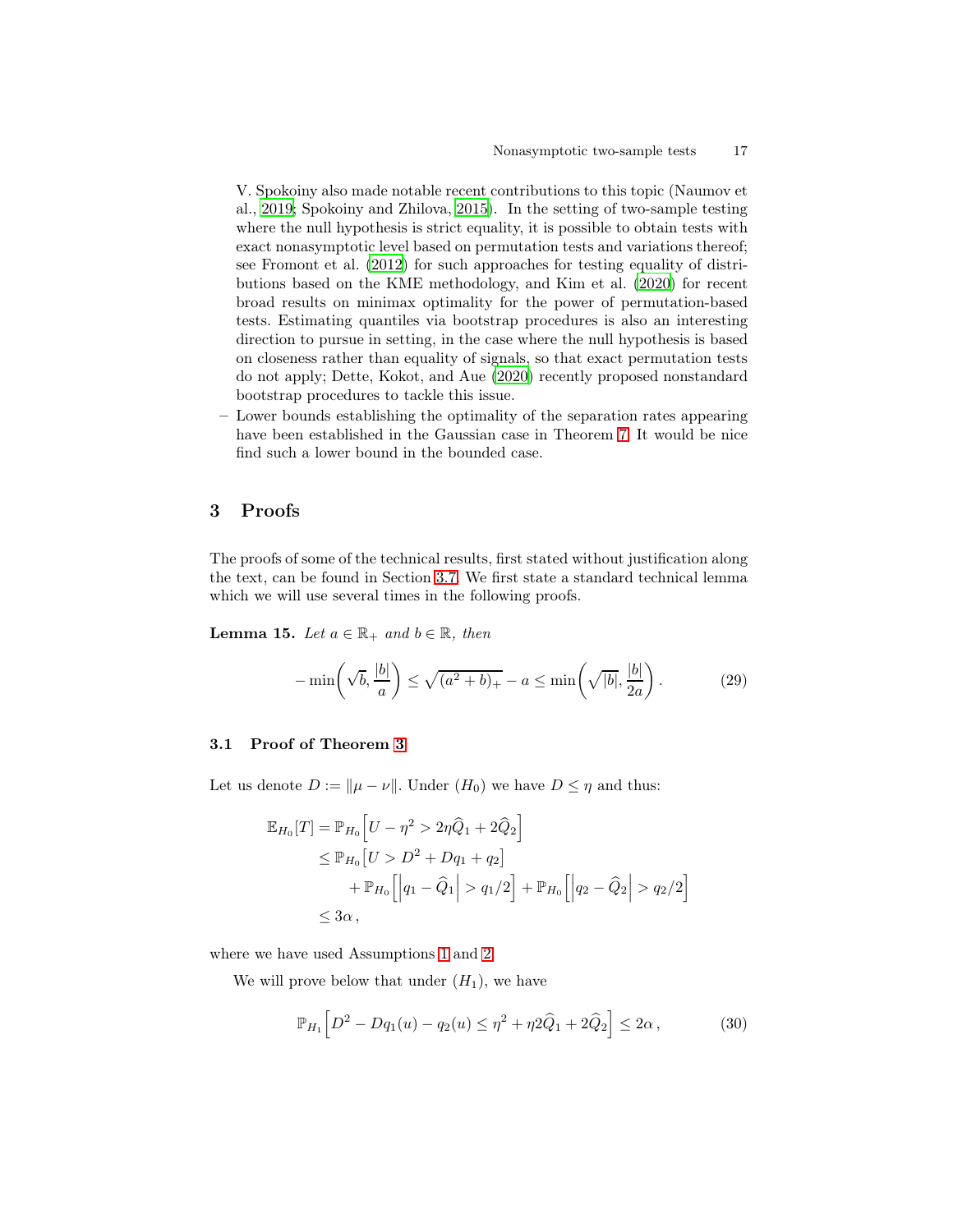which entails:

$$
\mathbb{P}_{H_1}[T=0] = \mathbb{P}_{H_1}\left[U - \eta^2 \le 2\eta \hat{Q}_1 + 2\hat{Q}_2\right] \n\le \mathbb{P}_{H_1}\left[U \le D^2 - Dq_1 - q_2\right] \n+ \mathbb{P}_{H_1}\left[D^2 - Dq_1 - q_2 \le \eta^2 + \eta 2\hat{Q}_1 + 2\hat{Q}_2\right] \n\le 3\alpha,
$$

and the proof is complete. We now prove inequality [\(30\)](#page-16-1). Let us first solve the following quadratic inequality in  $Z \geq 0$ :

<span id="page-17-0"></span>
$$
Z^2 - Zq_1 - q_2 \ge \eta^2 + 3\eta q_1 + 3q_2. \tag{31}
$$

The equation is satisfied when

$$
Z \ge \frac{q_1 + \sqrt{(2\eta + 3q_1)^2 + 16q_2}}{2};
$$

furthermore, by Lemma [15](#page-16-2) and the assumed inequality [\(11\)](#page-8-3), we have that

$$
\frac{q_1 + \sqrt{(2\eta + 3q_1)^2 + 16q_2}}{2} \le \eta + 2q_1 + \min\left(2\sqrt{q_2}, \frac{2q_2}{\eta}\right) \le \eta + \delta.
$$

Under  $(H_1)$ ,  $D \ge \eta + \delta$ , so D satisfies equation [\(31\)](#page-17-0). We conclude by remarking that, using Assumption [2:](#page-8-1)

$$
\mathbb{P}_{H_1} \left[ D^2 - Dq_1(u) - q_2(u) \le \eta^2 + \eta^2 \hat{Q}_1 + 2 \hat{Q}_2 \right]
$$
  
\n
$$
\le \mathbb{P} \left[ \eta^2 + \eta^2 \hat{Q}_1 + 2 \hat{Q}_2 \ge \eta^2 + 3\eta q_1 + 3q_2 \right]
$$
  
\n
$$
\le 2\alpha.
$$

| ۰ | ۰ |  |
|---|---|--|
|   |   |  |
|   |   |  |
|   |   |  |
|   |   |  |

## 3.2 Proof of Propositions [6](#page-9-1) and [9](#page-11-1)

As much for the Gaussian case as for the bounded case, we will give concentration bounds for the statistic  $U$  defined in  $(12)$ , by decomposing the statistic in four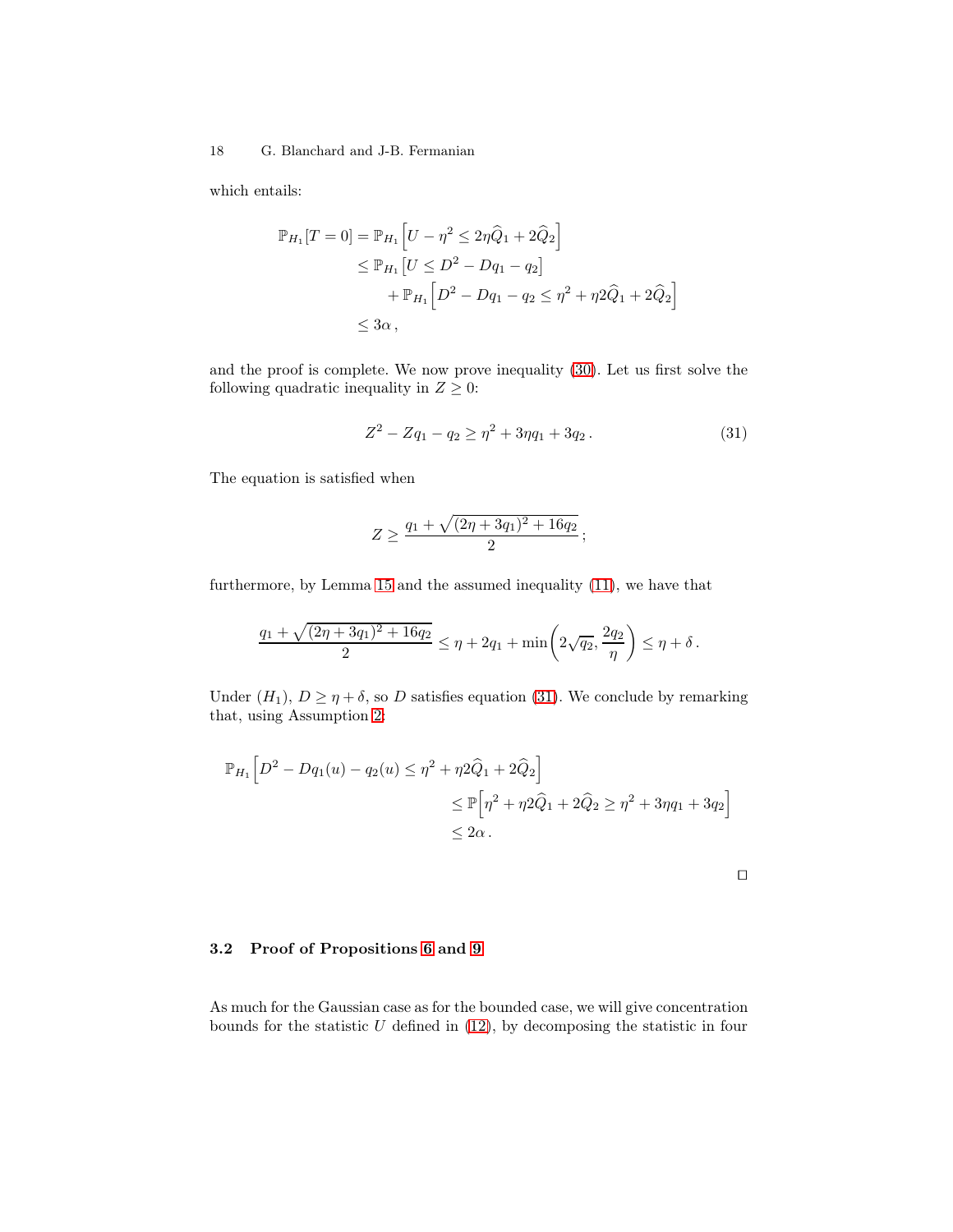parts. Let us define:

$$
U_{\mathbb{X}} := \frac{1}{n(n-1)} \sum_{\substack{i,j=1 \ i \neq j}}^n \langle X_i - \mu, X_j - \mu \rangle ,
$$
  
\n
$$
U_{\mathbb{Y}} := \frac{1}{m(m-1)} \sum_{\substack{i,j=1 \ i \neq j}}^m \langle Y_i - \nu, Y_j - \nu \rangle ,
$$
  
\n
$$
U_{\mathbb{X},\mathbb{Y}} := \frac{1}{nm} \sum_{i=1}^n \sum_{j=1}^m \langle X_i - \mu, Y_j - \nu \rangle ,
$$
  
\n
$$
U_* := \left\langle \frac{1}{n} \sum_{i=1}^n (X_i - \mu) - \frac{1}{m} \sum_{j=1}^m (Y_j - \nu), \mu - \nu \right\rangle .
$$

We have that

<span id="page-18-2"></span><span id="page-18-1"></span>
$$
U = \|\mu - \nu\|^2 - 2U_* + U_{\mathbb{X}} + U_{\mathbb{Y}} - 2U_{\mathbb{X},\mathbb{Y}}.
$$
 (32)

Gaussian setting. We first need some results on Gaussian variables. The first result is a decoupling theorem of Vershynin [\(2018](#page-39-14)).

Proposition 16 (Vershynin, [2018,](#page-39-14) Theorem 6.1.1). Let  $X_1, \ldots, X_n$  be independent centered and weakly (i.e. Pettis) integrable vectors in a Hilbert space,  $(a_{ij})_{1\leq i,j\leq n}$  a family of real numbers and  $F:\mathbb{R}\mapsto \mathbb{R}$  a convex function. Then

$$
\mathbb{E}\left[F\bigg(\sum_{i\neq j}a_{ij}\langle X_i,X_j\rangle\bigg)\right]\leq \mathbb{E}\left[F\bigg(4\sum_{i,j}a_{ij}\langle X_i,X_j'\rangle\bigg)\right],
$$

where  $(X'_i)$  is an independent copy of  $(X_i)$ .

The following lemma is standard; see e.g. Birgé [\(2001\)](#page-37-6), Lemma 8.2. **Lemma 17.** Let X a real random variable such that for all  $0 < t < b^{-1}$ :

$$
\log(\mathbb{E}\big[e^{tX}\big]\big) \le \frac{(at)^2}{1-bt},
$$

where a and b are two positive constants. Then, for all  $t \geq 0$ :

$$
\mathbb{P}\Big[X\geq 2a\sqrt{t}+bt\Big]\leq e^{-t}\,.
$$

<span id="page-18-3"></span>**Proposition 18.** Let  $X$  and  $Y$  be two independent Gaussian vectors following the distributions  $\mathcal{N}(0, \Sigma)$  and  $\mathcal{N}(0, S)$  respectively. Then for  $t < (||S||_{op} ||\Sigma||_{op})^{-1/2}$ :

<span id="page-18-0"></span>.

$$
\log \mathbb{E}[\exp(t\langle X, Y \rangle)] \le \frac{t^2 \operatorname{Tr}(S\Sigma)}{2(1 - t\sqrt{\|S\|_{\text{op}}\|\Sigma\|_{\text{op}}})}
$$

Using Lemma [17,](#page-18-0) for all  $u \geq 0$ :

$$
\mathbb{P}\bigg[\langle X, Y \rangle \ge \sqrt{2\operatorname{Tr}(S\Sigma)u} + \sqrt{\|S\|_{\text{op}}\|\Sigma\|_{\text{op}}}u\bigg] \le e^{-u}.
$$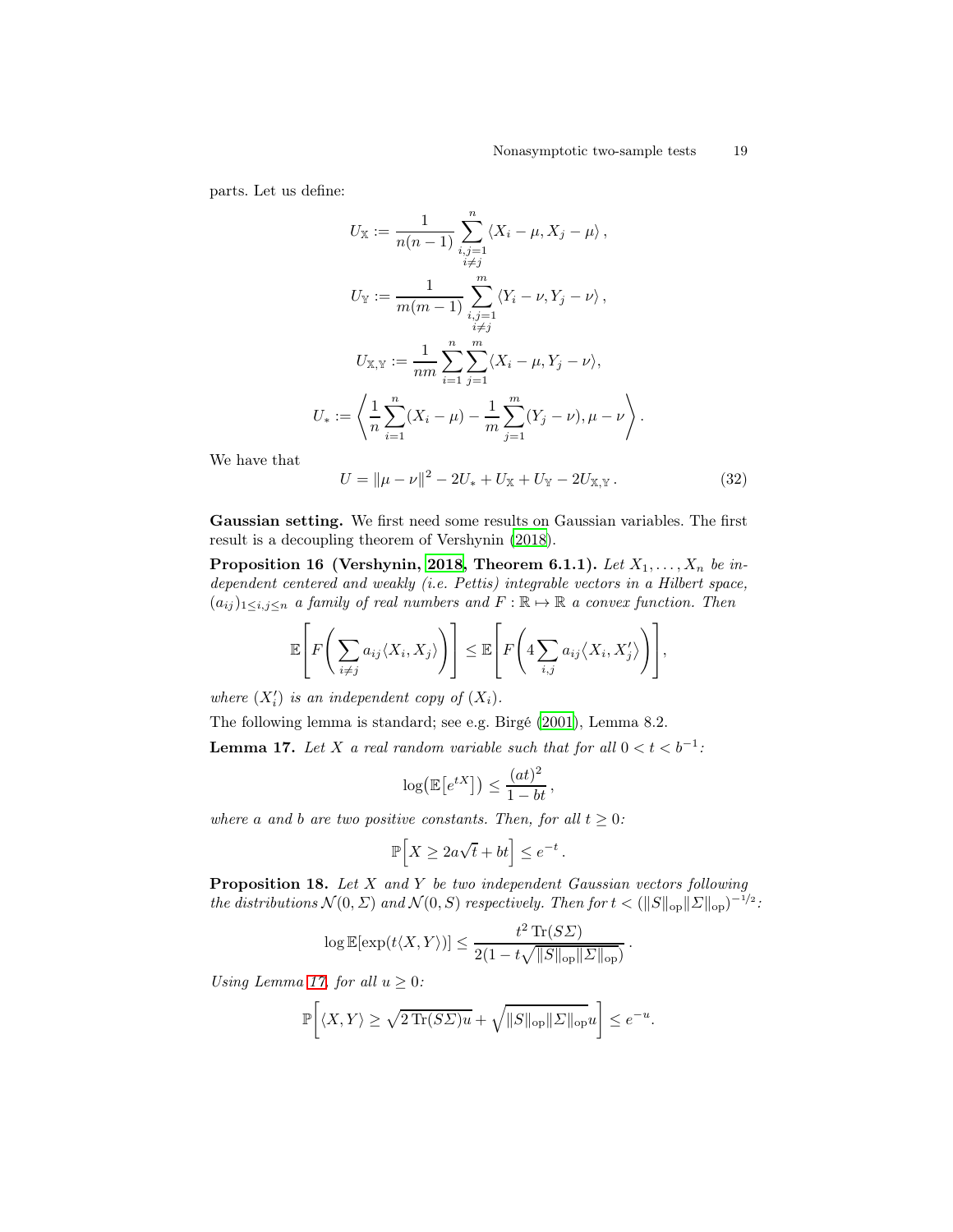We can now prove Proposition [6.](#page-9-1) The samples  $X$  and  $Y$  have respective distributions  $\mathcal{N}(\mu, \Sigma)$  and  $\mathcal{N}(\nu, S)$ . We will obtain a concentration inequality for  $U$  using its decomposition  $(32)$ .

Let us first find concentration inequalities for  $U_{\mathbb{X}}$  and  $U_{\mathbb{Y}}$ . Using decoupling (see Proposition [16\)](#page-18-2) we have for all  $t < (4||\Sigma||_{op})^{-1}$ :

$$
\mathbb{E}[\exp(tn(n-1)U_{\mathbb{X}})] \leq \mathbb{E}\left[\exp\left(4t\left\langle \sum_{i=1}^{n}X_{i}-\mu,\sum_{i=1}^{n}X'_{i}-\mu\right\rangle \right)\right],
$$

where  $X'_i$  are independent copies of the  $X_i$ s. Then using Proposition [18,](#page-18-3) it holds with probability at least  $1 - 2e^{-u}$ :

$$
n(n-1)|U_{\mathbb{X}}| \le 4n\left(\sqrt{2\operatorname{Tr}\Sigma^{2}u} + \|\Sigma\|_{\text{op}}u\right). \tag{33}
$$

The same method works for  $U_{\mathbb{Y}}$ . The concentration of  $U_{\mathbb{X},\mathbb{Y}}$  is directly obtained using Proposition [18.](#page-18-3) Finally  $U_*$  is a centered 1-dimensional Gaussian with variance  $(\mu - \nu)^T \left( \frac{\Sigma}{n} + \frac{S}{m} \right) (\mu - \nu)$  and we use the classical bound  $\mathbb{P}[|N| \ge \sigma \sqrt{2t}] \le$  $2e^{-t}$  for  $N \sim \mathcal{N}(0, \sigma^2)$ . Thus we obtain that with probability at least  $1 - 8e^{-u}$ .

$$
\begin{split} \left| U - \|\mu - \nu\|^2 \right| &\leq \!\frac{4}{n-1} \!\left( \sqrt{2 \operatorname{Tr} \Sigma^2 u} + \|\Sigma\|_{\mathrm{op}} u \right) + \frac{4}{m-1} \!\left( \sqrt{2 \operatorname{Tr} S^2 u} + \|S\|_{\mathrm{op}} u \right) \\ &+ \frac{4}{\sqrt{nm}} \!\left( \sqrt{2 \operatorname{Tr} \Sigma S u} + (\|\Sigma\|_{\mathrm{op}} \|S\|_{\mathrm{op}})^{\frac{1}{2}} u \right) \\ &+ \sqrt{2(\mu - \nu)^T \left( \frac{\Sigma}{n} + \frac{S}{m} \right) (\mu - \nu) u} \,. \end{split}
$$

We conclude by upper bounding the operator norms  $\|\varSigma\|_{\text{op}}$  and  $\|S\|_{\text{op}}$  by  $\sqrt{\text{Tr}\,\varSigma^2}$ and  $\sqrt{\text{Tr } S^2}$  and for the third term we use that

$$
(2 \operatorname{Tr}(\Sigma S))^{\frac{1}{2}} \le (4 \operatorname{Tr} \Sigma^2 \operatorname{Tr} S^2)^{\frac{1}{4}} \le (\operatorname{Tr} \Sigma^2)^{\frac{1}{2}} + (\operatorname{Tr} S^2)^{\frac{1}{2}}.
$$

We finally use  $(n-1)^{-1} \leq 2n^{-1}$  for  $n \geq 2$  and similarly for m. It is easy to check that the fourth term is upper bounded by  $q_1$  defined in [\(14\)](#page-9-3). It just remains to use that  $u \ge 1$  to get  $u \ge \sqrt{u}$  and [\(13\)](#page-9-5).

**Bounded setting.** The concentration of  $U$  is obtained in the bounded setting using a concentration inequality for degenerate U-statistics of Houdré and Reynaud-Bouret [\(2003\)](#page-38-17). We present here a somewhat simplified version suited for our purpose<sup> $6$ </sup>.

<span id="page-19-1"></span>Theorem 19 (Houdré and Reynaud-Bouret, [2003,](#page-38-17) Theorem 3.4). Let  $T_1, \ldots, T_N$  be independent random variables on a probability space  $(\Omega, \mathcal{F}, \mathbb{P})$  with

<span id="page-19-0"></span> $6$  In the original result the *u* deviation term involves an additional constant *D* and we simply use  $D \leq C$  here.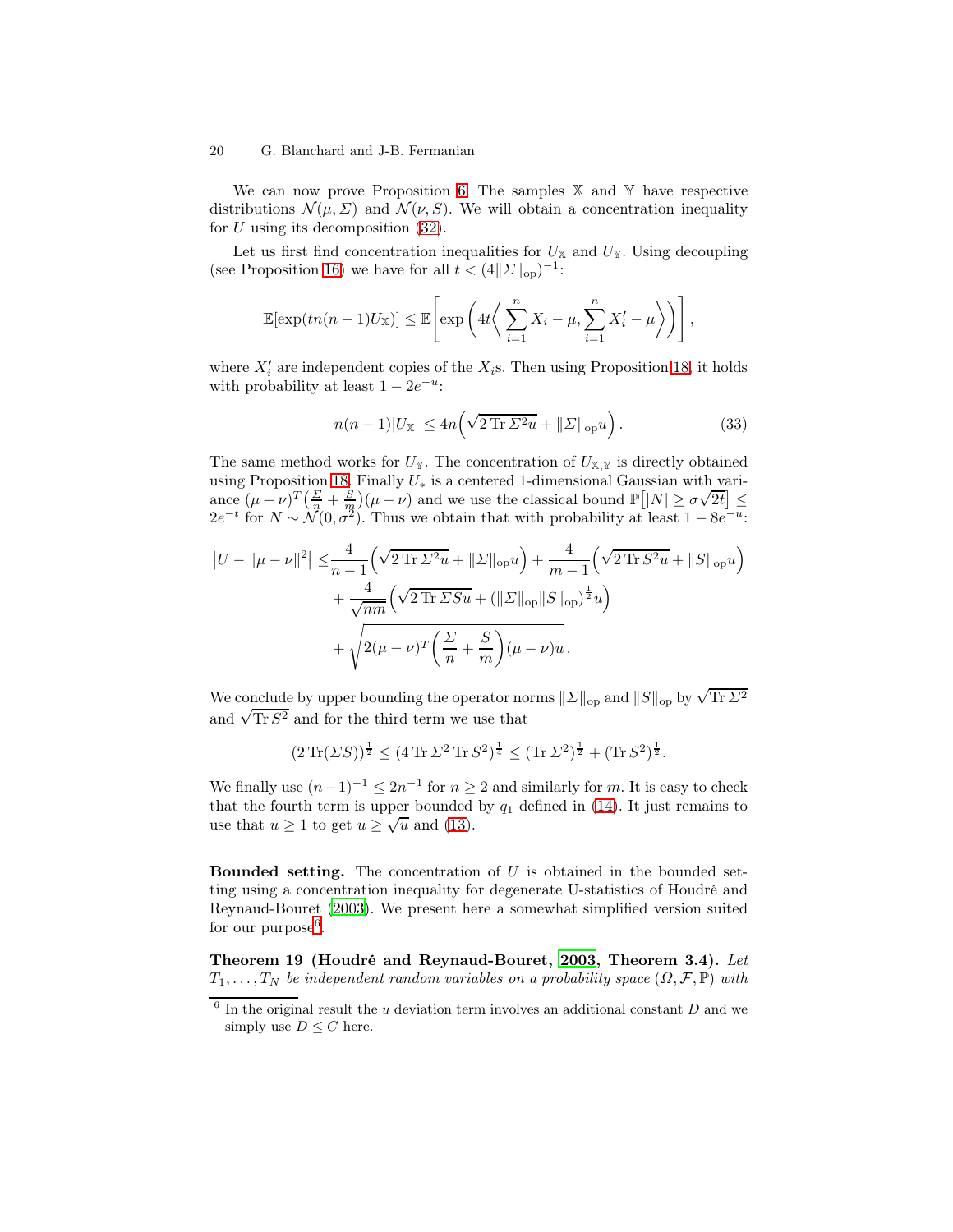values in a Borel space  $(\mathcal{T}, \mathcal{G})$ . Let

$$
U_N = \sum_{i=2}^N \sum_{j=1}^{i-1} g_{i,j}(T_i, T_j),
$$

where  $g_{i,j} : \mathcal{T} \times \mathcal{T} \to \mathbb{R}$  are measurable Borelian functions satisfying

$$
\mathbb{E}[g_{i,j}(T_i,T_j)|T_i] = \mathbb{E}[g_{i,j}(T_i,T_j)|T_j] = 0.
$$

Let us suppose that the following quantities are finite

$$
A := \sup_{t, t', i, j} |g_{i,j}(t, t')|,
$$
  

$$
B^{2} := \max \left\{ \sup_{t, i} \left( \sum_{j=1}^{i-1} \mathbb{E}[g_{i,j}(t, T_{j})^{2}] \right), \sup_{t, j} \left( \sum_{i=j+1}^{n} \mathbb{E}[g_{i,j}(T_{i}, t)^{2}] \right) \right\},
$$
  

$$
C^{2} := \sum_{i=2}^{N} \sum_{j=1}^{i-1} \mathbb{E}[g_{i,j}(T_{i}, T_{j})^{2}].
$$

Then for all  $u > 0$ :

$$
\mathbb{P}\left[U_N \ge 4C(\sqrt{2u} + 2\sqrt{2}u) + 202Bu^{3/2} + 196Au^2\right] \le 2.77e^{-u}.
$$
 (34)

Let us prove Proposition [9.](#page-11-1) We recall that we suppose here that the samples  $X$  and  $Y$  are both bounded by  $L$ . To obtain a deviation inequality for the statistic U, we consider separately the statistics  $U_{\mathbb{X}} + U_{\mathbb{Y}} - 2U_{\mathbb{X},\mathbb{Y}}$  and then  $U_*$ .

Using Theorem [19](#page-19-1) with  $N = n+m$ ,  $T_i := X_i - \mu$  for  $1 \leq i \leq n$  and  $T_i = Y_i - \nu$ for  $n + 1 \le i \le n + m$ ,  $\mathcal{T} = \{u : ||u|| \le 4L^2\}$  and

$$
g_{ij}(\cdot,\cdot) = \begin{cases} \frac{1}{n(n-1)}\langle \cdot,\cdot \rangle, & \text{if } 1 \leq i, j \leq n, \\ \frac{1}{m(m-1)}\langle \cdot,\cdot \rangle, & \text{if } n+1 \leq i, j \leq n+m, \\ -\frac{1}{nm}\langle \cdot,\cdot \rangle, & \text{otherwise,} \end{cases}
$$

we get that with probability greater than  $1 - 5.54e^{-u}$ :

$$
|U_{\mathbb{X}} + U_{\mathbb{Y}} - 2U_{\mathbb{X},\mathbb{Y}}|/2 \le 307 \left(\frac{\sqrt{\text{Tr}\,\Sigma^2}}{n} + \frac{\sqrt{\text{Tr}\,S^2}}{m}\right)u + 1854L^2u^2.
$$
 (35)

<span id="page-20-0"></span>,

To obtain the above, we have upper bounded  $A, B, C$  by:

$$
A \le \frac{8L^2}{(n \wedge m)^2}, \quad B^2 \le \frac{8L^2}{(n \wedge m)^2} \left( \frac{\|\Sigma\|_{\text{op}}}{n} + \frac{\|S\|_{\text{op}}}{m} \right)
$$

$$
C^2 = \frac{3}{2} \left( \frac{\text{Tr } \Sigma^2}{n} + \frac{\text{Tr } S^2}{m} \right);
$$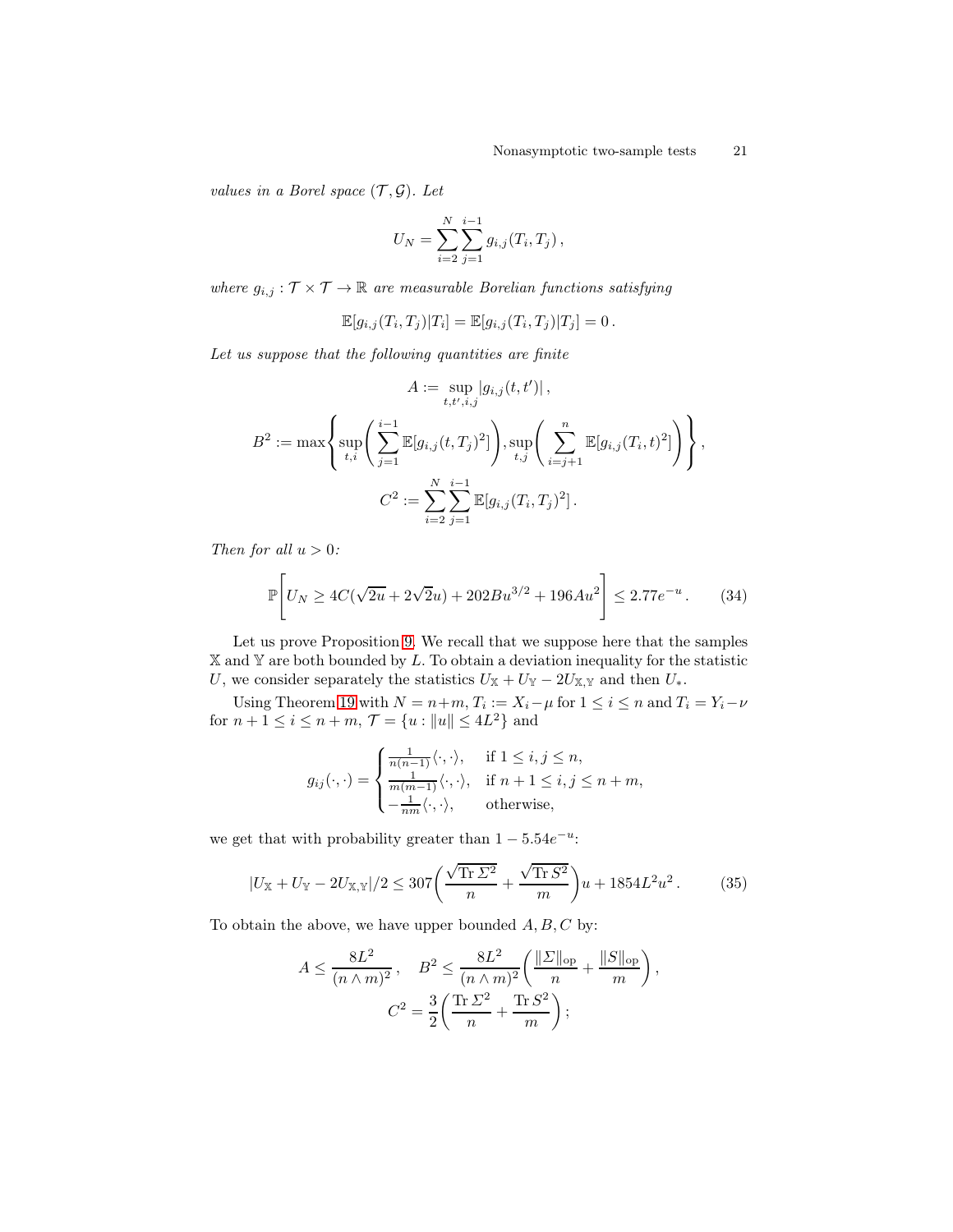then, using that  $2\sqrt{ab} \le a+b$  and that  $||\Sigma||_{op} \le \sqrt{\text{Tr }\Sigma^2}$ , we get [\(35\)](#page-20-0).

For  $U_*$ , we use Bernstein's inequality (i.e. combining Lemmas [32](#page-32-0) and [17\)](#page-18-0) to get that with probability at least  $1 - 2e^{-u}$ , it holds:

<span id="page-21-0"></span>
$$
|U_*| \le ||\mu - \nu|| \left( \sqrt{2\left(\frac{||\Sigma||_{\text{op}}}{n} + \frac{||S||_{\text{op}}}{m}\right)u} + \frac{2Lu}{3n \wedge m} \right). \tag{36}
$$

Combining [\(35\)](#page-20-0) and [\(36\)](#page-21-0), we obtain the claim of Proposition [9.](#page-11-1) □

## 3.3 Proof of Theorem [7](#page-10-0)

The upper bound is directly obtained using Theorem [3.](#page-8-2) Assumption [1](#page-8-0) is satisfied as a consequence of Proposition [6.](#page-9-1) We do not consider estimation of nuisance parameters related to the covariance matrix  $\Sigma$  which is assumed to be fixed and known for this result; thus Assumption [2](#page-8-1) is trivially satisfied by taking  $\widehat{Q}_1 = q_1(\Sigma, \alpha), \widehat{Q}_2 = q_2(\Sigma, \alpha).$ 

Let us now prove the lower bound [\(17\)](#page-10-3). The following proof is an adaptation to the non-isotropic Gaussian setting of the proof of Theorem 5.1 in Blanchard et al. [\(2018\)](#page-37-2). Let  $\alpha \in (0,1)$ , ans  $\Sigma$  be a positive semidefinite matrix. Without loss of generality, we can assume that  $\Sigma$  is diagonal:  $\Sigma = \text{diag}(\lambda_1, \ldots, \lambda_d)$  with  $\lambda_1 \geq \ldots \geq \lambda_d > 0$ . Let us denote  $\mathbb{P}_{\mu,\Sigma}$  the distribution of  $\mathcal{N}(\mu,\Sigma)$  for  $\mu \in \mathbb{R}^d$ and introduce the Gaussian mixture distribution:

<span id="page-21-2"></span>
$$
\mathbb{Q}_{\Sigma}^{n} := \frac{1}{2^{d-1}} \sum_{m \in \mathcal{M}} \mathbb{P}_{m,\Sigma}^{\otimes n},\tag{37}
$$

where

$$
\mathcal{M} = \{ (\lambda_1 v_1 h, \dots, \lambda_{d-1} v_{d-1} h, \eta) | v \in \{-1, 1\}^{d-1} \}.
$$

We take  $h^2 := \frac{(\eta + \delta)^2 - \eta^2}{\text{Tr}\ \Sigma^2 - \lambda^2}$  $\frac{\eta + \sigma}{\text{Tr} \Sigma^2 - \lambda_d^2}$ . Then, for all  $m \in \mathcal{M}$ ,

<span id="page-21-1"></span>
$$
||m||_d = \sqrt{\eta^2 + (\text{Tr}\,\Sigma^2 - \lambda_d^2)h^2} = \eta + \delta.
$$

Let  $\nu = (0, \ldots, \eta)$ , it holds

$$
\sup_{\mathbb{P}\in\mathcal{H}_0} \mathbb{P}^{\otimes n}(\phi = 1) + \sup_{\mathbb{P}\in\mathcal{A}_{\delta}} \mathbb{P}^{\otimes n}(\phi = 0) \ge \mathbb{P}_{\nu,\Sigma}^{\otimes n}(\phi = 1) + \mathbb{Q}_{\Sigma}^n(\phi = 0)
$$
  
\n
$$
\ge 1 - \frac{1}{2} \left\| \mathbb{P}_{\nu,\Sigma}^{\otimes n} - \mathbb{Q}_{\Sigma}^n \right\|_{\text{TV}}
$$
  
\n
$$
\ge 1 - \frac{1}{2} \left( \int_{\mathbb{R}^{d\times n}} \left( \frac{d\mathbb{Q}_{\Sigma}^n}{d\mathbb{P}_{\nu,\Sigma}^{\otimes n}} \right)^2 d\mathbb{P}_{\nu,\Sigma}^{\otimes n} - 1 \right)^{\frac{1}{2}}.
$$
\n(38)

see for instance Baraud [\(2002\)](#page-37-0). For a tensor product of Gaussian distributions with fixed, equal covariance, the empirical mean is a sufficient statistic because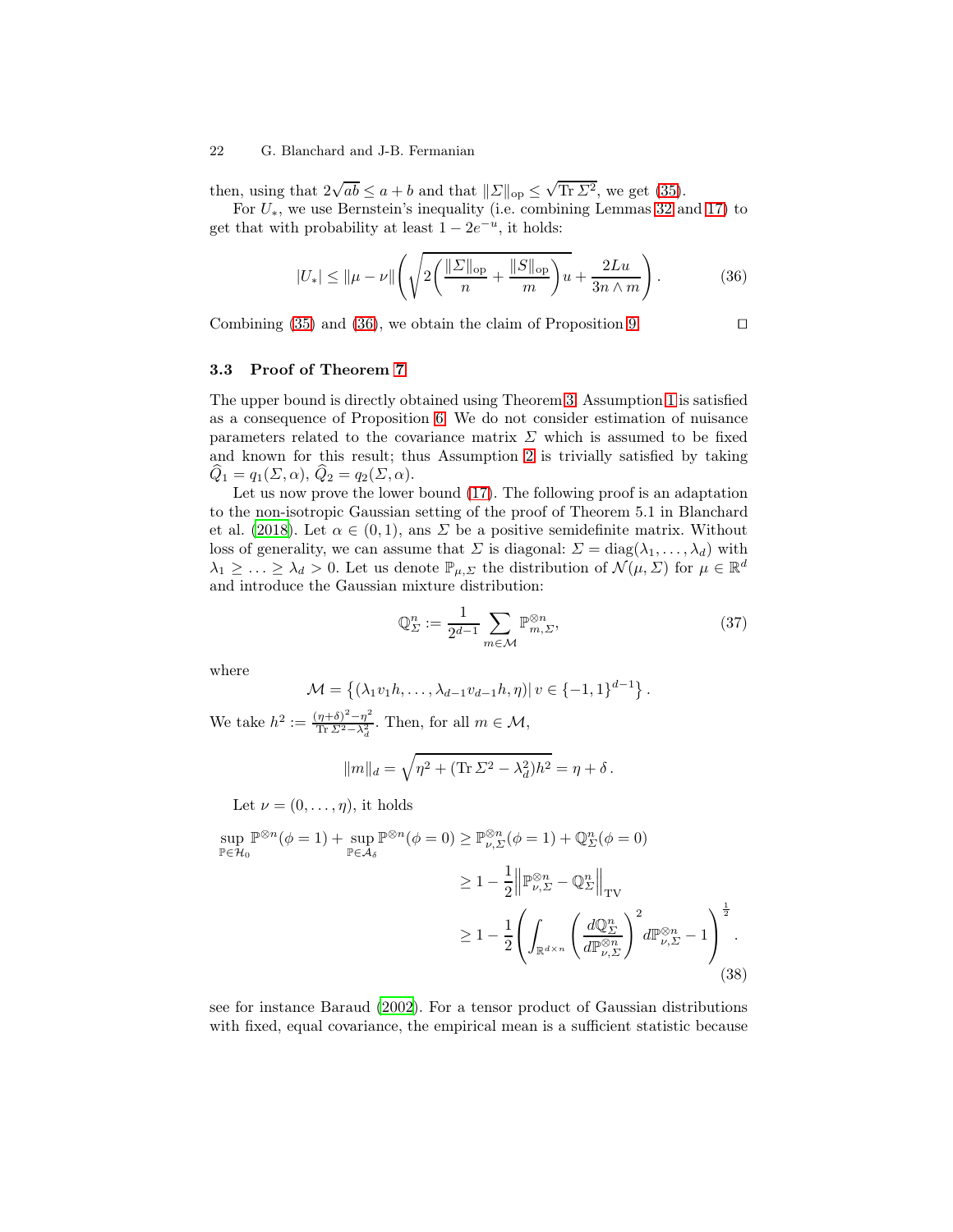the Radon-Nikodym derivative of a tensor product of Gaussian measures w.r.t. the Lebesgue measure can be written for  $x_1, \ldots, x_n \in \mathbb{R}^d$  as

$$
\frac{d\mathbb{P}_{m,\Sigma}^{\otimes n}}{d\lambda^{\otimes n}}(x_1,\ldots,x_n)=\phi_{m,\Sigma/n}(\bar{x})F_{\Sigma}(x_1,\ldots,x_n),
$$

where  $\bar{x}$  is the mean of the  $x_i$ s,  $\phi_{m,\Sigma/n}$  is the p.d.f. of a normal  $\mathcal{N}(m,\Sigma/n)$ variable, and  $F_{\Sigma}$  is a function of  $(x_1, \ldots, x_n)$  which only depends on  $\Sigma$ . Therefore

$$
\frac{d\mathbb{Q}_{\Sigma}^n}{d\mathbb{P}_{\nu,\Sigma}^{\otimes n}}(x_1,\ldots,x_n)=\frac{d\mathbb{Q}_{\Sigma/n}^1}{d\mathbb{P}_{\nu,\Sigma/n}}(\bar{x}),
$$

and thus

$$
\int_{\mathbb{R}^{d\times n}} \left(\frac{d\mathbb{Q}_{\Sigma}^{n}}{d\mathbb{P}_{\nu,\Sigma}^{\otimes n}}\right)^{2} d\mathbb{P}_{\nu,\Sigma}^{\otimes n} = \int_{\mathbb{R}^{d}} \left(\frac{d\mathbb{Q}_{\Sigma/n}^{1}}{d\mathbb{P}_{\nu,\Sigma/n}}\right)^{2} d\mathbb{P}_{\nu,\Sigma/n}.
$$

Thus the problem boils down to studying a single Gaussian vector of covariance  $\Sigma/n$ ; for the following we will assume  $n = 1$  and replace at the end  $\Sigma$  by  $\Sigma/n$ . Let us compute the densities  $F_{\nu}$  and  $Q$  of these two distributions. For  $x \in \mathbb{R}^d$ :

$$
F_{\nu}(x) = \left(\det \Sigma(2\pi)^d\right)^{-\frac{1}{2}} \exp\left(-\frac{1}{2\lambda_d}(x_d - \eta)^2\right) \prod_{i=1}^{d-1} \exp\left(-\frac{x_i^2}{2\lambda_i}\right),
$$

and

$$
Q(x) = (\det \Sigma (2\pi)^d)^{-\frac{1}{2}} \exp\left(-\frac{1}{2\lambda_d}(x_d - \eta)^2\right)
$$
  
\$\times \frac{1}{2^{d-1}} \sum\_{\substack{v\_i \in \{-1,1\} \\ 1 \le i \le d-1}} \prod\_{i=1}^{d-1} \exp\left(-\frac{1}{2\lambda\_i}(x\_i - h\lambda\_i v\_i)^2\right)\$  
= (\det \Sigma (2\pi)^d)^{-\frac{1}{2}} \exp\left(-\frac{1}{2\lambda\_d}(x\_d - \eta)^2 - \frac{h^2}{2} \sum\_{i=1}^{d-1} \lambda\_i\right)\$  
\$\times \prod\_{i=1}^{d-1} \exp\left(-\frac{x\_i^2}{2\lambda\_i}\right) \cosh(hx\_i)\$.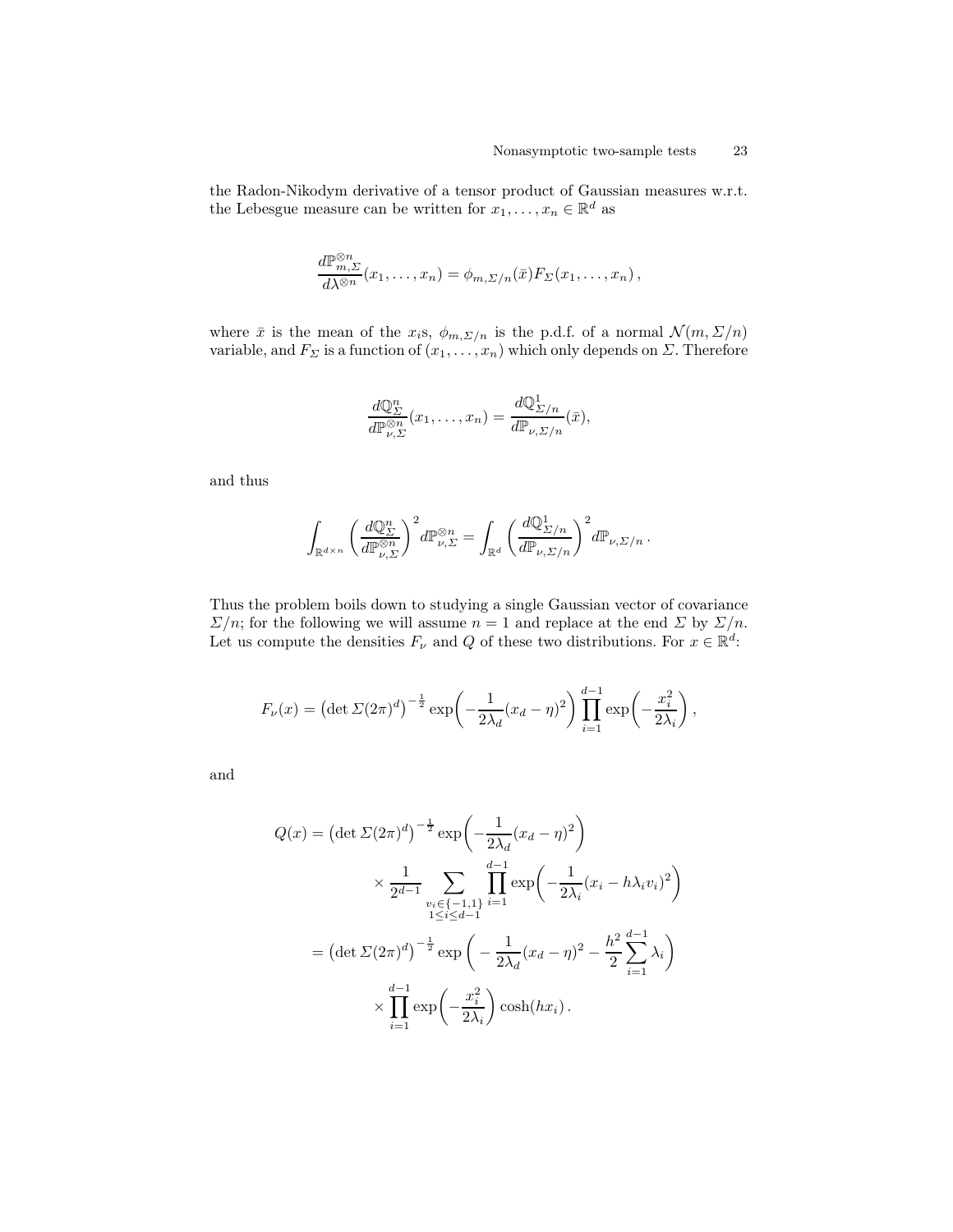Using that  $\mathbb{E}[\cosh^2(aZ)] = \exp(a^2\sigma^2)\cosh(a^2\sigma^2)$  when  $Z \sim \mathcal{N}(0, \sigma^2)$ , we have that

$$
\int_{\mathbb{R}^d} \frac{Q(x)^2}{F_{\nu}(x)} dx = \left(\det \Sigma (2\pi)^d\right)^{-\frac{1}{2}} \exp\left(-h^2 \sum_{i=1}^{d-1} \lambda_i\right) \int_{\mathbb{R}} \exp\left(-\frac{1}{2\lambda_d}(x_d - \eta)^2\right) dx_d
$$

$$
\times \prod_{i=1}^{d-1} \int_{\mathbb{R}} \cosh^2(hx_i) \exp\left(-\frac{x_i^2}{2\lambda_i}\right) dx_i
$$

$$
= \exp\left(-h^2 \sum_{i=1}^{d-1} \lambda_i\right) \prod_{i=1}^{d-1} \exp(h^2 \lambda_i) \cosh(h^2 \lambda_i)
$$

$$
= \prod_{i=1}^{d-1} \cosh(h^2 \lambda_i).
$$

By Taylor expansion, we obtain the bound

$$
h^2 \lambda_i \le 1 \Rightarrow \cosh(h^2 \lambda_i) \le 1 + \frac{e}{2} \lambda_i^2 h^4.
$$

From this and the definition of  $h$  we deduce:

$$
\log \prod_{i=1}^{d-1} \cosh(h^2 \lambda_i) \le \frac{e}{2} (\text{Tr} \Sigma^2 - \lambda_d^2) h^4 = \frac{e}{2(\text{Tr} \Sigma^2 - \lambda_d^2)} \big( (\eta + \delta)^2 - \eta^2 \big)^2 \, .
$$

The end of the proof follows the same steps as the proof of Theorem 5.1 of Blanchard et al., [2018.](#page-37-2) That leads us to the final result: if

$$
\delta \le \sqrt{\|\Sigma\|_{\text{op}}\sqrt{d_*-1}s+\eta^2}-\eta \quad \text{where} \quad s := \sqrt{\frac{2}{e}\log(1+4(1-\alpha)^2)},
$$

and

$$
d_* \ge 1 + \frac{2}{e} \ln(5)
$$
, i.e.  $d_* \ge 3$ ,

then using [\(38\)](#page-21-1)

$$
\sup_{\mathbb{P}\in\mathcal{H}_0}\mathbb{P}[\phi=1]+\sup_{\mathbb{P}\in\mathcal{A}_\delta}\mathbb{P}[\phi=0]>\alpha\,.
$$

It follows

$$
\delta^* \ge \sqrt{\|\Sigma\|_{\text{op}} \sqrt{d_* - 1} s + \eta^2} - \eta
$$
  
 
$$
\ge 2^{-\frac{3}{2}} \min \left( \sqrt{s \|\Sigma\|_{\text{op}} (d_* - 1)^{\frac{1}{4}}}, s \|\Sigma\|_{\text{op}} \frac{(d_* - 1)^{\frac{1}{2}}}{\eta} \right),
$$

and we obtain the inequality corresponding to the second part of the maximum in the right-hand side of [\(17\)](#page-10-3) by using that  $s \geq (1-\alpha)$  and that  $d_* -1 \geq 2d_*/3$ because  $d_* \geq 3$ .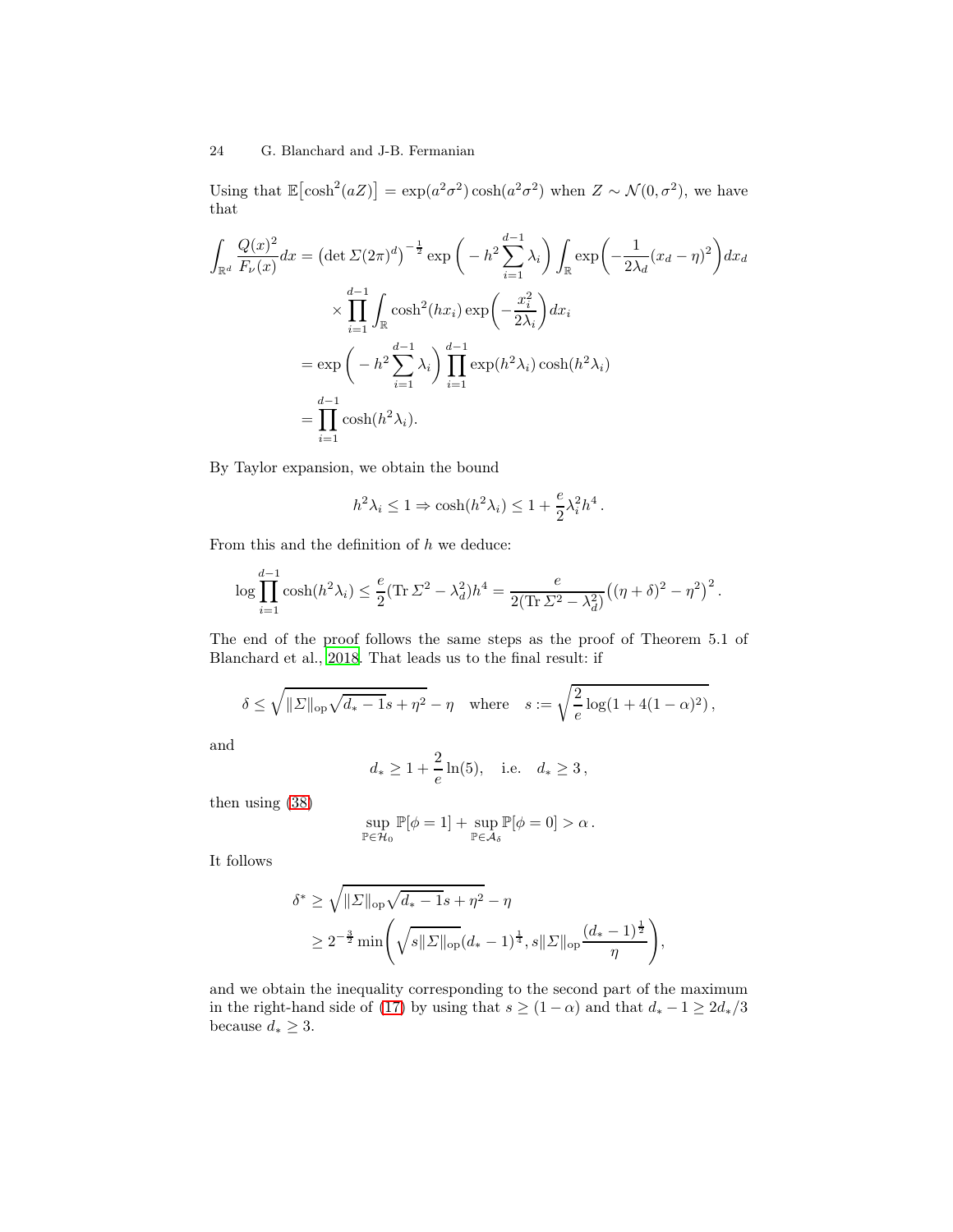Let us prove now that  $\delta^* \gtrsim \sqrt{\|\Sigma\|_{\text{op}}}.$  Let us consider the eigenvector  $e_1$  associated to the maximum eigenvalue  $||\Sigma||_{op}$ . Then  $\mathbb{P}_{(\eta+\delta)e_1,\Sigma} \in \mathcal{H}_0$  and  $\mathbb{P}_{(\eta+\delta)e_1,\Sigma} \in$  $\mathcal{A}_{\delta}$ . Let us denote  $\lambda_1 = ||\Sigma||_{op}/n$ , we have:

$$
\int_{\mathbb{R}^d} \left( \frac{d\mathbb{P}_{(\eta+\delta)e_1,\Sigma}^{\otimes n}}{d\mathbb{P}_{\eta e_1,\Sigma}^{\otimes n}} \right)^2 d\mathbb{P}_{\eta e_1,\Sigma}^{\otimes n} = \int_{\mathbb{R}^d} \left( \frac{d\mathbb{P}_{(\eta+\delta)e_1,\Sigma/n}}{d\mathbb{P}_{\eta e_1,\Sigma/n}} \right)^2 d\mathbb{P}_{\eta e_1,\Sigma/n}
$$
\n
$$
= \frac{e^{-\delta^2/\lambda_1}}{\sqrt{\lambda_1 2\pi}} \int_{\mathbb{R}} \exp\left(-\frac{(x-\eta)^2}{2\lambda_1}\right) \exp\left(\frac{2\delta(x-\eta)}{\lambda_1}\right) dx
$$
\n
$$
= \exp\left(\frac{3\delta^2}{\lambda_1}\right).
$$

If  $\delta \leq \sqrt{\frac{\lambda_1}{3} \log(1 + 4(1 - \alpha)^2)}$ , then using [\(38\)](#page-21-1)

$$
\sup_{\mathbb{P}\in\mathcal{H}_0} \mathbb{P}[\phi = 1] + \sup_{\mathbb{P}\in\mathcal{A}_\delta} \mathbb{P}[\phi = 0] > \alpha.
$$

It follows that:

$$
\delta^* \geq \sqrt{\|\varSigma/n\|_{\mathrm{op}}(1-\alpha)}.
$$

## <span id="page-24-0"></span>3.4 Proof of Theorem [8](#page-10-1)

This proof is similar to the proof of Theorem [7,](#page-10-0) so some details will be skipped. As in the one-sample case the upper bound is directly obtained using Theorem [3](#page-8-2) and Proposition [6.](#page-9-1) We just additionally use the following upper bounds:

$$
\frac{\sqrt{\text{Tr}\,\Sigma^2}}{n} + \frac{\sqrt{\text{Tr}\,S^2}}{m} \le \sqrt{2}\sqrt{\frac{\text{Tr}\,\Sigma^2}{n^2} + \frac{\text{Tr}\,S^2}{m^2}} \le \sqrt{2}\sqrt{\text{Tr}\left(\frac{\Sigma}{n} + \frac{S}{m}\right)^2};
$$

$$
\frac{\|\Sigma\|_{\text{op}}}{n} + \frac{\|S\|_{\text{op}}}{m} \le 2\max\left(\frac{\|\Sigma\|_{\text{op}}}{n}, \frac{\|S\|_{\text{op}}}{m}\right) \le 2\left\|\frac{\Sigma}{n} + \frac{S}{m}\right\|_{\text{op}},
$$

where the last inequality holds because  $\Sigma$ , S are both positive semidefinite.

The lower bound in the two-sample case is a direct consequence of the onesample case, by reduction to the case where one of the two sample means is known, say equal to zero. More specifically, let  $\Sigma$  and  $S$  be two symmetric positive semidefinite matrices, we consider again the distribution  $\mathbb{Q}^n_{\varSigma}$  defined in [\(37\)](#page-21-2). Then

$$
\int_{\mathbb{R}^{d\times (n+m)}}\bigg(\frac{d\mathbb{Q}^n_{\varSigma}\otimes \mathbb{P}^{\otimes m}_{0, S}}{d\mathbb{P}^{\otimes n}_{\nu,\varSigma}\otimes \mathbb{P}^{\otimes m}_{0, S}}\bigg)^2d\mathbb{P}^{\otimes n}_{\nu,\varSigma}\otimes \mathbb{P}^{\otimes m}_{0, S}=\int_{\mathbb{R}^{d\times n}}\bigg(\frac{d\mathbb{Q}^n_{\varSigma}}{d\mathbb{P}^{\otimes n}_{\nu,\varSigma}}\bigg)^2d\mathbb{P}^{\otimes n}_{\nu,\varSigma}\,.
$$

Then using the previous results of the proof of Theorem [7](#page-10-0) we obtain that

<span id="page-24-1"></span>
$$
\delta^*(\alpha) \ge \left(n^{-1}\sqrt{\text{Tr}\,\Sigma^2 - \lambda_d^2}s + \eta^2\right)^{\frac{1}{2}} - \eta,\tag{39}
$$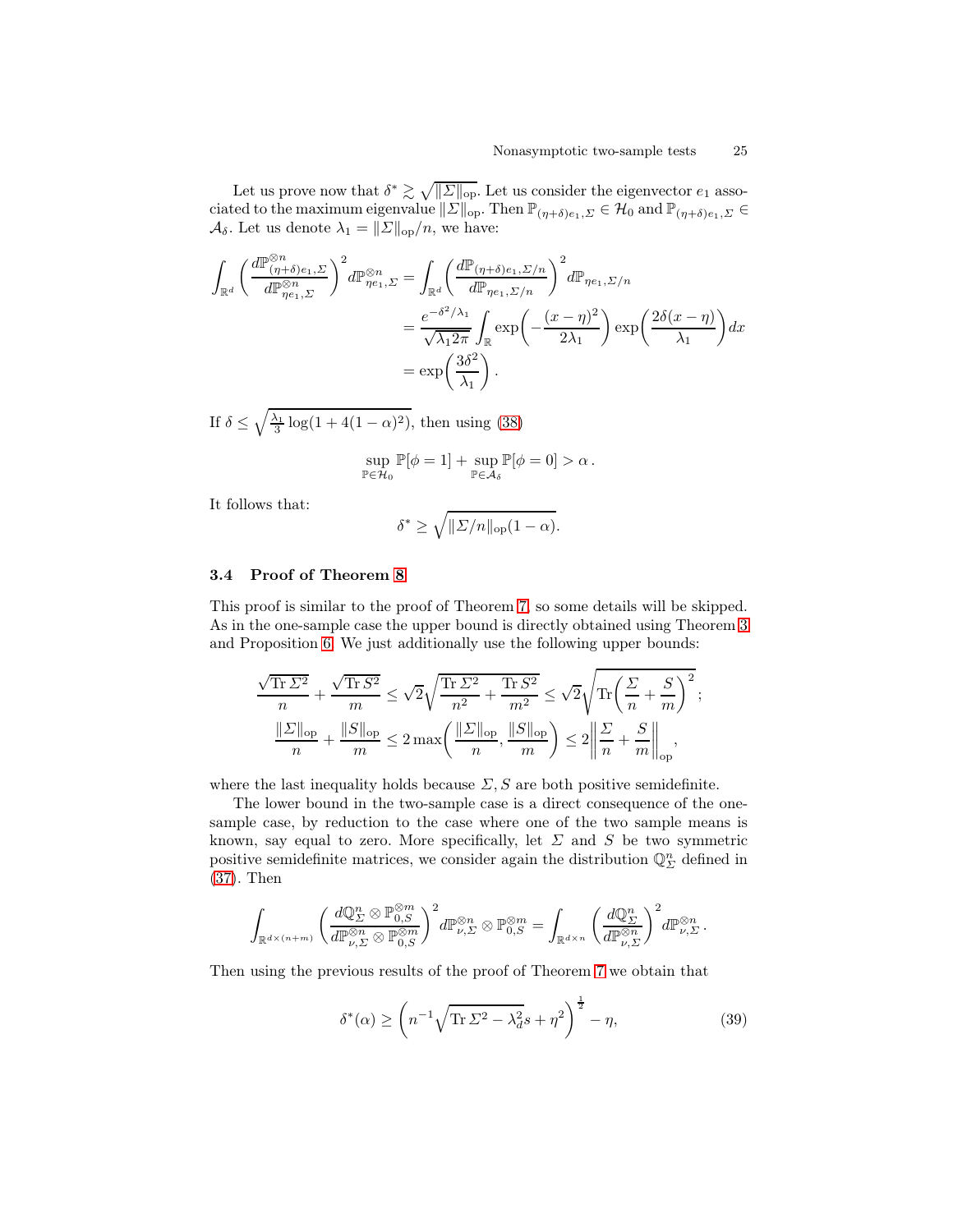with  $s = \sqrt{\frac{2}{e} \log(1 + 4(1 - \alpha)^2)}$ . By the same token we obtain that

<span id="page-25-0"></span>
$$
\delta^*(\alpha) \ge \left( m^{-1} \sqrt{\text{Tr} S^2 - \ell_d^2} s + \eta^2 \right)^{\frac{1}{2}} - \eta,
$$
\n(40)

where  $\ell_d$  is the smallest eigenvalue of the matrix S. Because  $d_* \geq 3$ , it holds

$$
\max(n^{-2}(\text{Tr}\,\Sigma^2 - \lambda_d^2), m^{-2}(\text{Tr}\,S^2 - \ell_d^2)) \ge \frac{2}{3}\max(n^{-2}\,\text{Tr}\,\Sigma^2, m^{-2}\,\text{Tr}\,S^2)^{\frac{1}{2}}
$$

$$
\ge \frac{1}{6}\,\text{Tr}\left(\frac{\Sigma}{n} + \frac{S}{m}\right)^2,
$$

and by combining [\(39\)](#page-24-1) and [\(40\)](#page-25-0), we obtain that

$$
\delta^*(\alpha) \ge (2\sqrt{12})^{-1} \sigma \min \left( \sqrt{s} d_*^{\frac{1}{4}}, s \frac{\sigma d_*^{\frac{1}{2}}}{\eta} \right),\,
$$

where  $\sigma = ||\Sigma/n + S/m||_{op}$ . We obtain [\(19\)](#page-10-4) using again that  $s \geq 1 - \alpha$ .

The last part of the lower bound is obtained as in the one-sample case using first the distributions  $\mathbb{P}_{(\eta+\delta)e_1,\Sigma}^{\otimes n} \otimes \mathbb{P}_{0,S}^{\otimes m}$  and  $\mathbb{P}_{\eta e_1,\Sigma}^{\otimes n} \otimes \mathbb{P}_{0,S}^{\otimes m}$  where  $e_1$  is still the eigenvector associated to the biggest eigenvalue of  $\Sigma$ . We obtain that  $\delta^*(\alpha) \gtrsim$  $||\sum/n||_{\text{op}}^{1/2}$ . By the same token, we obtain that  $\delta^*(\alpha) \gtrsim ||S/m||_{\text{op}}^{1/2}$  and conclude the proof using that  $2 \max(||\Sigma/n||_{op}, ||S/m||_{op}) \ge ||\Sigma/n + S/m||_{op}.$ 

## 3.5 Proof of Propositions [10](#page-12-3) and [11](#page-12-1)

We want to obtain a concentration inequality for the estimator  $\sqrt{\|\hat{\mathcal{\Sigma}}\|_{\text{op}}}$ . To this end, we will first study the following:

<span id="page-25-2"></span><span id="page-25-1"></span>
$$
\widetilde{\Sigma} := \frac{1}{n} \sum_{i=1}^{n} (X_i - \mu)(X_i - \mu)^T, \tag{41}
$$

where  $\mu$  is the true mean of the sample X. Then we have:

$$
\left\|\widehat{\mathcal{L}} - \widetilde{\mathcal{L}}\right\|_{\text{op}} = \left\|-(\mu - \widehat{\mu})(\mu - \widehat{\mu})^T\right\|_{\text{op}} = \|\mu - \widehat{\mu}\|^2. \tag{42}
$$

**Gaussian setting.** The concentration of  $\|\widetilde{\Sigma}\|_{\text{op}}^{1/2}$  is a consequence of the classical Lipschitz Gaussian concentration property (see e.g. Theorem 3.4 in Massart, [2003\)](#page-39-15).

<span id="page-25-3"></span>Theorem 20 (Gaussian Lipschitz concentration). Let  $X = (x_1, \ldots, x_d)$  be a vector of i.i.d. standard Gaussian variables, and  $f : \mathbb{R}^d \mapsto \mathbb{R}$  be a L-Lipschitz function with respect to the Euclidean norm. Then for all  $t \geq 0$ :

$$
\mathbb{P}[f(X) - \mathbb{E}[f(X)] \ge t] \le e^{-\frac{t^2}{2L^2}}.
$$
\n(43)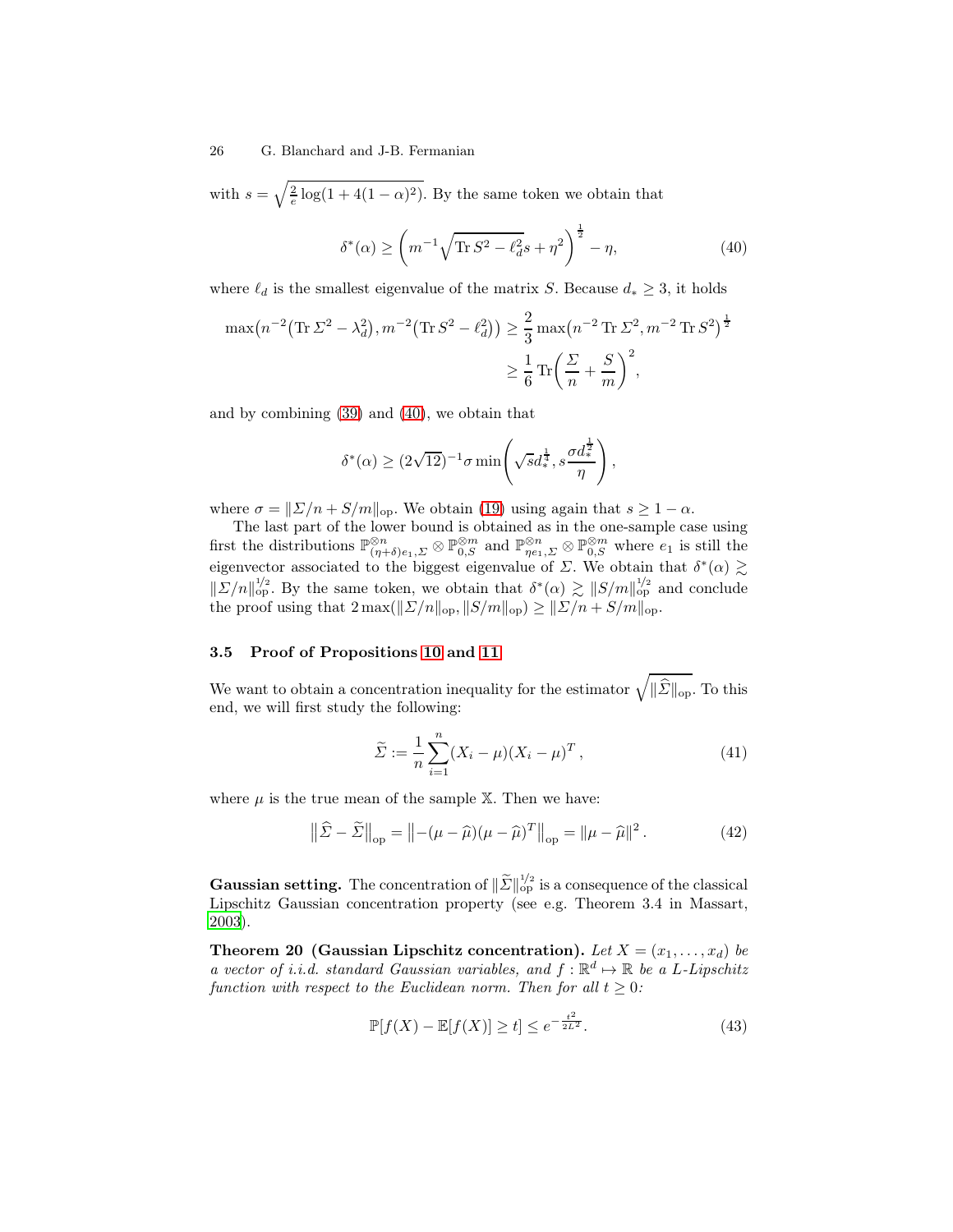The following corollary is a direct consequence of that theorem (we provide a proof in Section [3.7\)](#page-33-0), which will be used to control the term in [\(42\)](#page-25-1).

Corollary 21. Let X a random Gaussian vector of distribution  $\mathcal{N}(\mu, \Sigma)$ . Then for all  $u \geq 0$ :

<span id="page-26-3"></span>
$$
\mathbb{P}\bigg[\|X\| \ge \sqrt{\|\mu\|^2 + \text{Tr}\,\Sigma} + \sqrt{2\|\Sigma\|_{\text{op}} u}\bigg] \le e^{-u} \,. \tag{44}
$$

We will use the results of Koltchinskii and Lounici [\(2017\)](#page-38-13) giving an upper bound of the expectation of the operator norm of the deviations of  $\widetilde{\Sigma}$  from its expectation. The constants come from the improved version given by van Handel [\(2017\)](#page-39-10).

<span id="page-26-2"></span>Theorem 22 (van Handel, [2017\)](#page-39-10). Let  $\mathbb{X} = (X_i)_{1 \leq i \leq n}$  a sample of independent Gaussian vectors of distribution  $\mathcal{N}(0, \Sigma)$ , then

$$
\mathbb{E}\left[\left\|\widetilde{\Sigma} - \Sigma\right\|_{\text{op}}\right] \le \|\Sigma\|_{\text{op}} \left( (2 + \sqrt{2})\sqrt{\frac{d_e}{n}} + 2\frac{d_e}{n} \right),\tag{45}
$$

where  $d_e = \text{Tr} \Sigma / ||\Sigma||_{op}$  and  $\widetilde{\Sigma}$  is defined in equation [\(41\)](#page-25-2).

<span id="page-26-0"></span>We can now prove a concentration inequality for  $\|\widetilde{\Sigma}\|_{\text{op}}^{1/2}$ .

**Proposition 23.** Let  $X = (X_i)_{1 \leq i \leq n}$  a sample of independent  $\mathcal{N}(\mu, \Sigma)$  Gaussian vectors, then for  $u \ge 0$ , with probability at least  $1 - 2e^{-u}$ .

<span id="page-26-1"></span>
$$
\left| \left\| \tilde{\Sigma} \right\|_{\text{op}}^{\frac{1}{2}} - \left\| \Sigma \right\|_{\text{op}}^{\frac{1}{2}} \right| \le 2\sqrt{\frac{2\operatorname{Tr}\Sigma}{n}} + \sqrt{\frac{2u\|\Sigma\|_{\text{op}}}{n}},\tag{46}
$$

where  $\widetilde{\Sigma}$  is defined in [\(41\)](#page-25-2).

Remark 24. In [\(46\)](#page-26-1), the lower and upper bounds have been brought together, but the lower bound is in fact slightly better than the upper bound. This is due to the lower bound of the expectation where Tr  $\Sigma$  can be replaced by  $||\Sigma||_{op}$ , see [\(49\)](#page-28-0) below.

Proof. We remark that

$$
\|\tilde{\Sigma}\|_{op}^{\frac{1}{2}} = \sup_{\|u\|_{d}=1} \sqrt{u^{t}\tilde{\Sigma}u}
$$
  
\n
$$
= \sup_{\|u\|_{d}=1} \frac{1}{\sqrt{n}} \left( \sum_{i=1}^{n} \langle u, X_{i} - \mu \rangle^{2} \right)^{\frac{1}{2}}
$$
  
\n
$$
= \sup_{\|u\|_{d}=1} \sup_{\|v\|_{n}=1} \frac{1}{\sqrt{n}} \sum_{i=1}^{n} \langle u, X_{i} - \mu \rangle v_{i}
$$
  
\n
$$
\stackrel{\text{dist}}{\sim} \sup_{\|u\|_{d}=1} \sup_{\|v\|_{n}=1} \frac{1}{\sqrt{n}} \sum_{i=1}^{n} \langle u, \Sigma^{\frac{1}{2}} g_{i} \rangle v_{i},
$$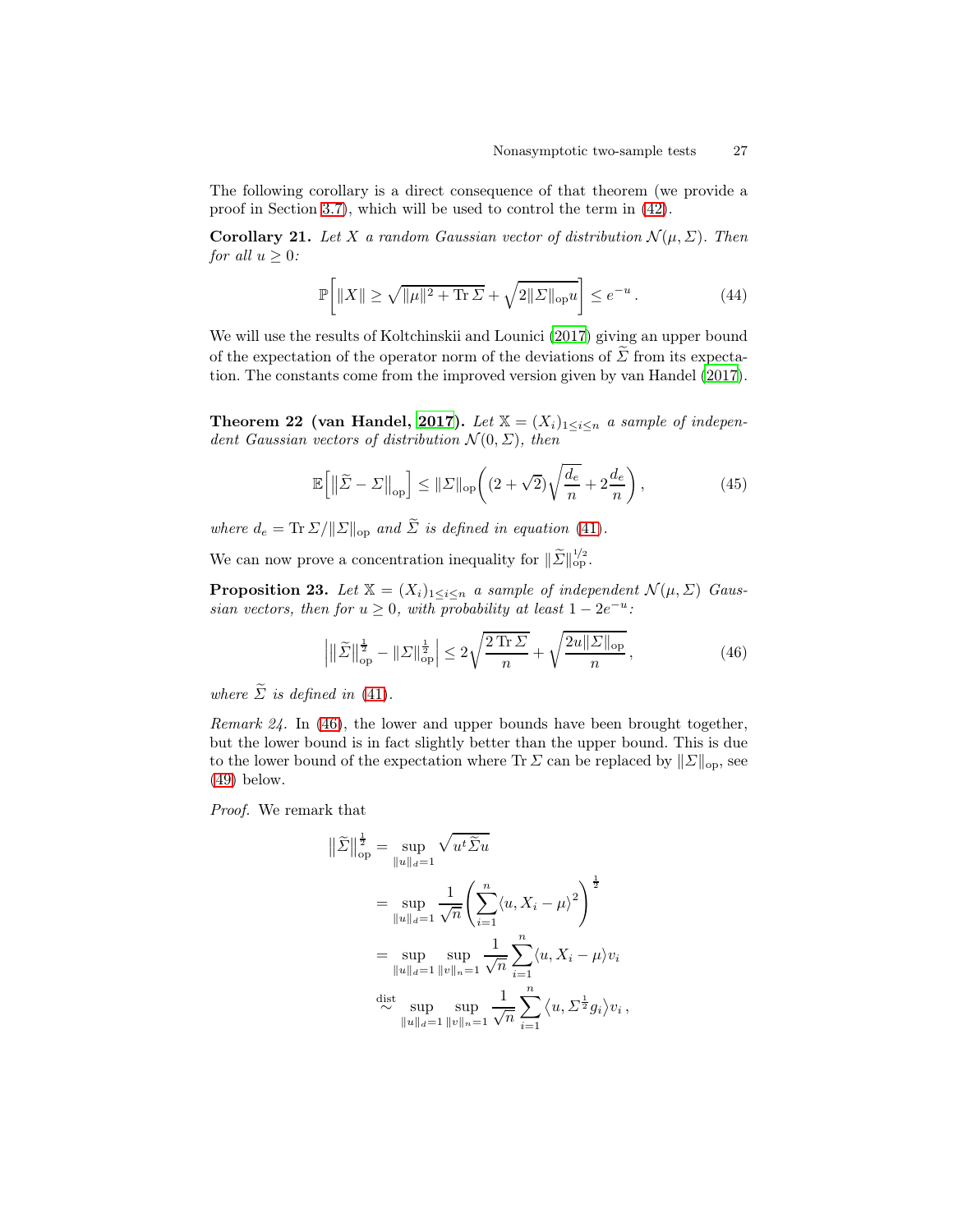where  $(g_i)_{i=1...n}$  are i.i.d. standard Gaussian vectors and  $\|\cdot\|_p$  for  $p \in \mathbb{N}$  is defined as the Euclidean norm in  $\mathbb{R}^p$ . Let u and v be unit vectors in  $\mathbb{R}^d$  and  $\mathbb{R}^n$ respectively and  $f_{u,v} : \mathbb{R}^{d \times n} \to \mathbb{R}$ :

$$
f_{u,v}(y) := \frac{1}{\sqrt{n}} \sum_{i=1}^n \langle u, \Sigma^{\frac{1}{2}} y_i \rangle v_i, \quad y \in \mathbb{R}^{d \times n}.
$$

These functions are Lipschitz: indeed for all  $z, y \in \mathbb{R}^{d \times n}$  we have:

$$
f_{u,v}(y) - f_{u,v}(z) = \frac{1}{\sqrt{n}} \sum_{i=1}^n \langle u, \Sigma^{\frac{1}{2}}(y_i - z_i) \rangle v_i \le \frac{1}{\sqrt{n}} \sum_{i=1}^n \|\Sigma\|_{op}^{\frac{1}{2}} \|y_i - z_i\|_{d} |v_i|
$$
  

$$
\le \frac{\|\Sigma\|_{op}^{\frac{1}{2}}}{\sqrt{n}} \sqrt{\sum_{i=1}^n \|y_i - z_i\|_{d}^2} = \frac{\|\Sigma\|_{op}^{\frac{1}{2}}}{\sqrt{n}} \|y - z\|_{d \times n}.
$$
 (47)

A supremum of Lipschitz functions is Lipschitz, thus we can use the Gaussian Lipschitz concentration (Theorem [20\)](#page-25-3), and get for all  $x \geq 0$ :

<span id="page-27-0"></span>
$$
\mathbb{P}\left[\left\|\widetilde{\Sigma}\right\|_{\text{op}}^{\frac{1}{2}} - \mathbb{E}\left[\left\|\widetilde{\Sigma}\right\|_{\text{op}}^{\frac{1}{2}}\right] \ge \sqrt{\frac{2x\|\Sigma\|_{\text{op}}}{n}}\right] \le e^{-x},\tag{48}
$$

with the same control for lower deviations.

It remains to upper bound  $\left| \mathbb{E}\left[ \|\tilde{\Sigma}\|_{\text{op}}^{1/2} \right] - \|\Sigma\|_{\text{op}}^{1/2} \right]$ . For one direction, using Jensen's and triangle inequalities and inequality [\(29\)](#page-16-3), we get:

$$
\mathbb{E}\Big[\|\tilde{\Sigma}\|_{\mathrm{op}}^{\frac{1}{2}}\Big] - \|\Sigma\|_{\mathrm{op}}^{\frac{1}{2}} \leq \sqrt{\|\Sigma\|_{\mathrm{op}} + \mathbb{E}\Big[\|\tilde{\Sigma} - \Sigma\|_{\mathrm{op}}\Big]} - \sqrt{\|\Sigma\|_{\mathrm{op}}}
$$
  

$$
\leq \min\left(\sqrt{\mathbb{E}\Big[\|\tilde{\Sigma} - \Sigma\|_{\mathrm{op}}\Big]}, \frac{\mathbb{E}\Big[\|\tilde{\Sigma} - \Sigma\|_{\mathrm{op}}\Big]}{2\sqrt{\|\Sigma\|_{\mathrm{op}}}}\right)
$$
  

$$
\leq 2\sqrt{\frac{2\operatorname{Tr}\Sigma}{n}}.
$$

For the last inequality, we have used Theorem [22](#page-26-2) for the expectation, then the fact that  $\min((a\sqrt{x}+bx)^{1/2},(a\sqrt{x}+bx)/2)\leq \max(\sqrt{a+b},(a+b)/2)\sqrt{x}$  where  $a = 2 + \sqrt{2}$ ,  $b = 2$  and  $x = d_e/n$ . This is achieved by treating cases  $x \le 1$  and  $x \geq 1$  separately.

For the other direction, a reformulation of [\(48\)](#page-27-0) is that there exists a random variable  $g \sim \text{Exp}(1)$  such that:

$$
\big\|\tilde{\varSigma}\big\|_{\mathrm{op}}^{\frac{1}{2}} \leq \mathbb{E}\Big[\big\|\tilde{\varSigma}\big\|_{\mathrm{op}}^{\frac{1}{2}}\Big] + \sqrt{\frac{2g\|\varSigma\|_{\mathrm{op}}}{n}}\,.
$$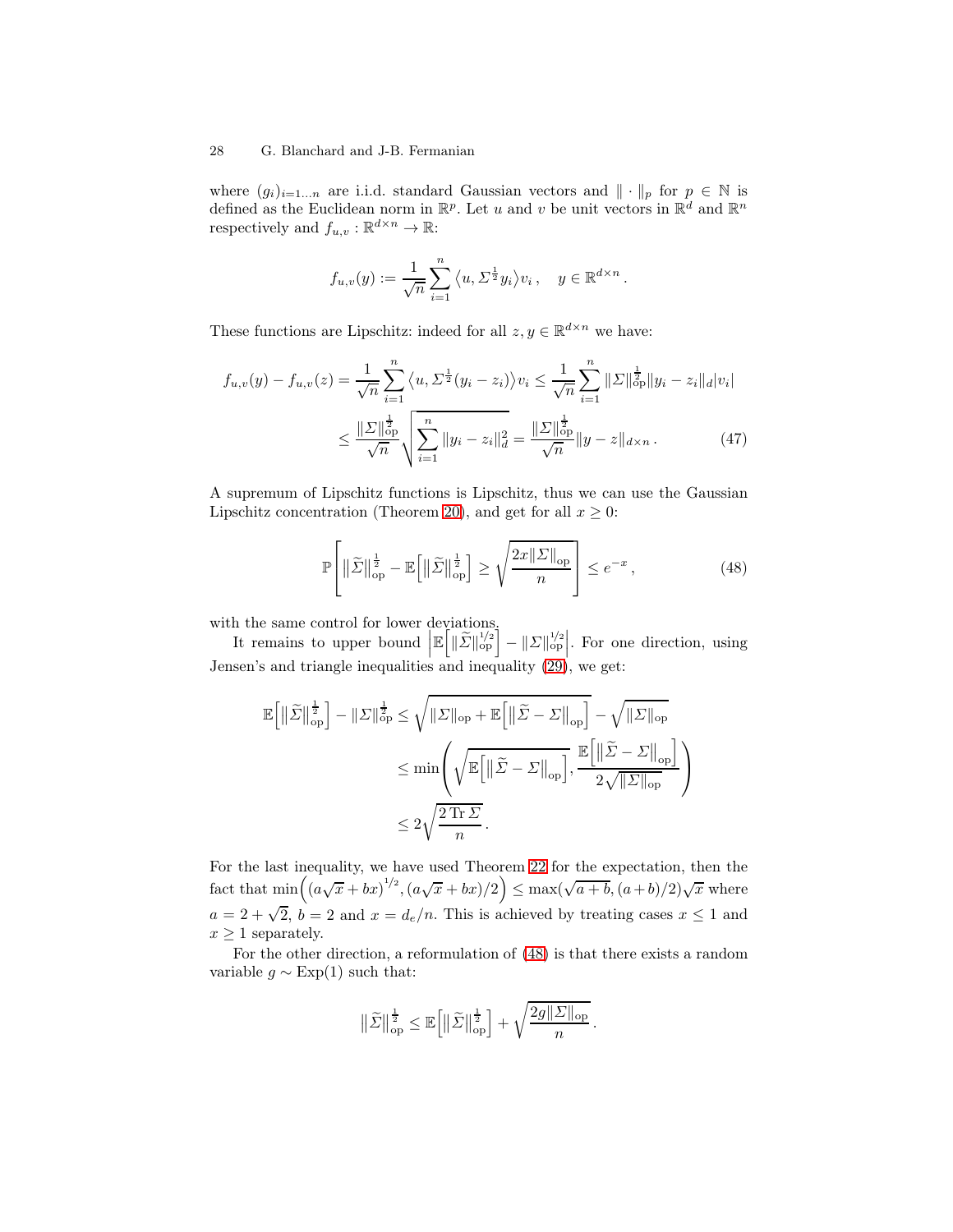Taking the square then the expectation and then applying Jensen's inequality to the concave function  $x \mapsto (a + b\sqrt{x})^2$   $(a, b \ge 0)$ , we obtain:

$$
\begin{aligned} \|\Sigma\|_{\text{op}} &\leq \mathbb{E}\Big[\|\widetilde{\Sigma}\|_{\text{op}}\Big] \leq \mathbb{E}_{g}\Bigg[\Big(\mathbb{E}\Big[\|\widetilde{\Sigma}\|_{\text{op}}^{\frac{1}{2}}\Big]+\sqrt{\frac{2g\|\Sigma\|_{\text{op}}}{n}}\Big)^2\Bigg] \\ &\leq \Bigg(\mathbb{E}\Big[\|\widetilde{\Sigma}\|_{\text{op}}^{\frac{1}{2}}\Big]+\sqrt{\frac{2\|\Sigma\|_{\text{op}}}{n}}\Bigg)^2, \end{aligned}
$$

and thus

<span id="page-28-0"></span>
$$
\mathbb{E}\left[\left\|\tilde{\Sigma}\right\|_{\text{op}}^{\frac{1}{2}}\right] - \left\|\Sigma\right\|_{\text{op}}^{\frac{1}{2}} \ge -\sqrt{\frac{2\|\Sigma\|_{\text{op}}}{n}} \ge -2\sqrt{\frac{2\,\text{Tr}\,\Sigma}{n}}\,. \tag{49}
$$

Proof of Proposition [10.](#page-12-3) It holds

$$
\left| \|\widehat{\varSigma}\|^{\frac{1}{2}}_{\mathrm{op}} - \|\varSigma\|^{\frac{1}{2}}_{\mathrm{op}} \right| \leq \left| \|\widetilde{\varSigma}\|^{\frac{1}{2}}_{\mathrm{op}} - \|\varSigma\|^{\frac{1}{2}}_{\mathrm{op}} \right| + \left\|\widehat{\varSigma} - \widetilde{\varSigma}\right\|^{\frac{1}{2}}_{\mathrm{op}}.
$$

Then, from [\(42\)](#page-25-1):

$$
\|\widehat{\Sigma} - \widetilde{\Sigma}\|^{\frac{1}{2}}_{\mathrm{op}} \le \|\mu - \widehat{\mu}\|.
$$

According to Proposition [23](#page-26-0) and Corollary [21,](#page-26-3) we obtain that for  $u \geq 0$ , with probability at least  $1 - 3e^{-u}$ :

$$
\left|\|\widehat{ \varSigma}\|_{\operatorname{op}}^{\frac{1}{2}} - \|\varSigma\|_{\operatorname{op}}^{\frac{1}{2}}\right| \leq 2\sqrt{\frac{2\operatorname{Tr} \varSigma}{n}} + \sqrt{\frac{2u\|\varSigma\|_{\operatorname{op}}}{n}} + \sqrt{\frac{\operatorname{Tr} \varSigma}{n}} + \sqrt{\frac{2\|\varSigma\|_{\operatorname{op}}u}{n}}\,.
$$

So, for  $u \ge 0$ , with probability at least  $1 - 3e^{-u}$ :

$$
\left| \|\hat{\varSigma}\|_{\rm op}^{\frac{1}{2}} - \|\varSigma\|_{\rm op}^{\frac{1}{2}} \right| \leq 3\sqrt{\frac{2\,{\rm Tr}\,\varSigma}{n}} + 2\sqrt{\frac{2u\|\varSigma\|_{\rm op}}{n}} \,.
$$

Bounded setting. We first recall the following concentration result for bounded random vectors in the formulation of Bousquet [\(2002\)](#page-37-7).

Theorem 25 (Talagrand-Bousquet inequality).  $Assume(X_i)_{1\leq i\leq n}$  are i.i.d. with marginal distribution  $\mathbb{P}$ . Let F be a countable set of functions from X to  $\mathbb R$  and assume that all functions  $f$  in  $\mathcal F$  are  $\mathbb P$ -measurable, square-integrable, bounded by M and satisfy  $\mathbb{E}[f] = 0$ . Then we denote

<span id="page-28-1"></span>
$$
Z = \sup_{f \in \mathcal{F}} \sum_{i=1}^{n} f(X_i).
$$

Let  $\sigma$  be a positive real number such that  $\sigma^2 \geq \sup_{f \in \mathcal{F}} \text{Var}[f(X_1)]$ . Then for all  $u \geq 0$ ,  $\varepsilon > 0$  we have:

$$
\mathbb{P}\bigg[Z \ge \mathbb{E}[Z](1+\varepsilon) + \sqrt{2un\sigma^2} + \frac{Mu}{3}(1+\varepsilon^{-1})\bigg] \le e^{-u}.
$$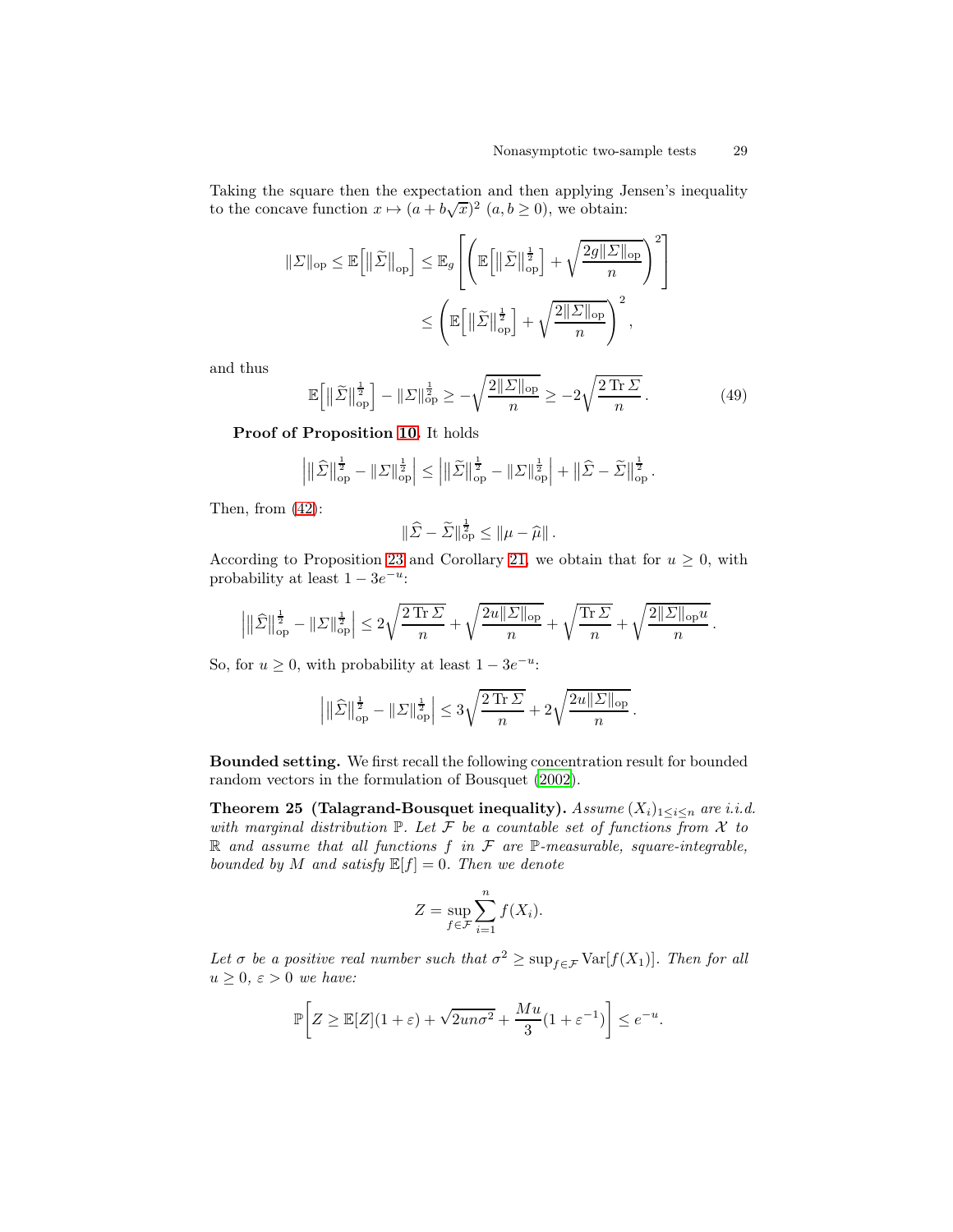The following corollary is a direct consequence of Theorem [25.](#page-28-1) Some refinement of this result in the same vein (including two-sided deviation control in the uncentered case) can be found in Marienwald et al. [\(2020](#page-39-9)) (Proposition 6.2 and Corollary 6.3).

**Corollary 26.** Let  $X_i$  for  $i = 1, ..., n$  i.i.d. random vectors bounded by L with expectation  $\mu$ , covariance  $\Sigma$  in a separable Hilbert space  $\mathcal{H}$ . Then for  $u > 0$ , with probability at least  $1 - e^{-u}$ :

<span id="page-29-2"></span>
$$
\left\|\frac{1}{n}\sum_{i=1}^n X_i - \mu\right\| \le 2\sqrt{\frac{\text{Tr}\,\Sigma}{n}} + \sqrt{\frac{2\|\Sigma\|_{\text{op}} u}{n}} + \frac{4Lu}{3n}.
$$

<span id="page-29-0"></span>**Lemma 27.** Let  $X_i$  for  $i = 1, ..., n$  i.i.d. random vectors bounded by L with expectation  $\mu$ , covariance  $\Sigma$  in a separable Hilbert space  $\mathcal{H}$ . Then

$$
\mathbb{E}\left[\left\|\widetilde{\Sigma} - \Sigma\right\|_{\text{op}}\right] \le \sqrt{\frac{\text{Var}[\|X_1 - \mu\|^2]}{n}},\tag{50}
$$

where  $\widetilde{\Sigma}$  is defined in [\(41\)](#page-25-2).

Remark 28. Using the boundedness of the variables we can upper bound this variance:  $\text{Var}\big[\|X_1 - \mu\|^2\big] \leq 4L^2 \text{ Tr }\Sigma.$ 

<span id="page-29-1"></span>**Proposition 29.** Let  $(X_i)_{1 \leq i \leq n}$  be i.i.d. random vectors in a separable Hilbert space H, with norm bounded by L and covariance  $\Sigma$ , then for any for  $u \geq 1$ , with probability at least  $1 - e^{-u}$ :

$$
\left\|\tilde{\Sigma} - \Sigma\right\|_{\text{op}} \le 2\sqrt{\frac{\text{Var}[\|X_1 - \mu\|^2]}{n}} + L\sqrt{\frac{2\|\Sigma\|_{\text{op}} u}{n}} + \frac{8L^2 u}{3n},\tag{51}
$$

where  $\widetilde{\Sigma}$  is defined in [\(41\)](#page-25-2).

*Proof.* We denote in this proof  $Z_i := X_i - \mu$  for  $1 \leq i \leq n$ . Let us first remark that if  $B_1$  is the unit ball of  $H$ , then:

$$
\left\|\widetilde{\Sigma} - \Sigma\right\|_{\text{op}} = \sup_{u,v \in B_1} \frac{1}{n} \sum_{i=1}^n \langle v, \left(Z_i Z_i^T - \Sigma\right) u \rangle =: \sup_{u,v \in B_1} \frac{1}{n} \sum_{i=1}^n f_{u,v}(X_i).
$$

Since the variables  $X_i$  have norm bounded by  $L$ , it can be assumed equivalently that they take their values in  $B_L = LB_1$ , and it holds  $\sup_{x \in B_L} \sup_{u,v \in B_1} f_{u,v}(x) \le$ 8L<sup>2</sup>. Furthermore, since  $(u, v) \mapsto f_{u,v}(x)$  is continuous, and the Hilbert space  $H$  is separable, the uncountable set  $B_1$  can be replaced by a countable dense subset. Thus we can apply Theorem [25,](#page-28-1) and obtain that with probability at least  $1 - e^{-x}$ :

$$
\big\| \widetilde{\varSigma} - \varSigma \big\|_{\mathrm{op}} \leq 2 \mathbb{E} \Big[ \| \widetilde{\varSigma} - \varSigma \|_{\mathrm{op}} \Big] + L \sqrt{\frac{2 \|\varSigma\|_{\mathrm{op}} x}{n}} + \frac{16 L^2 x}{3 n} \, ,
$$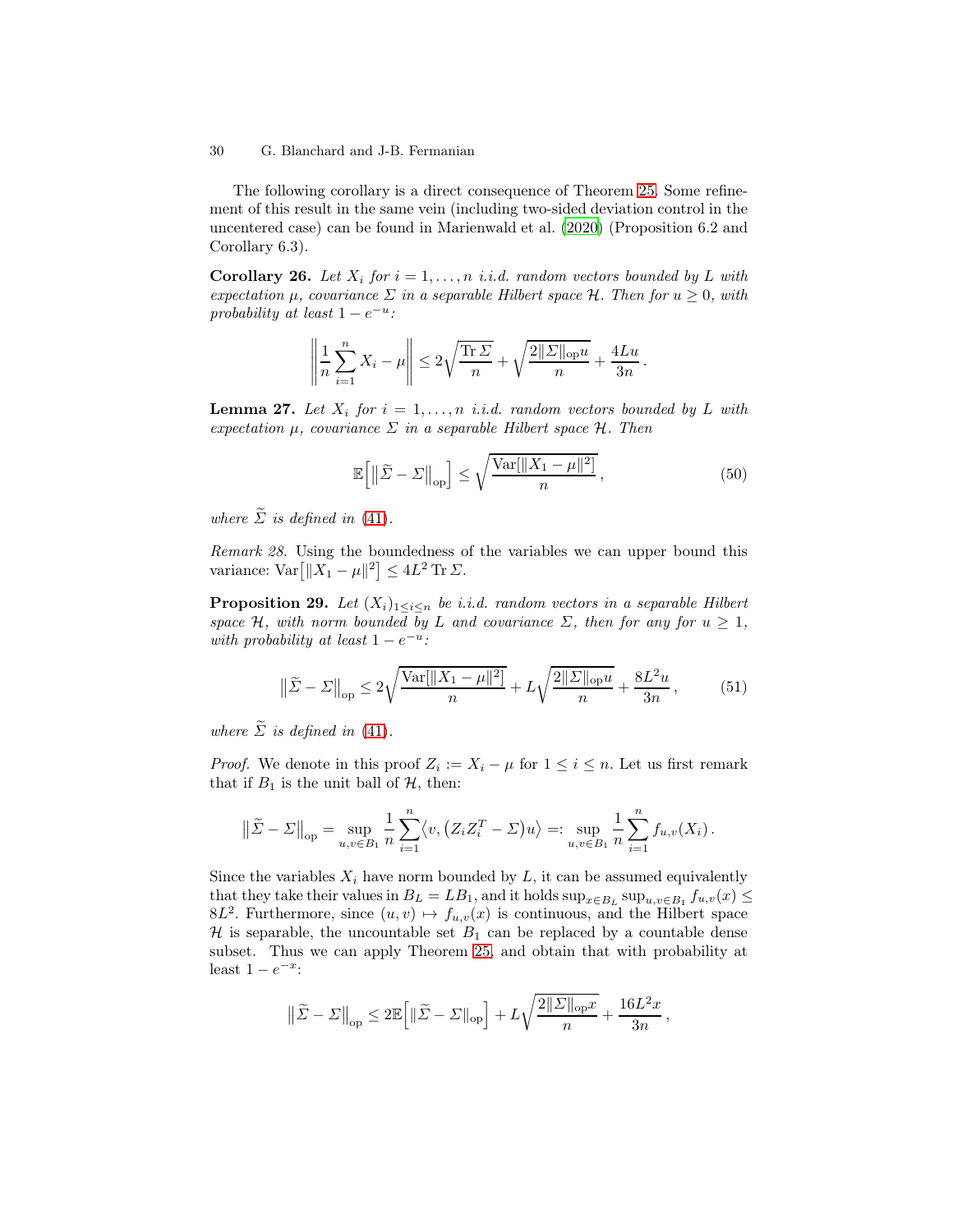where we have used for the variance term:

$$
\sup_{u,v \in B_1} \mathbb{E}\Big[\langle v, (Z_i Z_i^T - \Sigma)u \rangle^2\Big] \leq \sup_{u,v \in B_1} \mathbb{E}\Big[\langle v, Z_i \rangle^2 \langle Z_i, u \rangle^2\Big] \leq 4nL^2 \|\Sigma\|_{\text{op}}.
$$

We conclude using the upper bound of the expectation from Lemma [27.](#page-29-0)

Proof of Proposition [11.](#page-12-1) As in the Gaussian case, we have:

$$
\left| \|\widehat{\varSigma}\|^{\frac{1}{2}}_{\mathrm{op}} - \|\varSigma\|^{\frac{1}{2}}_{\mathrm{op}} \right| \leq \left| \|\widetilde{\varSigma}\|^{\frac{1}{2}}_{\mathrm{op}} - \|\varSigma\|^{\frac{1}{2}}_{\mathrm{op}} \right| + \left\|\widehat{\varSigma} - \widetilde{\varSigma}\right\|^{\frac{1}{2}}_{\mathrm{op}}.
$$

From Lemma [15](#page-16-2) and Proposition [29,](#page-29-1) we have with probability at least  $1 - e^{-u}$ :

$$
\left|\|\tilde{\varSigma}\|_{\operatorname{op}}^{\frac{1}{2}} - \|\varSigma\|_{\operatorname{op}}^{\frac{1}{2}}\right| \le 4L\sqrt{\frac{\operatorname{Tr} \varSigma}{n\|\varSigma\|_{\operatorname{op}}}} + \sqrt{\frac{16}{3}\frac{L^2u}{n}},
$$

where we have used that:

$$
\sqrt{\frac{\text{Var}[\|Z_1\|^2]}{n}} \le \frac{2L\sqrt{\text{Tr }\Sigma}}{\sqrt{n}}.
$$

Using

$$
\left\|\widehat{\Sigma}-\widetilde{\Sigma}\right\|_{\text{op}}^{\frac{1}{2}} \leq \left\|\mu-\widehat{\mu}\right\|,
$$

and according to Corollary [26,](#page-29-2) we obtain that for  $u \geq 0$ , with probability at least  $1 - 2e^{-u}$ :

$$
\left| \|\hat{\varSigma}\|_{\mathrm{op}}^{\frac{1}{2}} - \|\varSigma\|_{\mathrm{op}}^{\frac{1}{2}} \right| \leq \left( 4L \sqrt{\frac{\mathrm{Tr}\,\varSigma}{n\|\varSigma\|_{\mathrm{op}}} } + \sqrt{\frac{16}{3} \frac{L^2 u}{n}} \right) + \left( 2\sqrt{\frac{\mathrm{Tr}\,\varSigma}{n}} + \sqrt{\frac{2\|\varSigma\|_{\mathrm{op}} u}{n}} + \frac{4Lu}{3n} \right) \leq 8L \sqrt{\frac{\mathrm{Tr}\,\varSigma}{n\|\varSigma\|_{\mathrm{op}}} } + 4L \left( \sqrt{\frac{2u}{n}} + \frac{u}{3n} \right),
$$

where we have used for the last inequality that  $||\Sigma||_{op} \leq 4L^2$ 

 $\begin{array}{c} \hline \end{array}$ 

. ⊓⊔

## <span id="page-30-0"></span>3.6 Proof of Propositions [12](#page-13-2) and [13](#page-13-3)

From a sample  $\mathbb{X} = (X_i)_{1 \leq i \leq n}$  of i.i.d. random vectors, we want to estimate Tr  $\Sigma^2$ where  $\Sigma$  is their common covariance matrix. The statistic  $\hat{T}$  defined in [\(24\)](#page-13-1) is an unbiased estimator of Tr  $\Sigma^2$ . This statistic is also invariant by translation.

constant  $(\nabla_{\mu}\tau=0)$ .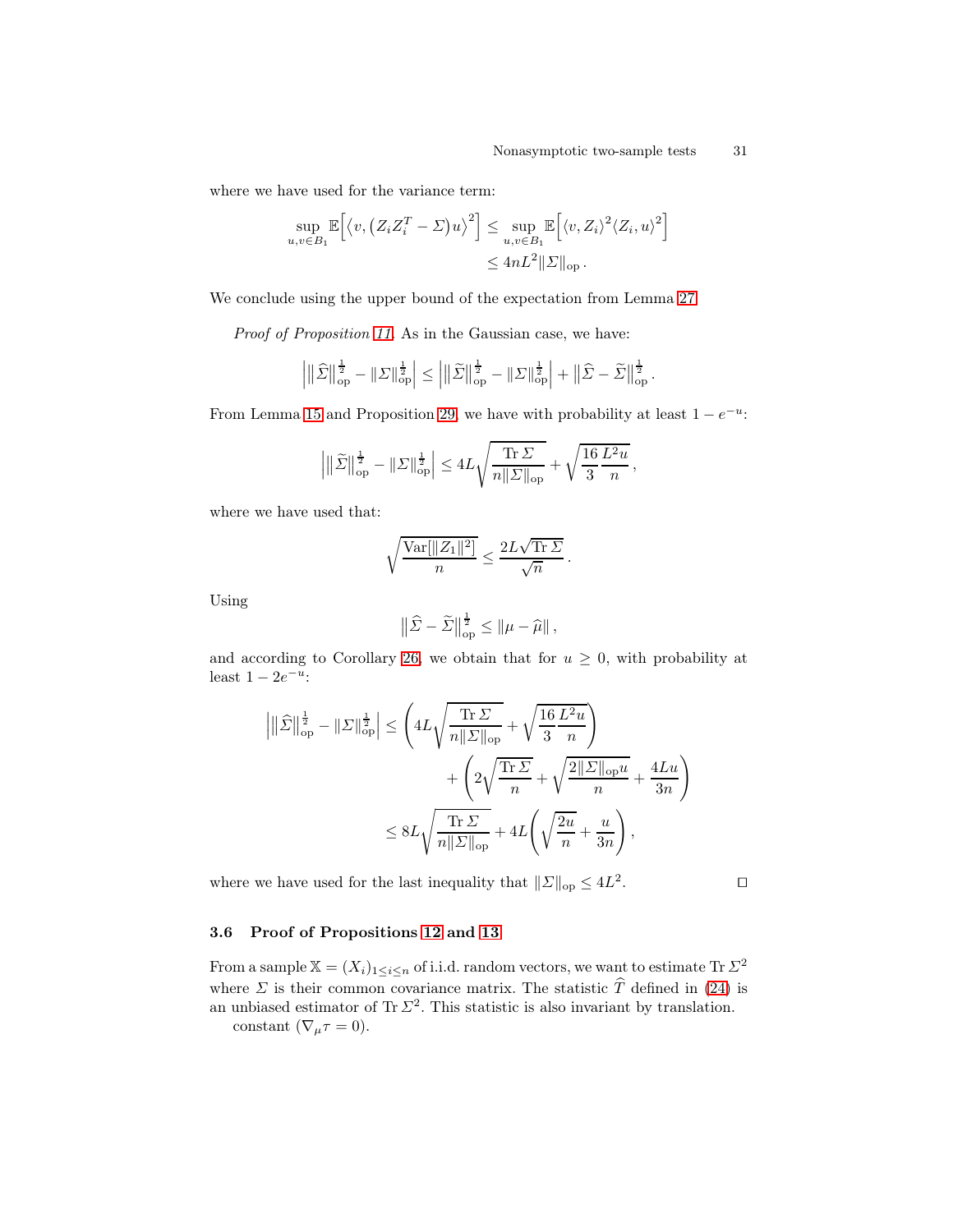If we denote  $\mathfrak{S}_n$  the set of permutations of  $\{1, \ldots, n\}$ ,  $\widehat{T}$  can be rewritten as:

<span id="page-31-0"></span>
$$
\widehat{T} = \frac{1}{n!} \sum_{\sigma \in \mathfrak{S}_n} \frac{1}{\lfloor n/4 \rfloor} \sum_{i=1}^{\lfloor n/4 \rfloor} \frac{1}{4} \langle X_{\sigma(4i)} - X_{\sigma(4i-2)}, X_{\sigma(4i-1)} - X_{\sigma(4i-3)} \rangle^2; \tag{52}
$$

namely by symmetry, all the 4-tuples appear the same number of times in the right-hand side, so we just need to divide by the number of terms to obtain the identity [\(52\)](#page-31-0). We will use this decomposition to obtain a concentration of the statistic  $\hat{T}$  for the Gaussian case and the bounded case, since the inner sum for each fixed permutation is a sum of  $\lfloor n/4 \rfloor$  i.i.d. terms.

Gaussian setting. Because the statistic is invariant by translation we can assume without loss of generality that  $\mu = 0$ . To obtain a deviation inequality for  $\widehat{T}^{1/2}$ , we will first find a concentration inequality for  $\widehat{T}$  and then use Lemma [15.](#page-16-2) We obtain concentration via control of moments of  $\hat{T}$ , so we first need some upper bounds on Gaussian moments. The following lemma is proved in Section [3.7.](#page-33-0)

**Lemma 30.** Let  $Z_i := \langle X_i^1 - X_i^3, X_i^2 - X_i^4 \rangle^2 / 4$ , where  $X_i^j$  for  $i = 1, ..., m$  and  $1 \leq j \leq 4$  are i.i.d. Gaussian random vectors  $\mathcal{N}(0, \Sigma)$ . Then for all  $q \in \mathbb{N}$ :

<span id="page-31-1"></span>
$$
\mathbb{E}\left[\left(\frac{1}{m}\sum_{i=1}^{m}Z_i - \text{Tr}\,\Sigma^2\right)^{2q}\right] \le \left(4\sqrt{2}\phi q^2 \frac{\text{Tr}\,\Sigma^2}{\sqrt{m}}\right)^{2q},\tag{53}
$$

where  $\phi = (1 + \sqrt{5})/2$  is the golden ratio.

We deduce from this lemma a concentration inequality for  $\hat{T}$ .

**Proposition 31.** Let  $(X_i)_{1\leq i\leq n}$ ,  $n \geq 4$  be *i.i.d.* random vectors with distribution  $\mathcal{N}(\mu, \Sigma)$ . Then for all  $u \geq 0$ :

<span id="page-31-4"></span>
$$
\mathbb{P}\left[\left|\widehat{T} - \text{Tr}\,\Sigma^2\right| \ge 30\frac{u^2\,\text{Tr}\,\Sigma^2}{\sqrt{n}}\right] \le e^4 e^{-u},\tag{54}
$$

where  $\widehat{T}$  is defined in [\(24\)](#page-13-1).

*Proof.* Using Lemma [30,](#page-31-1) [\(52\)](#page-31-0) and the convexity of the function  $x \mapsto x^{2q}$ , we can upper bound the moments of  $\overline{T}$ :

<span id="page-31-2"></span>
$$
\mathbb{E}\left[\left(\widehat{T} - \text{Tr}\,\Sigma^2\right)^{2q}\right] \le \left(4\sqrt{2}\phi q^2 \frac{\text{Tr}\,\Sigma^2}{\sqrt{\lfloor n/4 \rfloor}}\right)^{2q}.\tag{55}
$$

Let  $t \geq 0$  and  $q \in \mathbb{N}$ , then by Markov's inequality

<span id="page-31-3"></span>
$$
\mathbb{P}\Big[|\widehat{T} - \text{Tr}\,\Sigma^2| \ge t\Big] \le t^{-2q} \mathbb{E}\Big[\big(\widehat{T} - \text{Tr}\,\Sigma^2\big)^{2q}\Big].\tag{56}
$$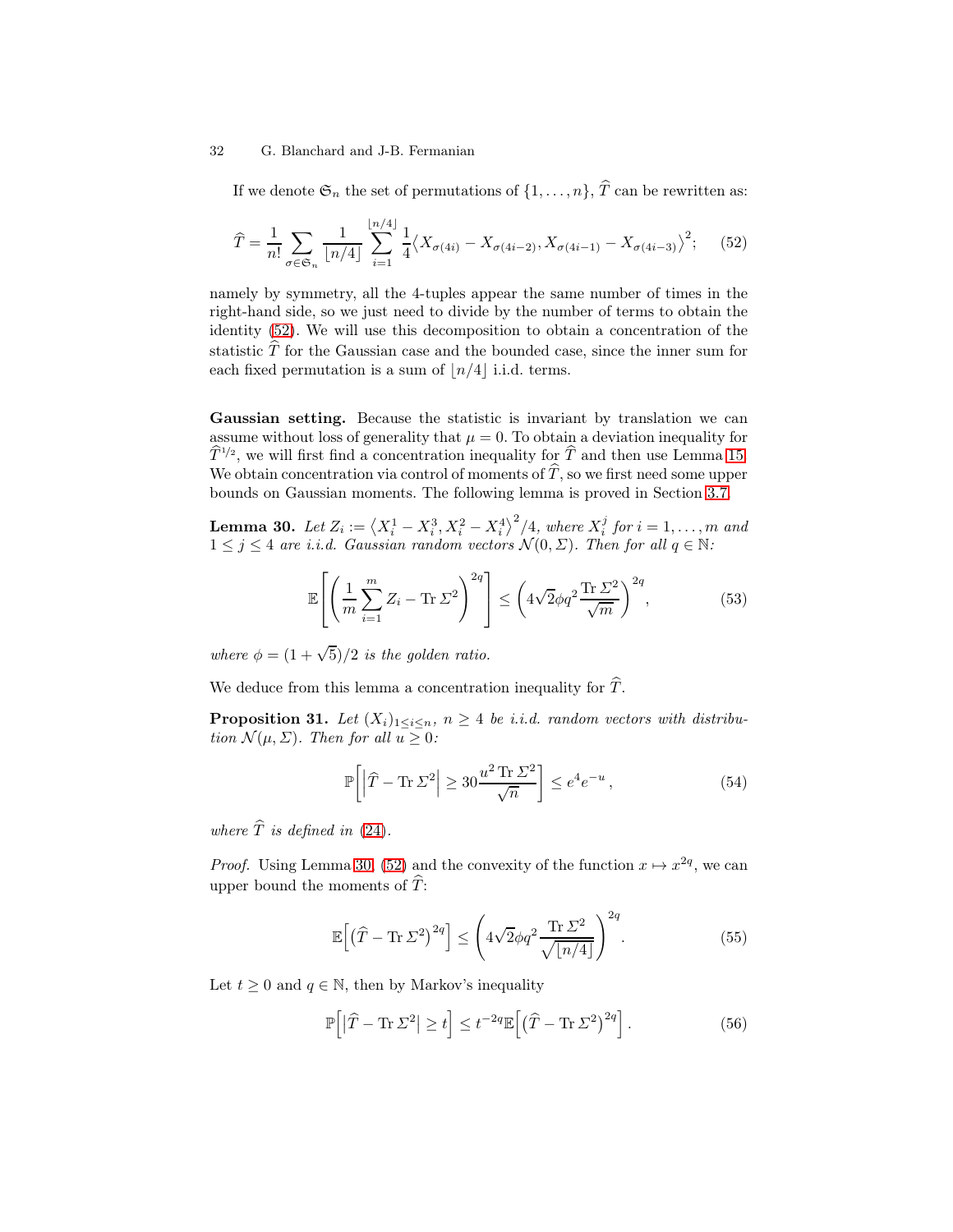Let us choose  $q$  as:

$$
q = \left\lfloor \frac{e^{-1}}{2\sqrt{\phi 2^{\frac{1}{4}}}} t^{\frac{1}{2}} \left( \frac{\text{Tr} \ \Sigma^2}{\sqrt{\lfloor n/4 \rfloor}} \right)^{-\frac{1}{2}} \right\rfloor,
$$

so that [\(55\)](#page-31-2), [\(56\)](#page-31-3) entail

$$
\mathbb{P}\Big[ \big| \widehat T - \text{Tr}\, \varSigma^2 \big| \ge t \Big] \le e^{-4q} \, .
$$

Let us now take

$$
t=\frac{e^2\sqrt{2}\phi}{4}u^2\frac{\text{Tr}\,\varSigma^2}{\sqrt{\lfloor n/4\rfloor}}\leq 30\frac{u^2\,\text{Tr}\,\varSigma^2}{\sqrt{n}}\,,
$$

where we have used  $|n/4| \geq n/7$  for  $n \geq 4$ ; we obtain that for all  $u \geq 0$ :

$$
\mathbb{P}\bigg[ \big| \widehat{T} - \text{Tr}\, \varSigma^2 \big| \geq 30 \frac{u^2 \, \text{Tr}\, \varSigma^2}{\sqrt{n}} \bigg] \leq e^4 e^{-u} \, .
$$

Proposition [12](#page-13-2) directly follows from Proposition [31](#page-31-4) and Lemma [15.](#page-16-2)

Bounded setting. As in the Gaussian case, we first obtain a concentration inequality for  $\hat{T}$  and then using Lemma [15,](#page-16-2) we obtain one for  $\hat{T}^{1/2}$ . We will need the following classical Bernstein's inequality (see for instance Vershynin, [2018,](#page-39-14) Exercise 2.8.5 for the version below) which gives an upper bound on the Laplace transform of the sum of bounded random variables.

<span id="page-32-0"></span>Lemma 32 (Bernstein's inequality). Let  $(X_i)_{1 \leq i \leq m}$  be i.i.d. real centered random variables bounded by B such that

$$
\mathbb{E}[X_1^2] \leq \sigma^2.
$$

Then for all  $t < 3/B$ :

$$
\log\left(\mathbb{E}\left[e^{t\sum X_i}\right]\right) \leq \frac{1}{2}\frac{m\sigma^2 t^2}{1 - Bt/3}.
$$

Via Bernstein's inequality we obtain the following result.

**Proposition 33.** Let  $(X_i)$ <sub>1</sub>  $\lt_i \lt_{n}$ ,  $n \geq 4$  be *i.i.d.* Hilbert-valued random variables with norm bounded by L and covariance  $\Sigma$ , and  $\hat{T}$  defined by [\(24\)](#page-13-1). Then for all  $t \geq 0$ :

$$
\mathbb{P}\left[\left|\widehat{T} - \text{Tr}\,\Sigma^2\right| \ge 8L^2\sqrt{\frac{\text{Tr}\,\Sigma^2 t}{n}} + \frac{10L^4 t}{n}\right] \le 2e^{-t}.\tag{57}
$$

where  $\hat{T}$  is defined in [\(24\)](#page-13-1).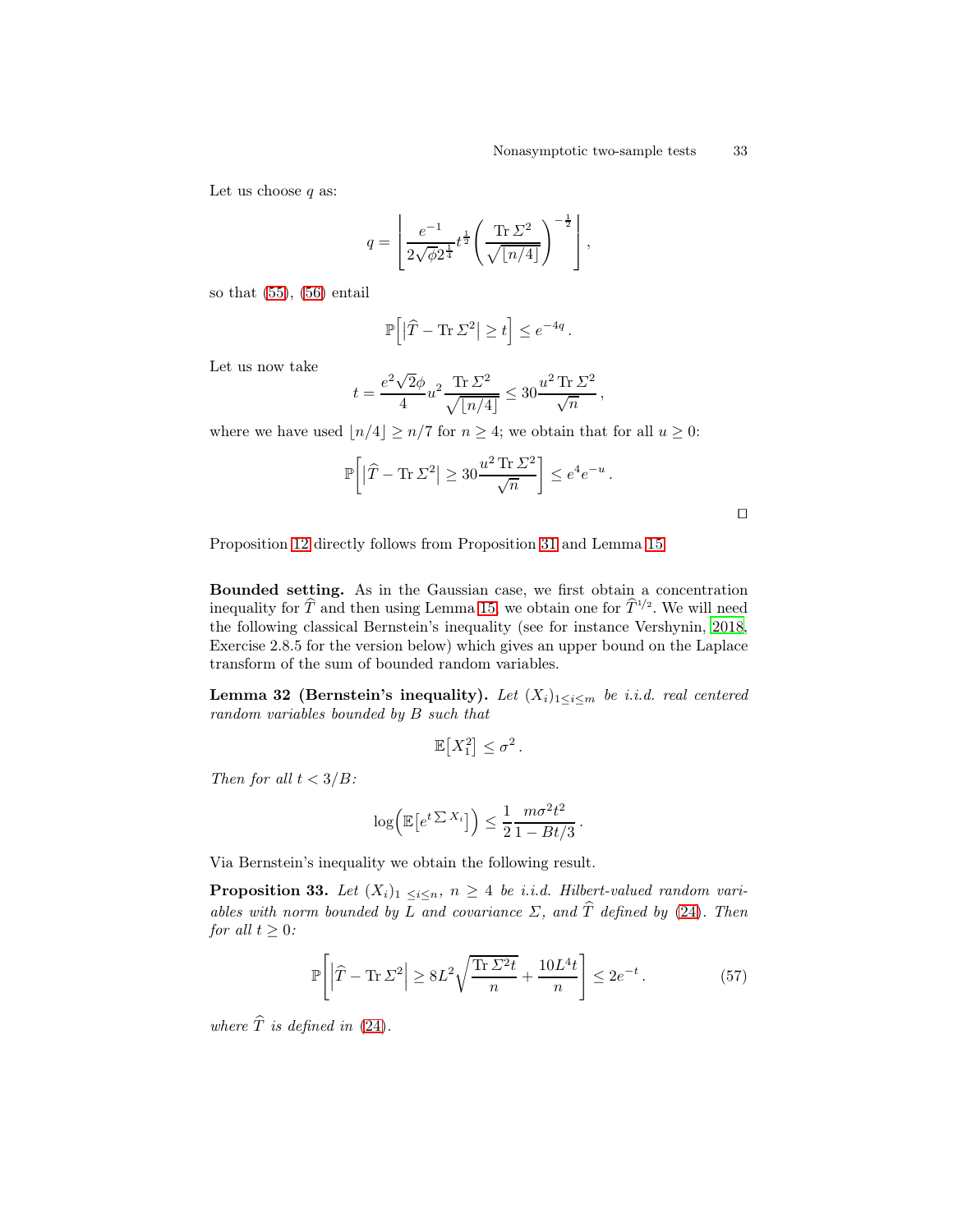*Proof.* Let  $X, X', Y, Y'$  be i.i.d. Hilbert-valued random vectors of expectation  $\mu$ , covariance  $\Sigma$  and with norm bounded by L, and  $Z := \langle X - Y, X' - Y' \rangle^2/4$ . Then it holds  $0 \le Z \le 4L^4$ ,  $\mathbb{E}[Z] = \text{Tr} \Sigma^2$  and

$$
|Z - \mathbb{E}[Z]| \le 4L^4;
$$
  
 
$$
Var[Z] \le 4L^4 \mathbb{E}[Z] = 4L^4 \text{ Tr } \Sigma^2
$$

Now using the convexity of the exponential function, [\(52\)](#page-31-0) and then Lemma [32,](#page-32-0) we can upper bound the Laplace transform of  $\widehat{T}$  as follows:

$$
\log\left(\mathbb{E}\big[e^{t\widehat{T}}\big]\right) \le \frac{1}{2\lfloor n/4\rfloor} \frac{4L^4 \operatorname{Tr} \Sigma^2 t^2}{1 - 4L^4 t/(3\lfloor n/4\rfloor)},
$$

for all  $t$  such that the right-hand sise is well defined, i.e. the denominator is strictly positive. Now using Lemma [17,](#page-18-0) and  $\lfloor n/4 \rfloor \ge n/7$  for  $n \ge 4$ , for all  $t \ge 0$ it holds

<span id="page-33-1"></span>
$$
\mathbb{P}\left[\left|\widehat{T} - \text{Tr}\,\Sigma^2\right| \ge 8L^2\sqrt{\frac{\text{Tr}\,\Sigma^2 t}{n}} + \frac{10L^4 t}{n}\right] \le 2e^{-t}.\tag{58}
$$

.

Proof of Proposition [13.](#page-13-3) Assuming the event entering into  $(58)$  holds, we will use the inequalities of Lemma [15:](#page-16-2)

$$
\sqrt{\widehat{T}} - \sqrt{\text{Tr } \Sigma^2} \le \sqrt{\text{Tr } \Sigma^2 + 8L^2 \sqrt{\frac{\text{Tr } \Sigma^2 t}{n}}} - \sqrt{\text{Tr } \Sigma^2} + \sqrt{\frac{10L^4 t}{n}}
$$

$$
\le 4L^2 \sqrt{\frac{t}{n}} + L^2 \sqrt{\frac{10t}{n}} \le 8L^2 \sqrt{\frac{t}{n}}.
$$

For the other side, we proceed analogously:

$$
\sqrt{\widehat{T}} - \sqrt{\text{Tr } \Sigma^2} \ge \sqrt{\left(\text{Tr } \Sigma^2 - 8L^2 \sqrt{\frac{\text{Tr } \Sigma^2 t}{n}}\right)_+} - \sqrt{\text{Tr } \Sigma^2} - \sqrt{\frac{10L^4 t}{n}}
$$

$$
\ge -8L^2 \sqrt{\frac{t}{n}} - L^2 \sqrt{\frac{10t}{n}} \ge -12L^2 \sqrt{\frac{t}{n}}.
$$

⊓⊔

## <span id="page-33-0"></span>3.7 Additional proofs

Proof of Lemma [15.](#page-16-2) This Lemma completes the Lemma 6.1.3 of Blanchard et al. [\(2018\)](#page-37-2). This is its complete proof.

Let a in  $\mathbb{R}_+$ , it is well known that for  $b \ge -a^2$ :

$$
a - \sqrt{|b|} \le \sqrt{a^2 + b} \le a + \sqrt{|b|}.
$$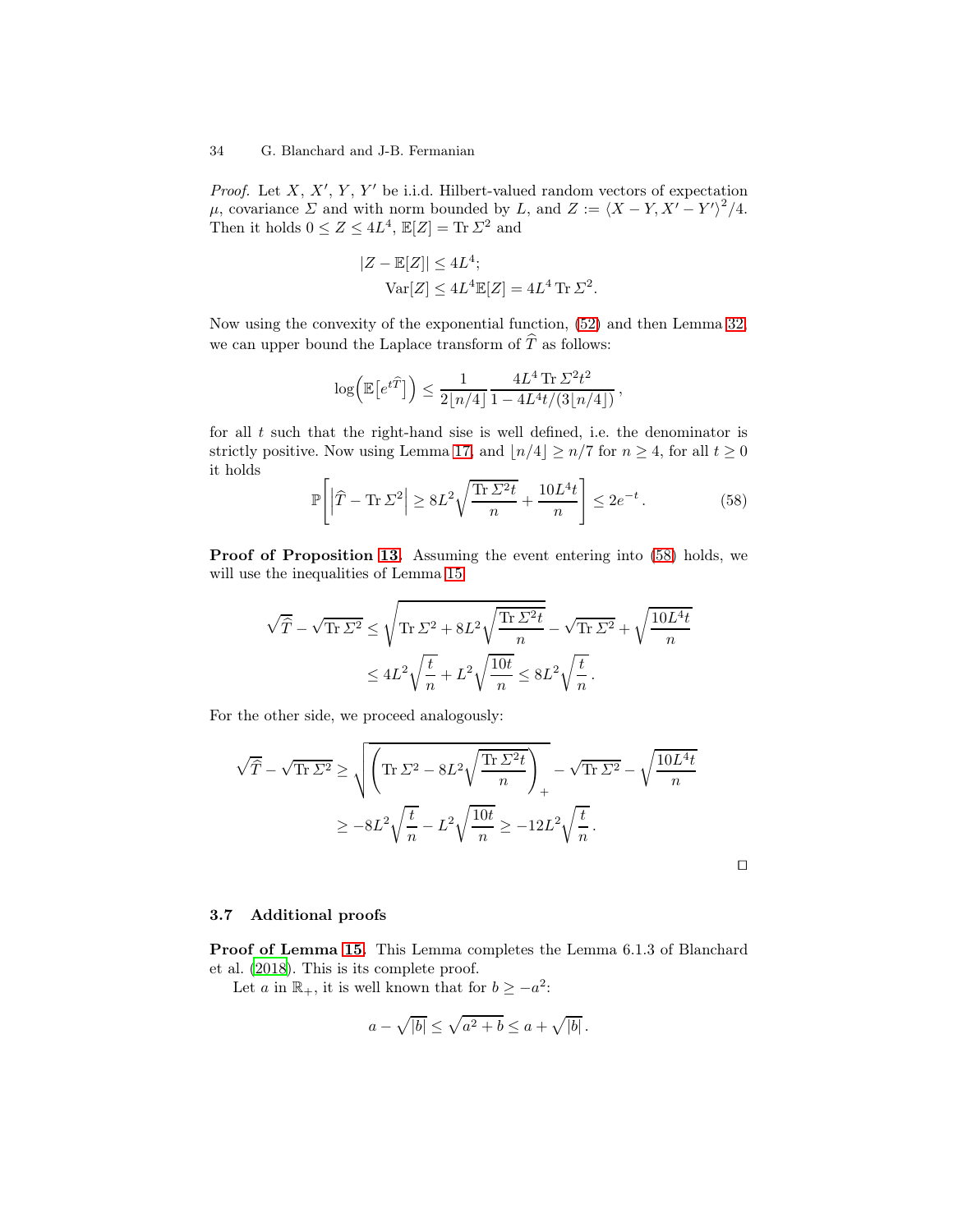On the other hand, suppose that  $b \geq 0$ , the Taylor expansion of the function  $b \mapsto \sqrt{a^2 + b} - a$  gives that there exists  $c \in (0, b)$  such that:

$$
\sqrt{a^2 + b} - a = \frac{b}{2\sqrt{a^2 + c}} \le \frac{b}{2a}.
$$

Suppose now that  $0 \ge b \ge -a^2$ , then

$$
\sqrt{a^2 + b} \ge a + \frac{b}{a} \Leftrightarrow b \ge 2b + \frac{b^2}{a^2} \Leftrightarrow b \ge -a^2.
$$

The equation [\(29\)](#page-16-3) is still true when  $b < -a^2$  because then:

$$
-a \ge -\sqrt{|b|} \ge -\frac{|b|}{a}.
$$

**Proof of Proposition [18.](#page-18-3)** Let g be a standard Gaussian random vector in  $\mathbb{R}^d$ , and  $U^T D U$  be the singular value decomposition of the matrix  $S^{1/2} \Sigma S^{1/2}$  where  $D = \text{diag}(\lambda, \dots, \lambda_d)$ . Then we have the following equalities in distribution

$$
Y^T \Sigma Y \stackrel{\text{dist}}{\sim} g^T S^{\frac{1}{2}} \Sigma S^{\frac{1}{2}} g \stackrel{\text{dist}}{\sim} g^T U^T D U g \stackrel{\text{dist}}{\sim} g^T D g.
$$

The last equality is a consequence of the invariance by rotation of Gaussian vectors. Then for  $t < 1/\sqrt{\|\Sigma\|_{\text{op}} \|S\|_{\text{op}}}.$ 

$$
\mathbb{E}\left[e^{t\langle X,Y\rangle}\right] = \mathbb{E}\left[e^{\frac{t^2\|\Sigma^{\frac{1}{2}}Y\|^2}{2}}\right] = \mathbb{E}\left[e^{\frac{t^2g^TDg}{2}}\right] = \mathbb{E}\left[\exp\left(\frac{t^2}{2}\sum_{i=1}^d \lambda_i g_i^2\right)\right].
$$

Using the independence of the coordinates and that  $-\log(1-x) \le \frac{x}{1-x} \le \frac{x}{1-\sqrt{x}}$ for  $x < 1$  (the first inequality can easily be checked by termwise power series comparison), we obtain:

$$
\log \left( \mathbb{E} \left[ e^{t \langle X, Y \rangle} \right] \right) = \sum_{i=1}^{n} -\frac{1}{2} \log \left( 1 - t \sqrt{\lambda_i} \right)
$$
  
\$\leq \sum\_{i=1}^{n} \frac{1}{2} \frac{t^2 \lambda\_i}{1 - t^2 \lambda\_i} \leq \frac{1}{2} \frac{t^2 \operatorname{Tr} (S^{\frac{1}{2}} \Sigma S^{\frac{1}{2}})}{1 - t \| S^{\frac{1}{2}} \Sigma S^{\frac{1}{2}} \|\_{\mathrm{op}}^{\frac{1}{2}}}

We conclude using that  $\text{Tr}(S^{\frac{1}{2}}\Sigma S^{\frac{1}{2}}) = \text{Tr}(\Sigma S)$  and that  $||S^{\frac{1}{2}}\Sigma S^{\frac{1}{2}}||_{op} \le ||S||_{op} ||\Sigma||_{op}$ . ⊓⊔

**Proof of Corollary [21.](#page-26-3)** We use the representation  $X \stackrel{\text{dist}}{\sim} (\Sigma^{\frac{1}{2}}g + \mu)$ , where g is a standard Gaussian random variable. We then have

$$
||X||_d \stackrel{\text{dist}}{\sim} ||\Sigma^{\frac{1}{2}}g + \mu||_d = f(g),
$$

|  | ۰ |  |  |
|--|---|--|--|
|  |   |  |  |

.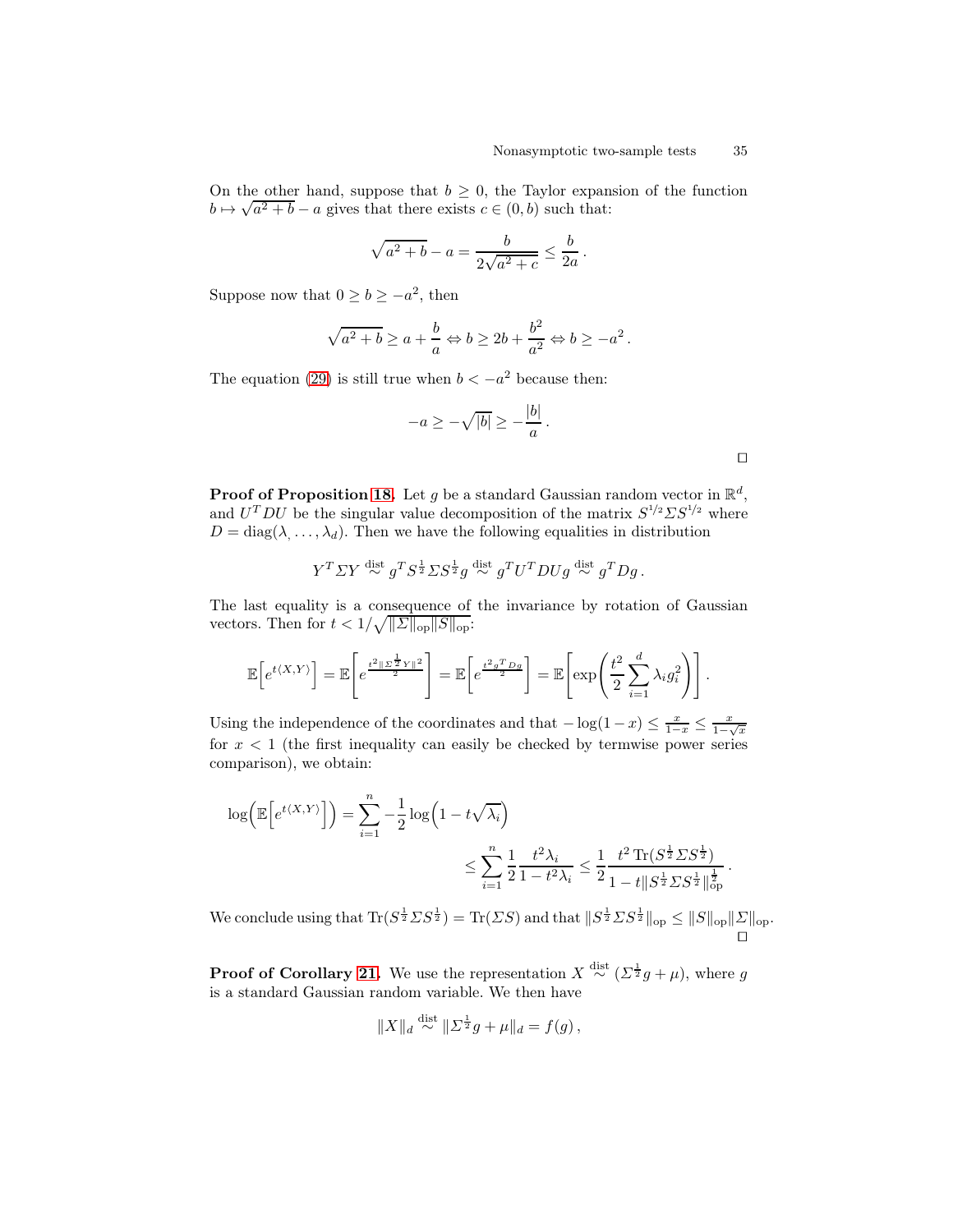where for  $y \in \mathbb{R}^d$ :

$$
f(y) = \| \Sigma^{\frac{1}{2}} y + \mu \|_d.
$$

This function f is Lipschitz with constant  $\|\Sigma^{\frac{1}{2}}\|_{\text{op}}$ . We conclude using Theorem [20](#page-25-3) and Jensen's inequality:

$$
\mathbb{E}\big[\|X\|_d\big] \le \sqrt{\|\mu\|_d^2 + \text{Tr}\,\Sigma} \,.
$$

⊓⊔

**Proof of Corollary [26.](#page-29-2)** We apply Theorem [25,](#page-28-1) with  $\varepsilon = 1$  and the set of functions  $\mathcal{F} = \{f_u\}_{\|u\|_{\mathcal{H}}=1}$  where  $f_u : x \in \mathcal{H} \mapsto \langle x, u \rangle_{\mathcal{H}}$  for  $u \in \mathcal{H}$ . We can find a countable subset of the unit sphere because  $\mathcal H$  is separable. Then

$$
Z = \sup_{\|u\|_{\mathcal{H}}=1} \sum_{i=1}^{n} \langle X_i - \mu, u \rangle_{\mathcal{H}} = \left\| \sum_{i=1}^{n} X_i - \mu \right\|_{\mathcal{H}}.
$$

We conclude using that for all u in the unit sphere of  $\mathcal{H}$ , Var $\left[\langle X_i - \mu, u \rangle_{\mathcal{H}}\right] \leq$  $||\Sigma||_{\text{op}}$  and  $|\langle X_i - \mu, u \rangle_{\mathcal{H}}| \leq 2L$  a.s. We use Jensen's inequality to upper bound the expectation:  $\mathbb{E}[Z] < (n \text{ Tr } \Sigma)^{\frac{1}{2}}$ . the expectation:  $\mathbb{E}[Z] \leq (n \operatorname{Tr} \Sigma)^{\frac{1}{2}}$  $\frac{1}{2}$ .  $□$ 

Proof of Lemma [27.](#page-29-0) We upper bound the operator norm with the Frobenius norm. We denote in this proof  $Z_i := X_i - \mu$ . It holds:

$$
\mathbb{E}\left[\left\|\Sigma-\widetilde{\Sigma}\right\|_{\text{op}}\right]
$$
\n
$$
\leq \mathbb{E}\left[\sqrt{\text{Tr}\left(\Sigma-\widetilde{\Sigma}\right)^{2}}\right]
$$
\n
$$
\leq \left(\mathbb{E}\left[\text{Tr}\left(\frac{1}{n^{2}}\left(\sum_{i}(Z_{i}Z_{i}^{T})^{2}+\sum_{i\neq j}Z_{i}Z_{i}^{T}Z_{j}Z_{j}^{T}\right)-\widetilde{\Sigma}\Sigma-\Sigma\widetilde{\Sigma}+\Sigma^{2}\right)\right]\right)^{\frac{1}{2}}
$$
\n
$$
=\left(\frac{\mathbb{E}\left[\|Z\|^{4}\right]}{n}-\frac{\text{Tr}\,\Sigma^{2}}{n}\right)^{\frac{1}{2}}
$$
\n
$$
=\sqrt{\frac{\text{Var}\left[\|Z\|^{2}\right]}{n}} \leq \frac{2L\sqrt{\text{Tr}\,\Sigma}}{\sqrt{n}}.
$$

**Proof Lemma [30.](#page-31-1)** First let us remark that if  $X$  and  $X'$  are independent  $\mathcal{N}(0, \Sigma)$  Gaussian vectors, then

$$
\langle X, X' \rangle \stackrel{\text{dist}}{\sim} \sum_{i=1}^d \lambda_i g_i g_i',
$$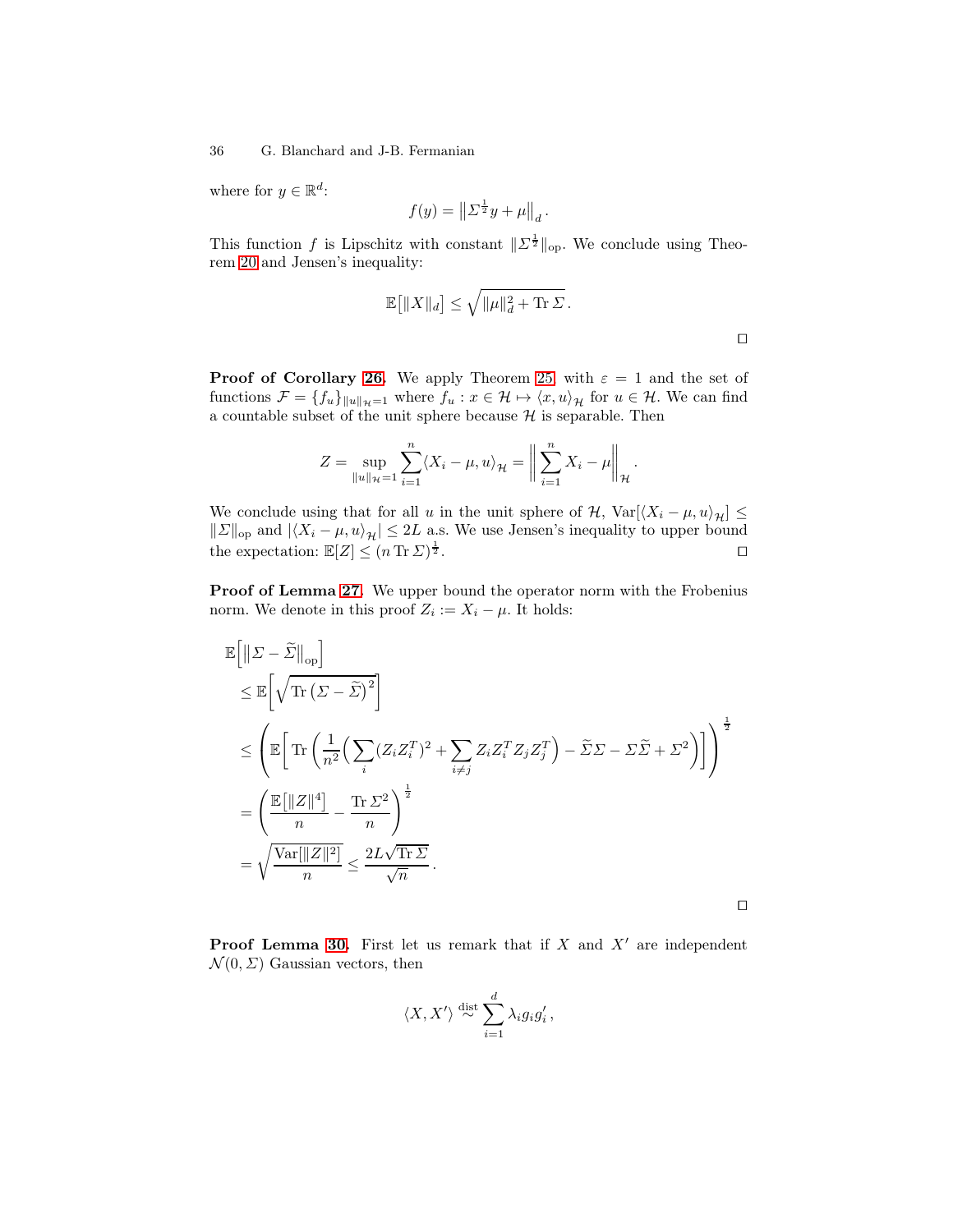where  $g_i$  and  $g'_i$  are independent standard Gaussian random variables and the  $\lambda_i$ s are the eigenvalues of  $\Sigma$ . Then for  $q \in \mathbb{N}$ , recalling  $\mathbb{E}\left[g_i^{2q}\right] = \frac{2q!}{2^qq!}$ ,

$$
\mathbb{E}\left[\langle X, X'\rangle^{2q}\right] = \sum_{p_1 + \dots + p_d = q} \binom{2q}{2p_1, \dots, 2p_d} \prod_{i=1}^d (\lambda_i)^{2p_i} \left(\frac{(2p_i)!}{2^{p_i}p_i!}\right)^2
$$
  
\n
$$
\leq (2q)! \sum_{p_1 + \dots + p_d = q} \prod_{i=1}^d (\lambda_i^2)^{p_i}
$$
  
\n
$$
\leq (2q)!(\text{Tr }\Sigma^2)^q,
$$

where we have used  $(2p)! \leq 2^{2p} p!^2$ . Using this bound, we upper bound the moments of the  $Z_i$ s:

$$
\left|\mathbb{E}[Z_i^q]\right| = 2^{-2q} \mathbb{E}\left[\left\langle X_i^1 - X_i^3, X_i^2 - X_i^4\right\rangle^{2q}\right] \leq (2q)! (\text{Tr}\,\Sigma^2)^q.
$$

We now upper bound the moments of  $Z_i - \text{Tr} \Sigma$ . Let  $Z'_i$  be an independent copy of  $Z_i$ , then since  $\mathbb{E}[Z_i'] = \text{Tr} \Sigma^2$ , by Jensen's inequality

$$
\mathbb{E}\Big[\big(Z_i - \text{Tr}\,\Sigma^2\big)^{2q}\Big] \leq \mathbb{E}\Big[\big(Z_i - Z_i'\big)^{2q}\Big] \leq 2^{2q}\mathbb{E}\Big[Z_i^{2q}\Big] \leq (4q)!(2\,\text{Tr}\,\Sigma^2)^{2q}.
$$

For the odd moments we use that the function  $(\cdot)^{2q+1}$  is increasing:

$$
-(\mathrm{Tr}\,\Sigma^2)^{2q+1} \leq \mathbb{E}\Big[\big(Z_i - \mathrm{Tr}\,\Sigma^2\big)^{2q+1}\Big] \leq \mathbb{E}\Big[Z_i^{2q+1}\Big] \leq (4q+2)!(\mathrm{Tr}\,\Sigma^2)^{2q+1},
$$

so for all  $q \geq 0$ :

$$
\left| \mathbb{E} \left[ \left( Z_i - \text{Tr} \, \Sigma^2 \right)^q \right] \right| \leq (2q)! (2 \, \text{Tr} \, \Sigma^2)^q \,. \tag{59}
$$

It remains to upper bound the moments of the sum:

$$
\mathbb{E}\left[\left(\frac{1}{m}\sum_{i=1}^{m}Z_{i}^{2}-\text{Tr}\,\Sigma^{2}\right)^{2q}\right] \n= \frac{1}{m^{2q}}\sum_{\substack{p_{1}+\ldots+p_{m}=2q\\p_{i}\neq 1}}\binom{2q}{p_{1},\ldots,p_{m}}\prod_{i=1}^{m}\mathbb{E}\left[(Z_{i}-\text{Tr}\,\Sigma^{2})^{p_{i}}\right] \n\leq \frac{1}{m^{2q}}\sum_{\substack{p_{1}+\ldots+p_{m}=2q\\p_{i}\neq 1}}\frac{(2q)!}{p_{1}!\ldots p_{m}!}\prod_{i=1}^{m}(2p_{i})!(2\,\text{Tr}\,\Sigma^{2})^{p_{i}} \n\leq (2q)!\left(\frac{2\,\text{Tr}\,\Sigma^{2}}{m}\right)^{2q}(2q)^{2q}\sum_{\substack{p_{1}+\ldots+p_{m}=2q\\p_{i}\neq 1}}1.
$$

Let us count the number of terms in this last sum. Consider first that we have  $k$ non-null terms  $(p_{i_1},...,p_{i_k})$ . Their sum is equal to 2q but because these terms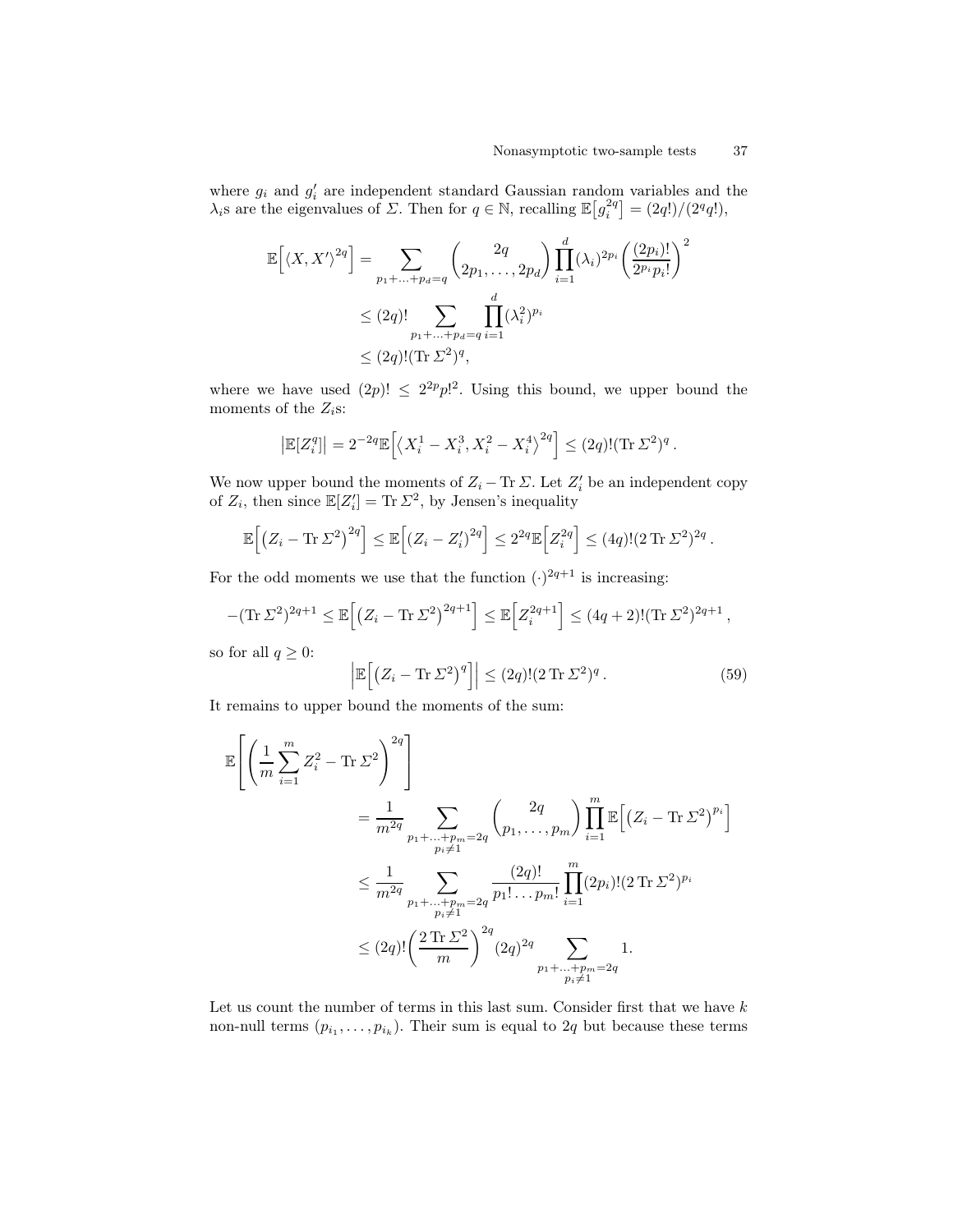are strictly greater than 1, we also have that  $(p_{i_1} - 2) + ... + (p_{i_k} - 2) = 2q - 2k$ , where all terms of this sum are nonnegative. The number of k-partitions of  $2q-2k$ is  $\binom{(2q-2k)+(k-1)}{k-1} = \binom{2q-k-1}{k-1}$  and then the number of terms in the sum is equal to:

$$
\sum_{k=0}^{m} {m \choose k} {2q-k-1 \choose k-1} = \sum_{k=0}^{m \wedge q} {m \choose k} {2q-k-1 \choose k-1} \n\leq m^q \sum_{k=0}^{q} {2q-k-1 \choose k-1} = m^q F(2q-1) \leq m^q \phi^{2q},
$$

where  $F(\cdot)$  is the Fibonacci sequence and  $\phi = (1 + \sqrt{5})/2$  is the golden ratio. So using that  $(2q)! \leq (2q)^q q^q$  we obtain that

$$
\mathbb{E}\left[\left(\frac{1}{m}\sum_{i=1}^{m}Z_i - \text{Tr}\,\Sigma^2\right)^{2q}\right] \le (2\phi^2)^q \left(\frac{\text{Tr}\,\Sigma^2}{\sqrt{m}}\right)^{2q} (2q)^{4q}.\tag{60}
$$

Acknowledgements. GB acknowledges support from: Deutsche Forschungsgemeinschaft (DFG) - SFB1294/1 - 318763901; Agence Nationale de la Recherche (ANR), ANR-19-CHIA-0021-01 "BiSCottE"; the Franco-German University (UFA) through the binational Doktorandenkolleg CDFA 01-18.

## <span id="page-37-5"></span>References

- Anderson, T. (2003). An introduction to multivariate statistical analysis. Third edition. Wiley series in probability and mathematical statistics. Wiley.
- <span id="page-37-4"></span>Balasubramanian, K., Li, T., and Yuan, M. (2021). On the optimality of kernelembedding based goodness-of-fit tests. Journal of Machine Learning Research 22 (1), 1–45.
- <span id="page-37-0"></span>Baraud, Y. (2002). Non-asymptotic minimax rates of testing in signal detection. Bernoulli 8 (5), 577–606.
- <span id="page-37-1"></span>Berger, J. O. and Delampady, M. (1987). Testing Precise Hypotheses. Statistical Science 2 (3), 317–335.
- <span id="page-37-6"></span>Birgé, L. (2001). An alternative point of view on Lepski's method. In: State of the art in probability and statistics (Leiden, 1999). Vol. 36. IMS Lecture Notes Monogr. Ser. Inst. Math. Statist., 113–133.
- <span id="page-37-2"></span>Blanchard, G., Carpentier, A., and Gutzeit, M. (2018). Minimax Euclidean separation rates for testing convex hypotheses in  $\mathbb{R}^d$ . Electronic Journal of Statistics 12 (2), 3713–3735.
- <span id="page-37-7"></span>Bousquet, O. (2002). A Bennett concentration inequality and its application to suprema of empirical processes. Comptes Rendus Mathematiques de l'Académie des Sciences 334 (6), 495–500.
- <span id="page-37-3"></span>Chwialkowski, K., Strathmann, H., and Gretton, A. (2016). A kernel test of goodness of fit. Proc. of the 33rd International Conference on Machine Learning (ICML 2016). Vol. 48, 2606–2615.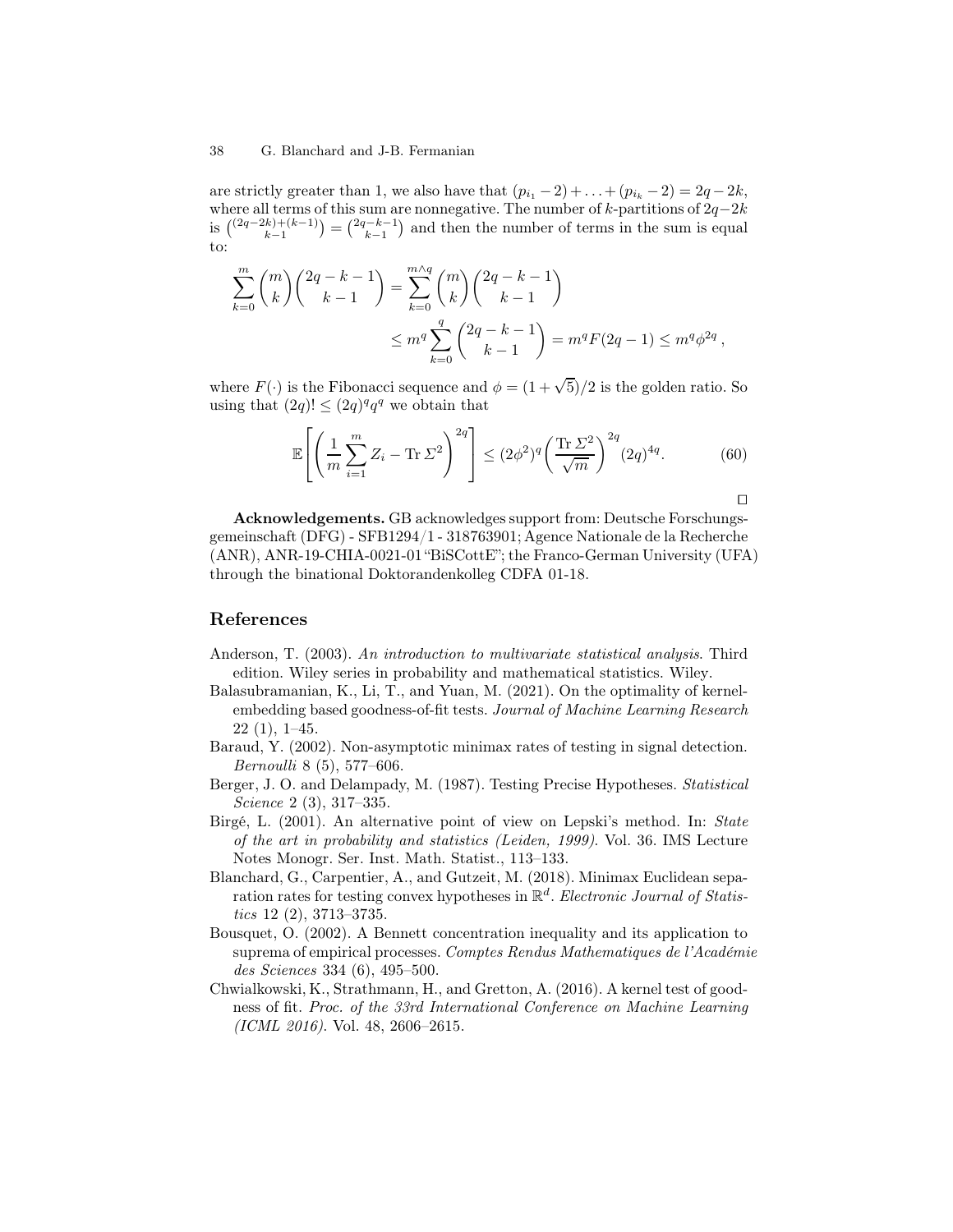- <span id="page-38-11"></span><span id="page-38-7"></span>Cohn, D. L. (1980). Measure theory / Donald L. Cohn. English. Birkhauser Boston, ix, 373 p. :
- Dette, H., Kokot, K., and Aue, A. (2020). Functional data analysis in the Banach space of continuous functions. The Annals of Statistics 48 (2), 1168–1192.
- <span id="page-38-8"></span>Dette, H., Kokot, K., and Volgushev, S. (2020). Testing relevant hypotheses in functional time series via self-normalization. Journal of the Royal Statistical Society: Series B 82 (3), 629–660.
- <span id="page-38-6"></span>Dette, H. and Munk, A. (1998). Nonparametric comparison of several regression functions: exact and asymptotic theory. The Annals of Statistics 26  $(6)$ , 2339–2368.
- <span id="page-38-3"></span>Ermakov, M. S. (1991). Minimax detection of a signal in a Gaussian white noise. Theory of Probability  $\mathcal B$  Its Applications 35 (4), 667–679.
- <span id="page-38-12"></span>Fromont, M., Laurent, B., Lerasle, M., and Reynaud-Bouret, P. (2012). Kernels based tests with non-asymptotic bootstrap approaches for two-sample problems. Proceedings of the 25th Annual Conference on Learning Theory. Ed. by S. Mannor, N. Srebro, and R. C. Williamson. Vol. 23. Proceedings of Machine Learning Research, 1–23.
- <span id="page-38-10"></span>Gretton, A., Borgwardt, K. M., Rasch, M. J., Schölkopf, B., and Smola, A. (2012). A kernel two-sample test. Journal of Machine Learning Research 13 (25), 723–773.
- <span id="page-38-17"></span>Houdré, C. and Reynaud-Bouret, P. (2003). Exponential inequalities, with constants, for U-statistics of order two. In: Stochastic Inequalities and Applications. Progress in Probability 56, 55–69.
- <span id="page-38-15"></span><span id="page-38-0"></span>Hsu, D., Kakade, S., and Zhang, T. (2012). A tail inequality for quadratic forms of subgaussian random vectors. Electron. Commun. Probab. 17, 6 pp.
- Ingster, Y. I. (1982). Minimax nonparametric detection of signals in white Gaussian noise. Problems of Information Transmission 18 (2), 130–140.
- <span id="page-38-1"></span>Ingster, Y. I. (1993). Asymptotically minimax hypothesis testing for nonparametric alternatives I-II-III. Mathematical Methods of Statistics 2 (2–4), 85– 114, 171–189, 249–268.
- <span id="page-38-2"></span>Ingster, Y. and Suslina, I. A. (2012). Nonparametric goodness-of-fit testing under Gaussian models. Lecture Notes in Statistics 169. Springer.
- <span id="page-38-4"></span>Ingster, Y. I. and Suslina, I. A. (1998). Minimax detection of a signal for Besov bodies and balls. Problems of Information Transmission 34 (1), 48–59.
- <span id="page-38-14"></span>Jirak, M. and Wahl, M. (2018). Perturbation bounds for eigenspaces under a relative gap condition. arXiv: [1803.03868](https://arxiv.org/abs/1803.03868) [math.PR].
- <span id="page-38-16"></span>Kim, I., Balakrishnan, S., and Wasserman, L. (2020). Minimax optimality of permutation tests. arXiv: [2003.13208](https://arxiv.org/abs/2003.13208) [math.ST].
- <span id="page-38-13"></span>Koltchinskii, V. and Lounici, K. (2017). Concentration inequalities and moment bounds for sample covariance operators. Bernoulli 23 (1), 110–133.
- <span id="page-38-9"></span>Lam-Weil, J., Carpentier, A., and Sriperumbudur, B. K. (2021). *Local minimax* rates for closeness testing of discrete distributions. arXiv: [1902.01219](https://arxiv.org/abs/1902.01219) [math.ST].
- <span id="page-38-5"></span>Lepski, O. V. and Spokoiny, V. G. (1999). Minimax nonparametric hypothesis testing: the case of an inhomogeneous alternative. Bernoulli 5 (2), 333–358.